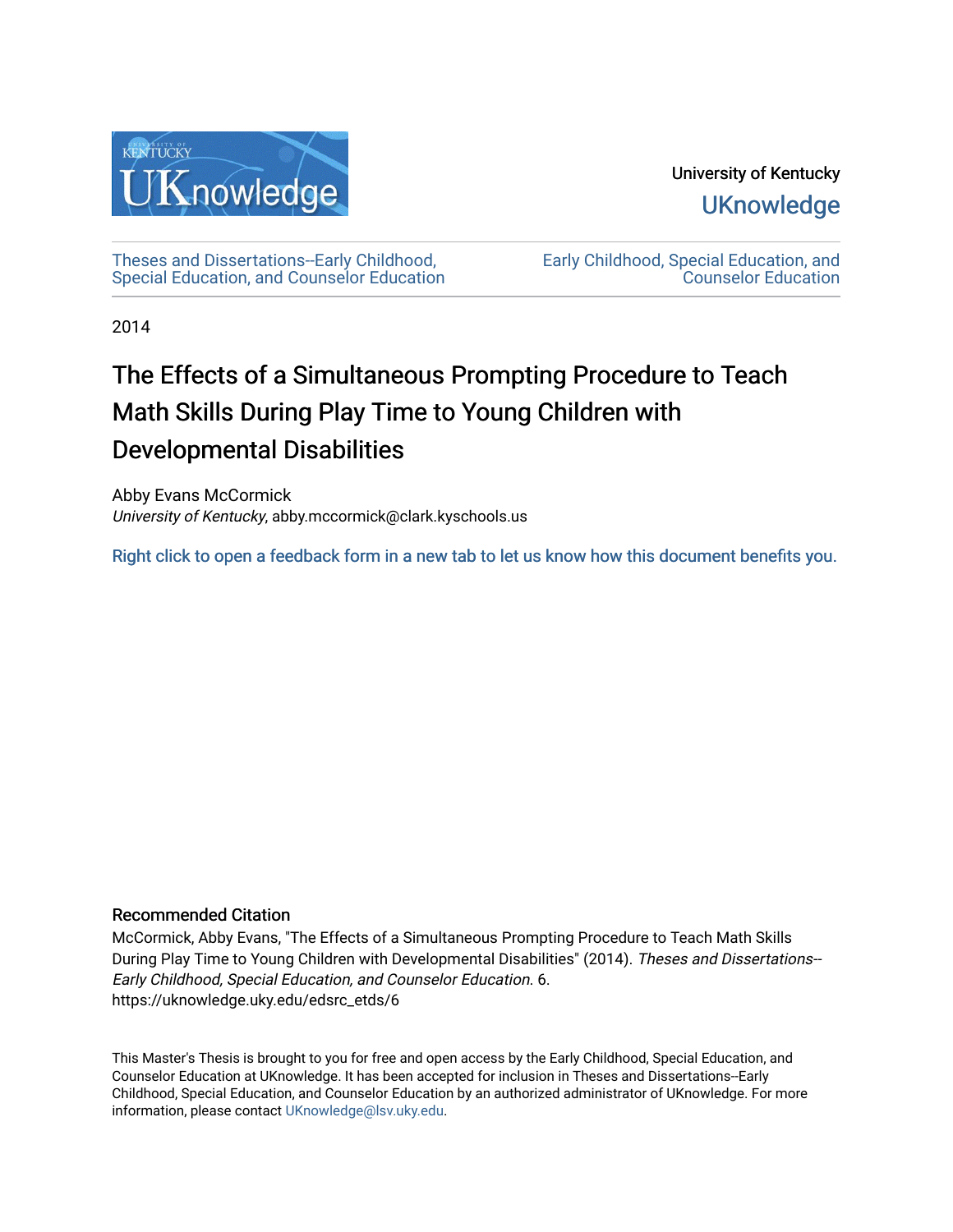### STUDENT AGREEMENT:

I represent that my thesis or dissertation and abstract are my original work. Proper attribution has been given to all outside sources. I understand that I am solely responsible for obtaining any needed copyright permissions. I have obtained needed written permission statement(s) from the owner(s) of each third-party copyrighted matter to be included in my work, allowing electronic distribution (if such use is not permitted by the fair use doctrine) which will be submitted to UKnowledge as Additional File.

I hereby grant to The University of Kentucky and its agents the irrevocable, non-exclusive, and royalty-free license to archive and make accessible my work in whole or in part in all forms of media, now or hereafter known. I agree that the document mentioned above may be made available immediately for worldwide access unless an embargo applies.

I retain all other ownership rights to the copyright of my work. I also retain the right to use in future works (such as articles or books) all or part of my work. I understand that I am free to register the copyright to my work.

### REVIEW, APPROVAL AND ACCEPTANCE

The document mentioned above has been reviewed and accepted by the student's advisor, on behalf of the advisory committee, and by the Director of Graduate Studies (DGS), on behalf of the program; we verify that this is the final, approved version of the student's thesis including all changes required by the advisory committee. The undersigned agree to abide by the statements above.

> Abby Evans McCormick, Student Dr. Belva Collins, Major Professor Dr. Ralph Crystal, Director of Graduate Studies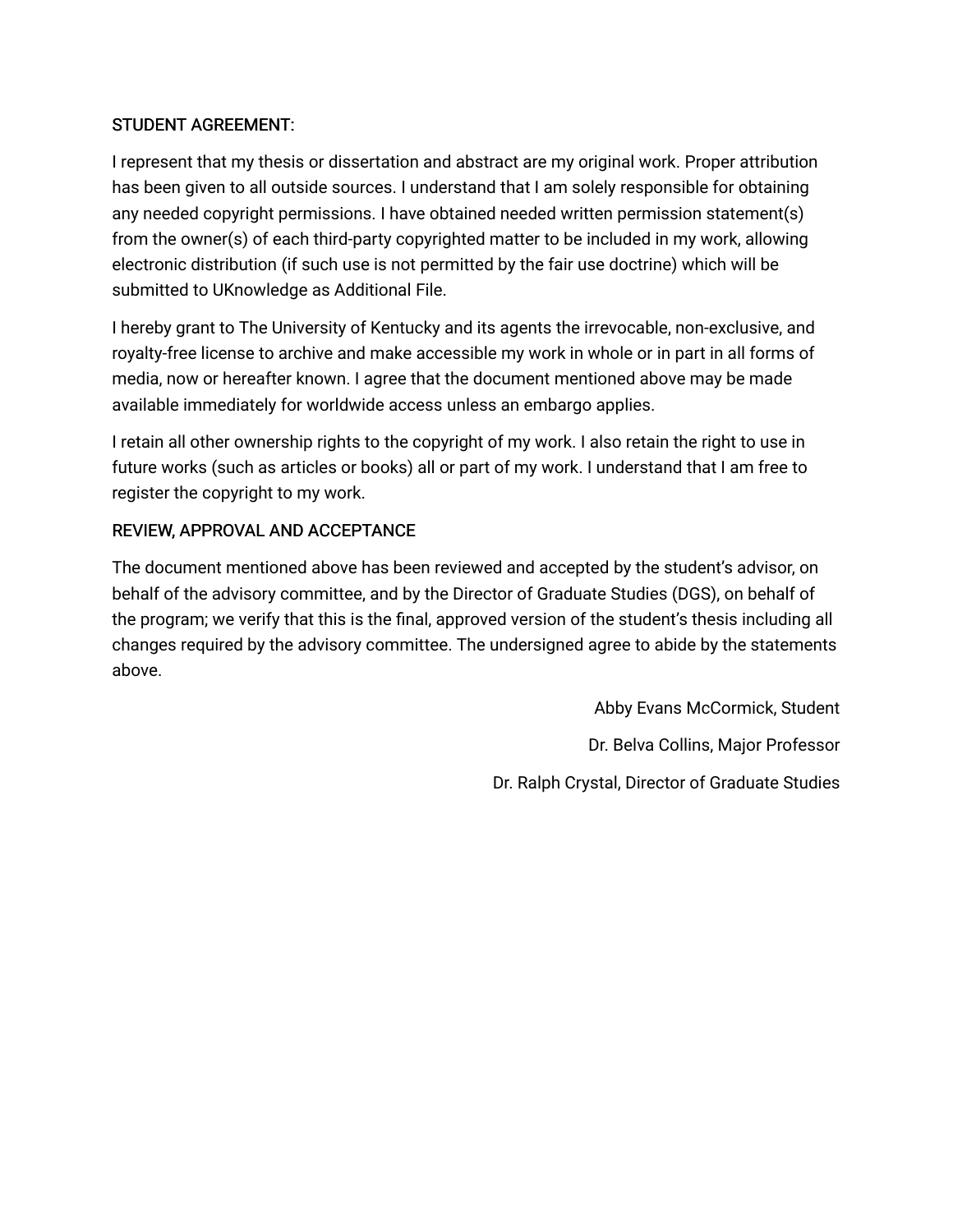# THE EFFECTS OF A SIMULTANEOUS PROMPTING PROCEDURE TO TEACH MATH SKILLS DURING PLAY TIME TO YOUNG CHILDREN WITH DEVELOPMENTAL DISABILITIES

### THESIS

A thesis submitted in partial fulfillment of the requirements for the degree of Master of Science in the College of Education at the University of Kentucky

By

Abby Evans McCormick

Lexington, Kentucky

Co-Directors: Dr. Amy Spriggs, Professor of Special Education and Dr. Melinda Ault, Professor of Special Education

Lexington, Kentucky

2013

### Copyright**© Abby McCormick** 2013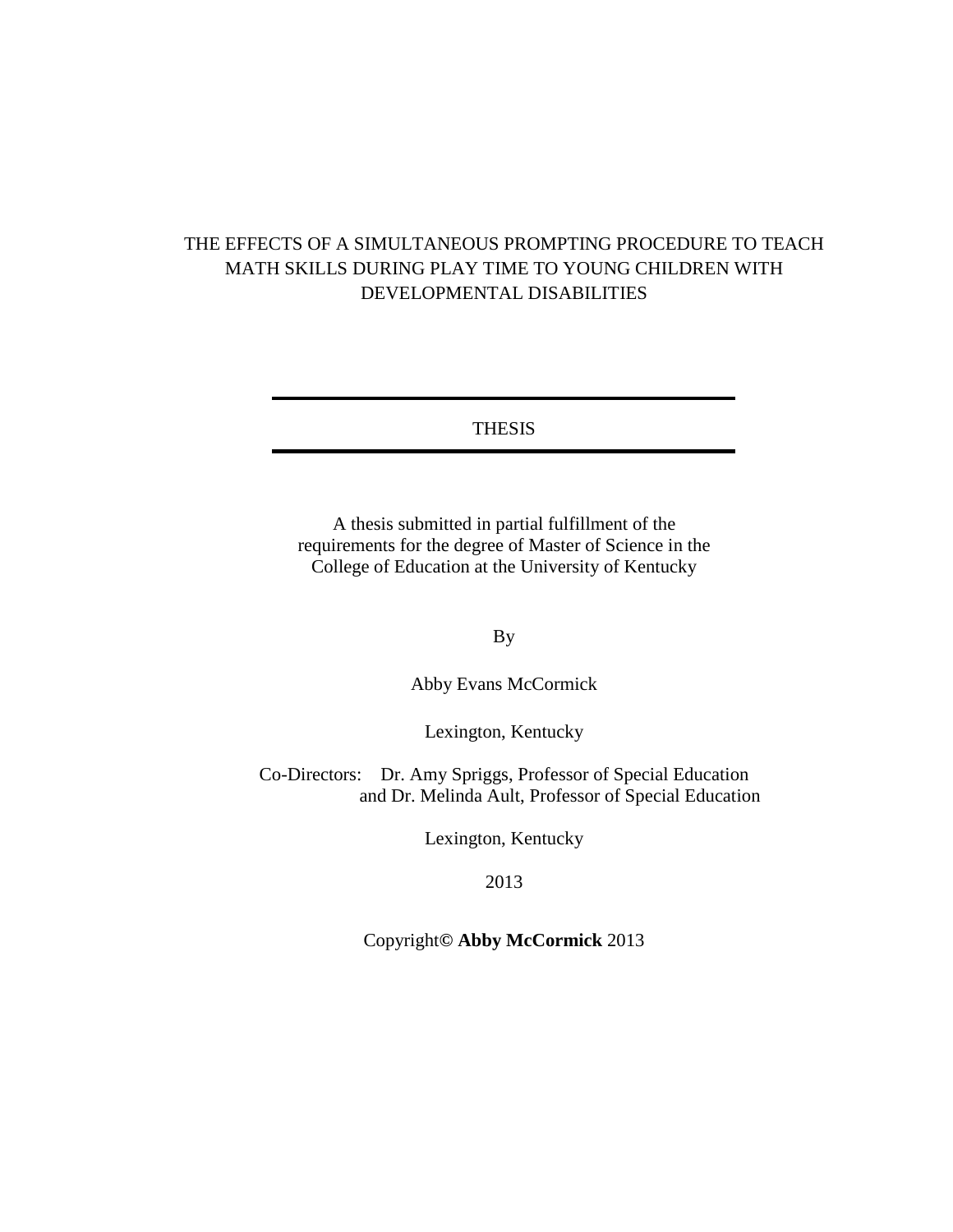Abstract of Thesis

# THE EFFECTS OF A SIMULTANEOUS PROMPTING PROCEDURE TO TEACH MATH SKILLS DURING PLAY TIME TO YOUNG CHILDREN WITH DEVELOPMENTAL DISABILITIES

This study was done to evaluate the simultaneous prompting procedure when teaching math skills during play time to young children with disabilities. The research included 5 students who participated in a special education resource classroom and general education classroom. The researcher used a design similar to a multiple probe design. The study found all participants who began intervention met criterion. The research also found students who participated in maintenance and generalization met criterion during those stages.

### KEYWORDS: Simultaneous Prompting, Play, Math Skill, Children with Disabilities, Multiple Probe Design

**Abby Evans McCormick** 

December 2, 2013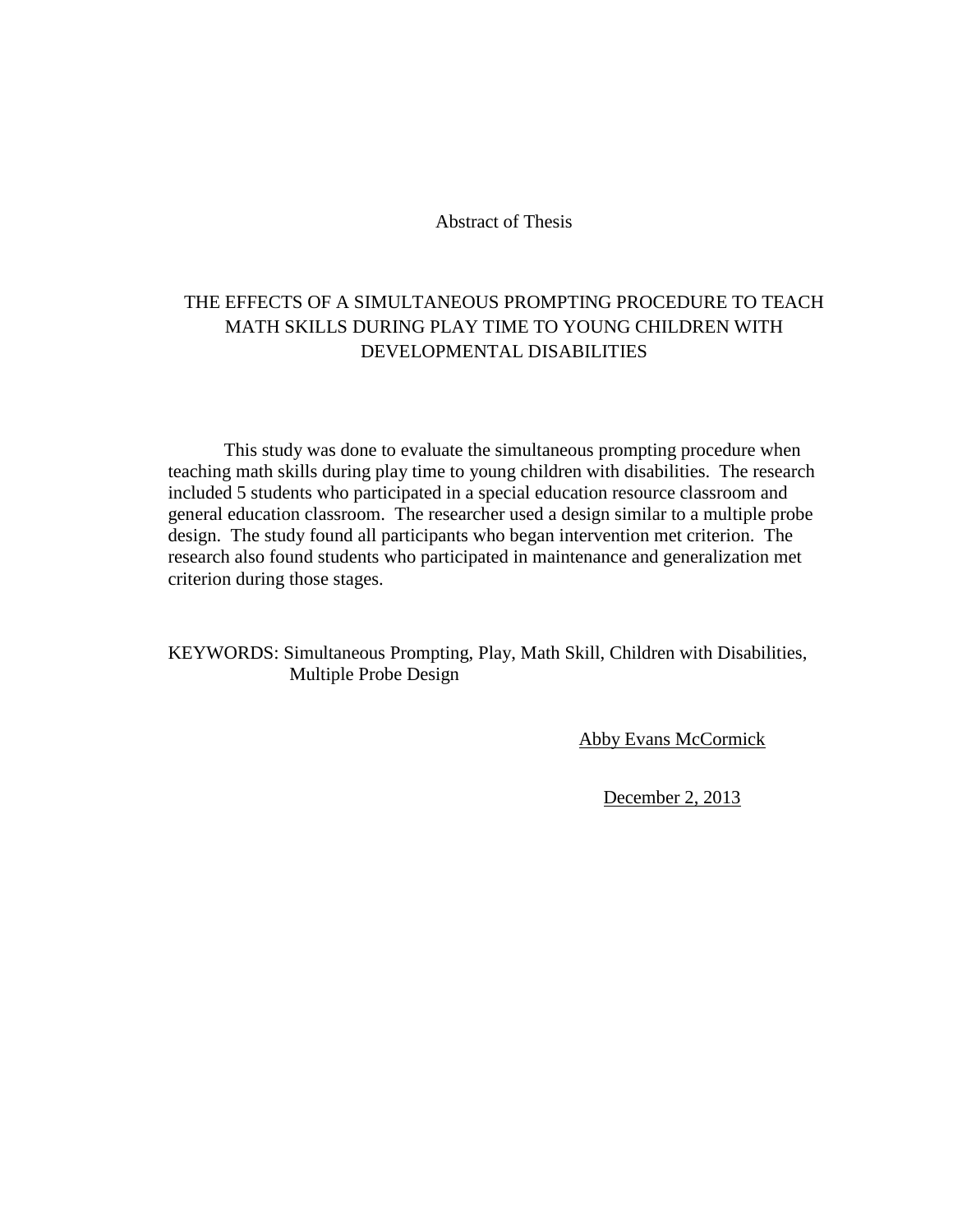# THE EFFECTS OF A SIMULTANEOUS PROMPTING PROCEDURE TO TEACH MATH SKILLS DURING PLAY TIME TO YOUNG CHILDREN WITH DEVELOPMENTAL DISABILITIES

by

Abby McCormick

Dr. Belva Collins Co-Director of Thesis

Dr. Amy Spriggs Co-Director of Thesis

Dr. Melinda Ault Co-Director of Thesis

Dr. Ralph Crystal Director of Graduate Studies

December 2, 2013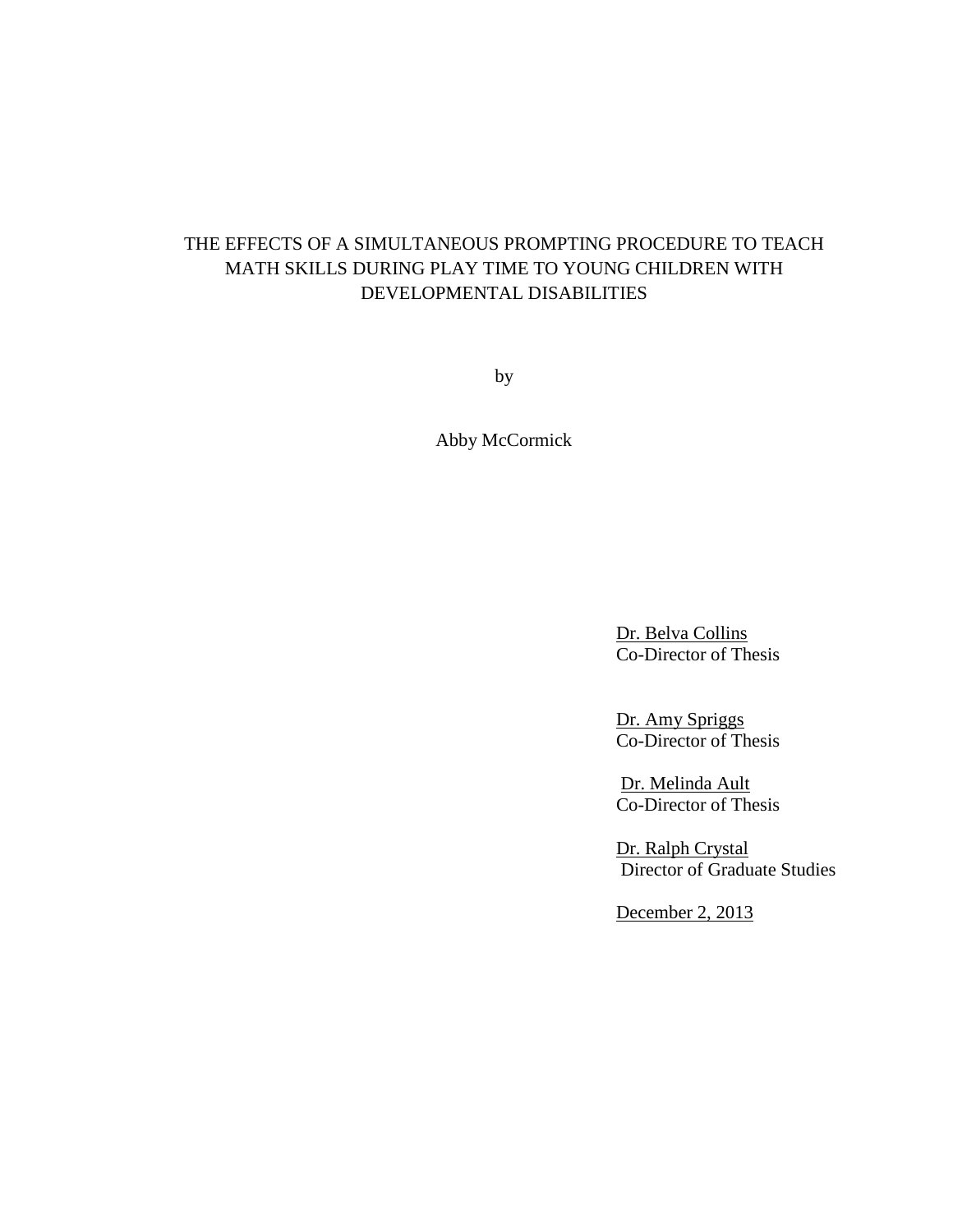# TABLE OF CONTENTS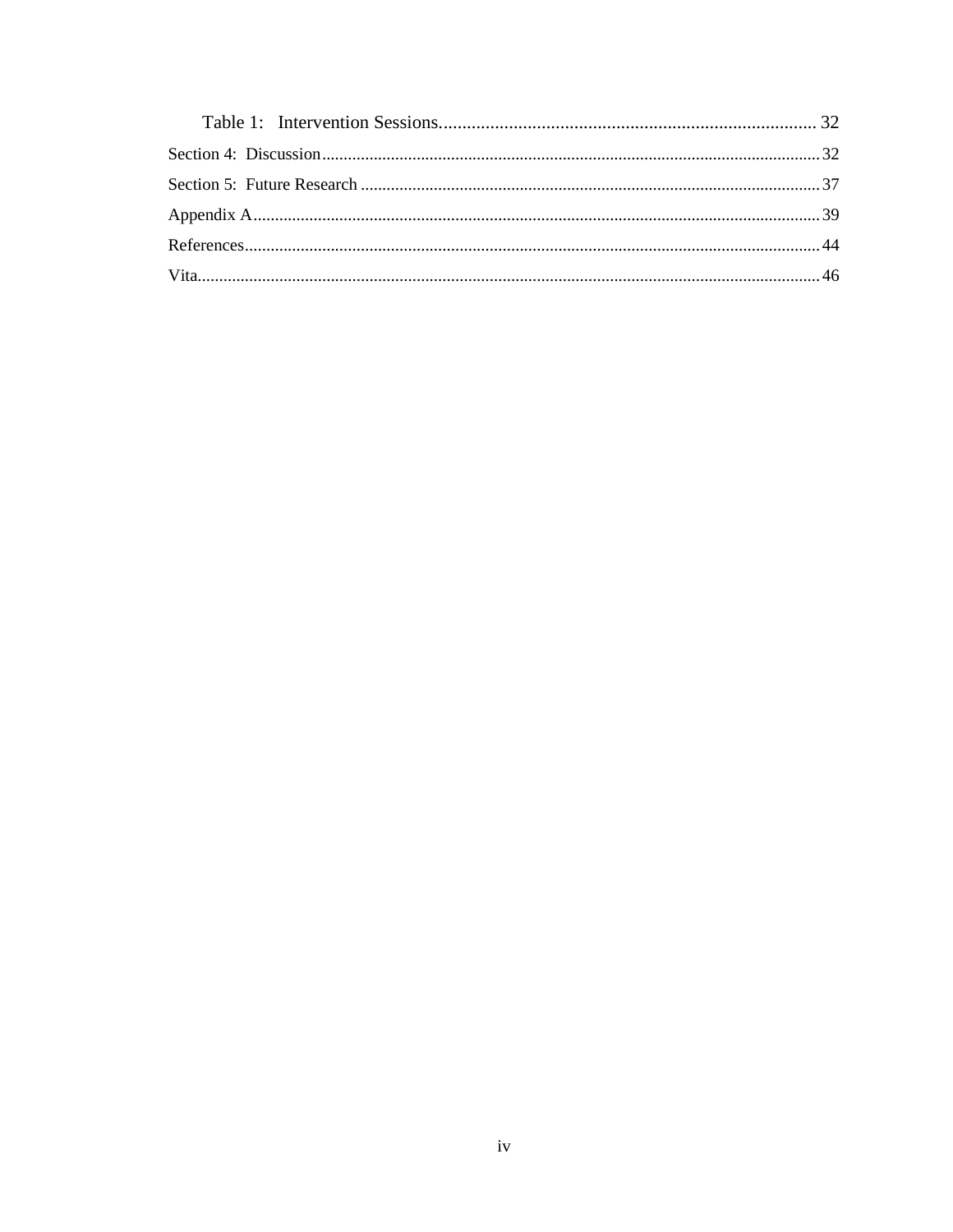<span id="page-7-0"></span>

| <b>LIST OF TABLES</b> |  |
|-----------------------|--|
|                       |  |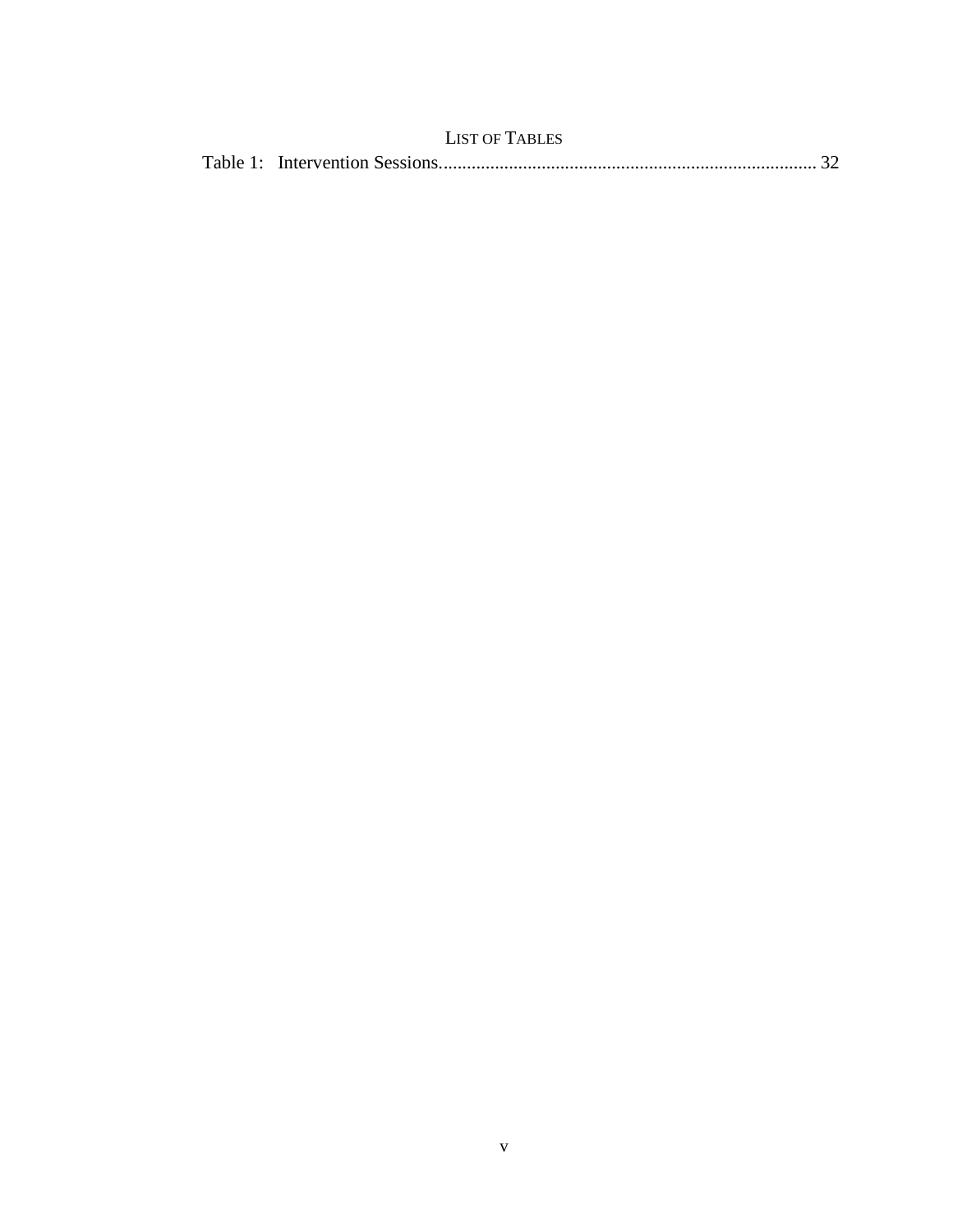<span id="page-8-0"></span>

| LIST OF FIGURES |  |
|-----------------|--|
|                 |  |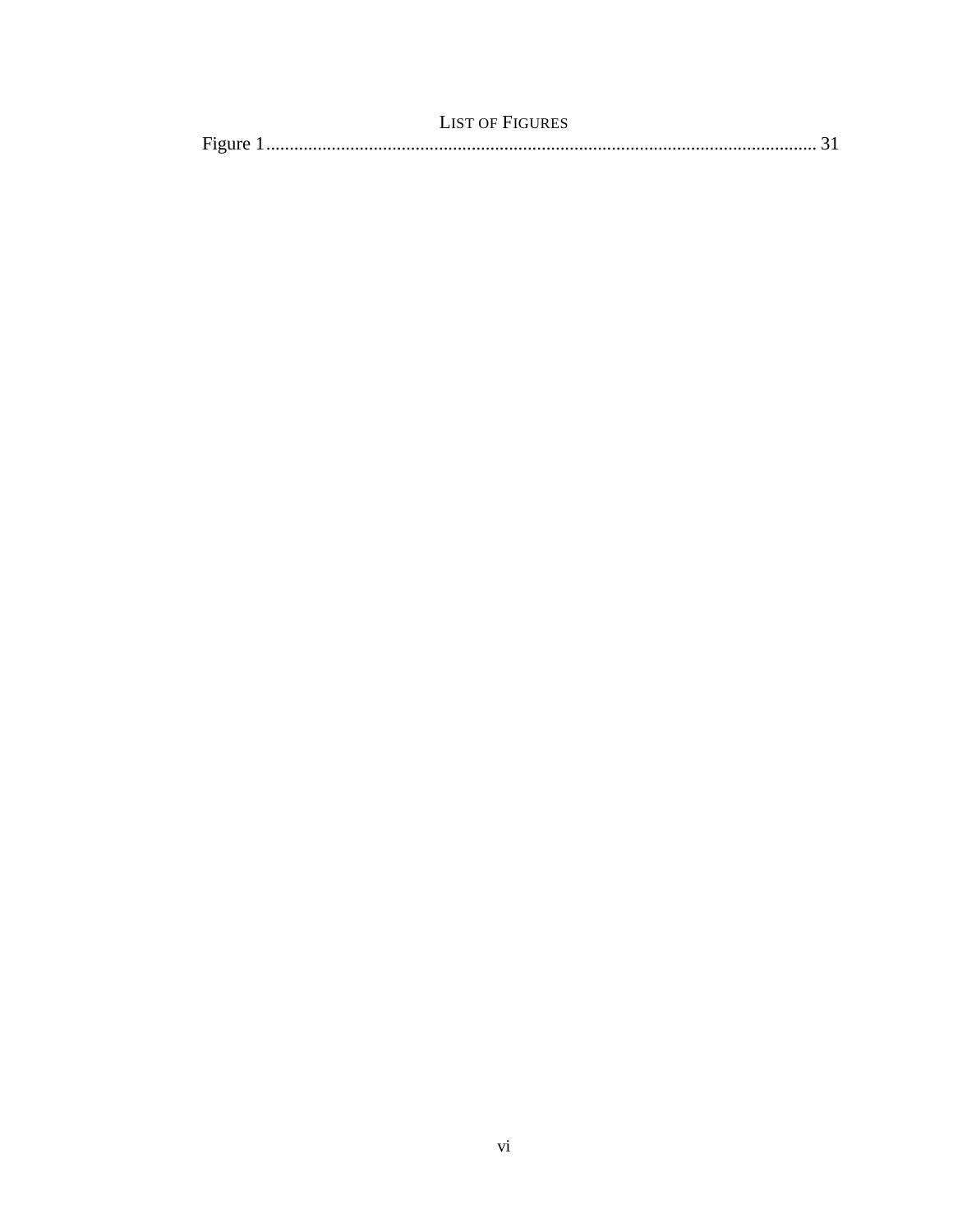#### <span id="page-9-0"></span>SECTION 1: INTRODUCTION

Teaching and working with young students daily is a rigorous, eventful task for teachers to accomplish. Add a mix of students with cognitive delays and adaptive behavior deficits, common core standards, individualized goals, and you have a whole new set of daily dilemmas. While instructing students with moderate severe disabilities (MSD), educators tend to lean toward errorless learning procedures, such as constant time delay (CTD) and simultaneous prompting (SP). Next, teachers decide what is important to teach, basic reading, basic math and functional skills. Then there are play skills, dressing skills, feeding skills and daily living skills to be introduced and instructed to these students. So, how would one do all of these things together? By embedding, instruction and using multi research based approaches to getting the job done. This literature review will give a quick glimpse as to what has worked, what seems to be important, and how to implement all the things together according to the professional literature.

Young students with moderate severe disabilities (MSD) need to be taught academic skills. These academic skills include reading and math. Schuster, Griffen, and Wolery (1992) taught sight words to elementary students using CTD and SP. The researchers taught 4 students with moderate mental retardation to read sight words. In the results, both procedures were efficient in the instructional sessions. The generalization and maintenance sessions showed mixed results as to which procedure was most efficient in those stages of learning. However, the study found students with MSD learned an academic skill of reading sight words. Birkan (2005) used SP to teach three students with intellectual disabilities, ages, ranging from preschool to secondary how to perform a variety of discrete math skills. The tasks included identifying single digit numbers,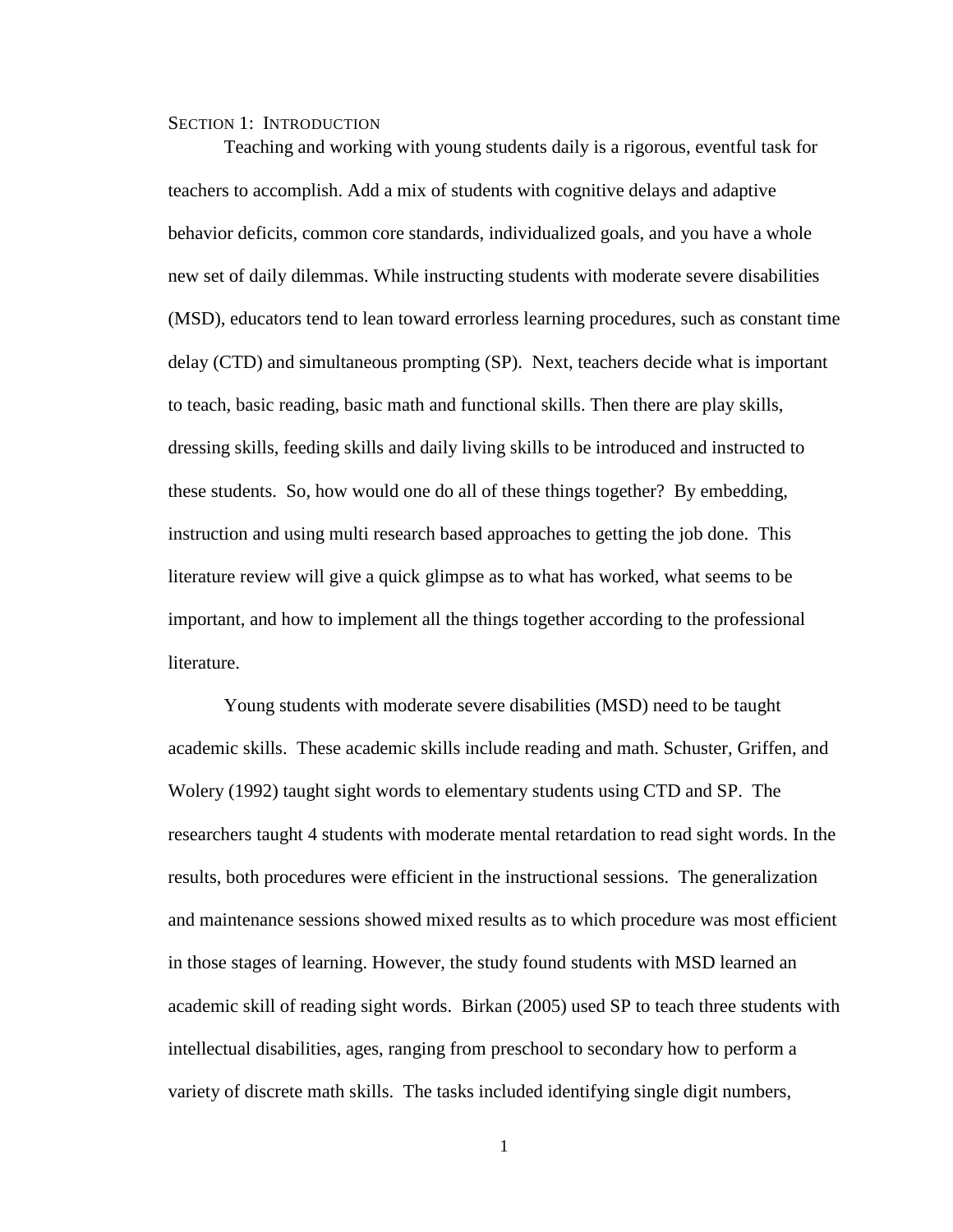identifying 20 math words expressively, and telling time from a clock. Each student was taught three sets of stimuli to learn. Each set of stimuli had five stimuli per set. The author used SP and all students learned their target stimuli. The students then maintained the skills for up to 25 days after criterion was met. These are just two examples of how academic skills are important when teaching young students with disabilities, and, in both articles, the researchers used systematic instruction.

Systematic instruction is needed for efficient learning. Researcher has shown these instructional strategies have been effective in teaching students with MSD. Research has also shown that systematic teaching procedures as CTD and SP have been used to teach functional content including both discrete and chained tasks (Collins, 2007). In a comparison study, Riesen, McDonnell, Johnson, Polychronis, and James (2003) used 4 participants with MSD who attended a general education classroom to determine which procedure was more efficient: CTD or SP. The skills focused on academic skills and how the paraprofessionals participated along with the students while in the general education setting. The study showed the students were able to verbally express words through embedded instruction during their school day, both errorless procedures were effective, and students generalized the words to the general education setting while working with the paraprofessional. The study does not give a definite answer as to which errorless procedure was most efficient. SP was used in a study done by Schuster and Griffen (1993). The researchers taught 4 elementary aged students with moderate mental retardation to make juice from a frozen concentrate and included non target information of reading recipe words. The students with moderate disabilities were first trained on the chained task of making frozen juice from a can. Then, they were taught the discrete task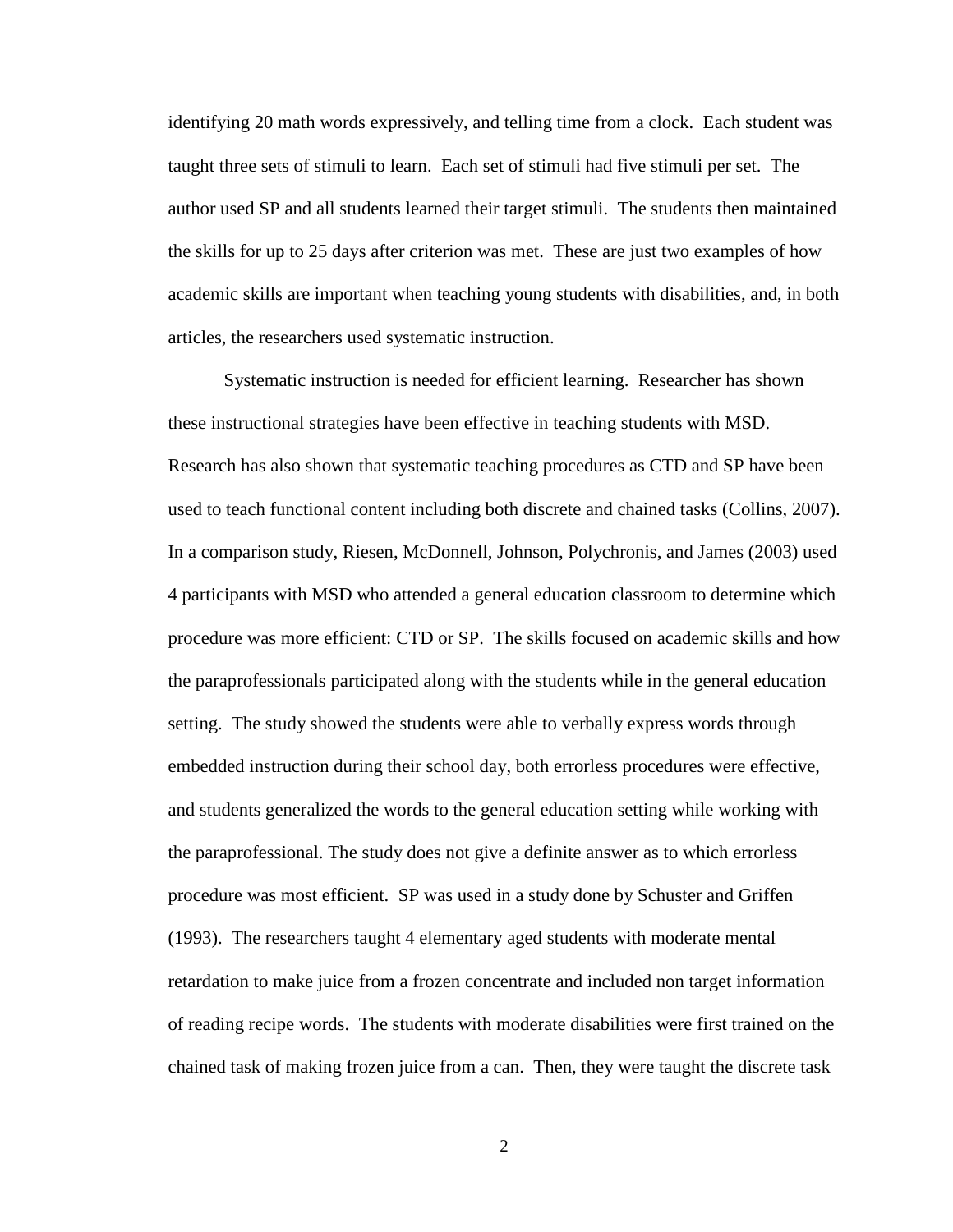of reading recipe words. Direct systematic instruction was used to teach both skills. All students acquired and maintained the skill of making juice. Three of the 4 students learned the non target information, the recipe words. Schsuter and Griffent not only found it important to teach a functional chained task, but included an academic skill or reading words. In another study completed by Akmangolu and Bata (2004), the researchers taught 3 individuals with Autism to point to numerals using SP. The researcher used a multiple probe design, which was effective for all participants. The high school aged students pointed to numerals presented on index cards during instruction and met criterion. Then, during generalization, the students pointed to numerals on calendar sheets. The procedure was effective during all sessions. This research above shows the importance for systematic instruction to students of all ages and all skills.

We know young students need to be taught academic skills, and we see systematic instruction is efficient by reviewing the research. The research will now show us that best practice is for young children to learn during routines and activities during their day. Daugherty, Grisham-Brown, and Hemmeter (2001) researched the effects of embedded instruction on the acquisition of target and non target skills. Three preschool students with developmental delays participated in the study. The target skill, counting, was taught through daily activities and routines. The teacher embedded the non target information, the color of the objects that were counted. The CTD procedure was effective when teaching the skill of counting. All 3 students reached criterion. One of the 3 students acquired the non target information. The effects of embedding the targeted information in the daily routines were positive.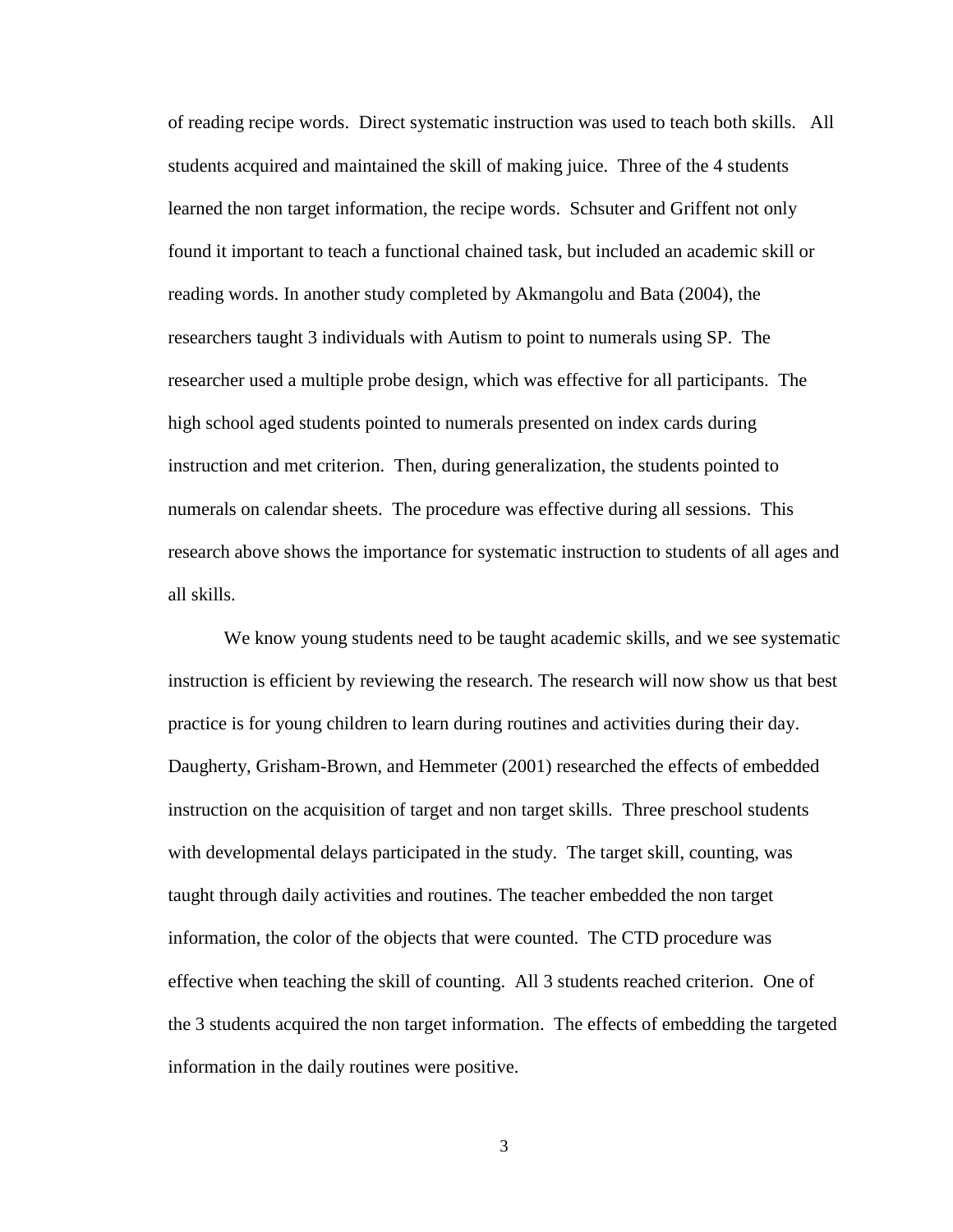Sewell, Collins, Hemmeter, and Schuster (1998) used an activity based instruction (ABI) approach with simultaneous prompting to teach dressing skills to preschoolers with developmental delays. The research was over three skills per student. The students embedded the skills, such as putting on a jacket to go outside and taking a jacket off when returning from outside. All students met criterion for their specific target skill and maintained the skills. The researchers found the SP procedure and the embedding of the skills to be efficient. Kurt and Tekin-Ifar (2008) completed a comparison study of CTD and SP within embedded instruction to teach leisure skills. The research included 4 preschool students with Autism to take a picture using a digital camera and using a CD player to play music. The settings included the classroom cafeteria, hallway, and free play areas. The researcher used CTD to teach one set of students how to take a picture, then used the SP procedure with those same students to use the CD player. Then, the second set of students were taught how to take a picture with CTD and to use the CD player with SP. Across all students, the SP procedure was most efficient when teaching both skills. The embedding instruction model has proven the importance of routine based learning and activity based instruction.

One way is to embed instruction in routines includes play. According to Bredekamp and Copple (1997), play is the most developmentally appropriate way for students and children to learn. The play allows for problem solving and emotional and social skills to develop. Ashabir feels play is beneficial to children. Ashabir finds seven areas that are developed during play time: socioemotional, negotiation, problem solving, perceptive taking, role taking, cooperation, and social understanding and related skills. This gives insight and a solid argument for why having play time is important and how it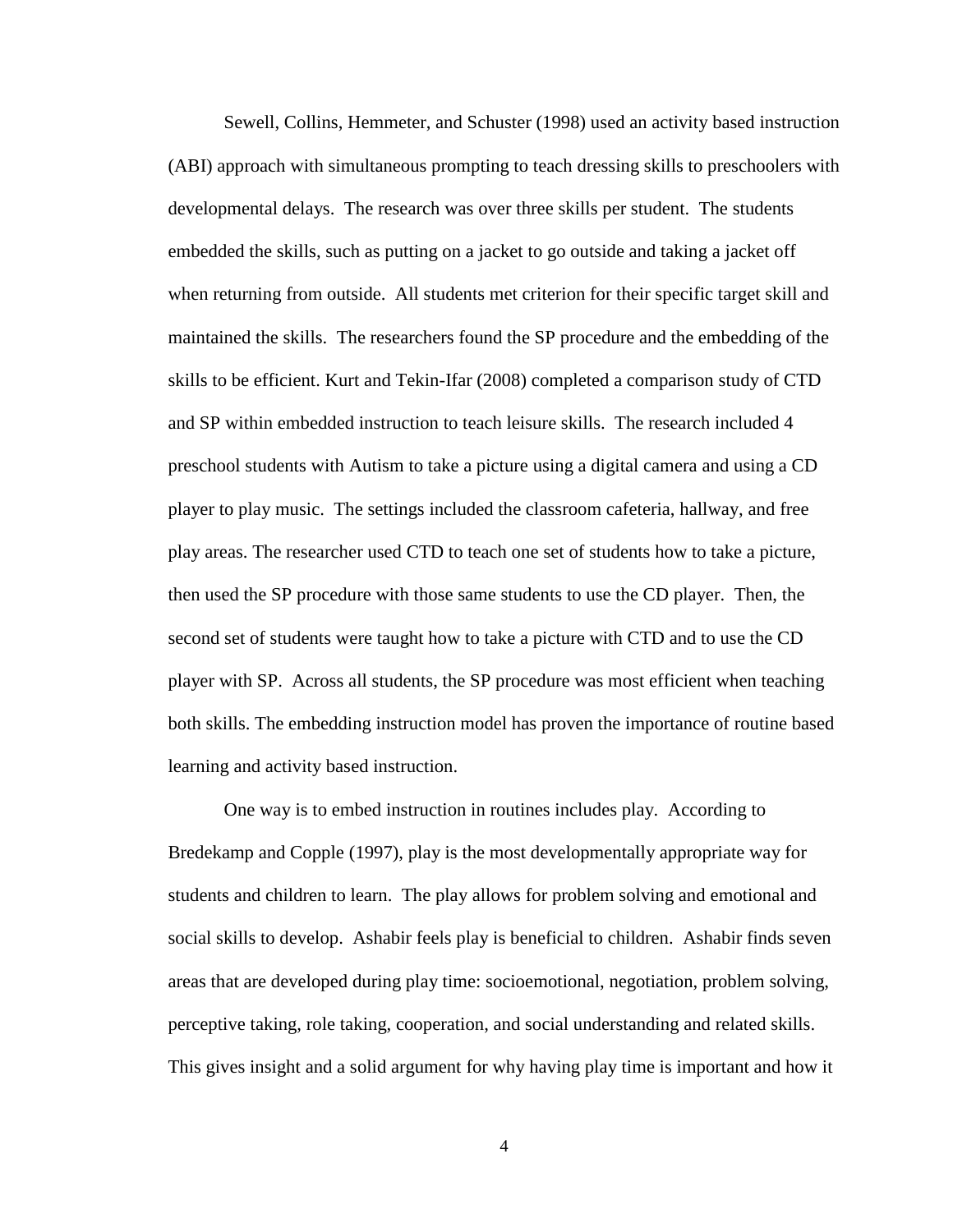can be important to teach during play. In an article by Cooney (2004), the author examined the perceptions of learning through play in a kindergarten classroom in Guatemala City through a parent and teacher survey. The study included two different socioeconomic settings. The investigator surveyed teachers and parents from those settings on their perception of learning through play. The surveys included questions related to their personal work, personal education, opinions of a classroom, and their opinion of activities performed in a kindergarten classroom. The survey found all participants, teachers and parents, believed play may affect the curriculum outcomes of students. The teachers and parents believed the benefits of play include broadening vocabulary skills, conceptual thinking, imagination skills, gross and fine motor skill development, and direction following. Both sets of the teachers and parents felt learning through play is intriguing and a natural process. In the results of this article, play appears to be important to teachers and parents, but its role in learning academic skills is not apparent.

In a different article, related to how to teach students to play, the researchers found teaching play increased student success in daily routines. Francke and Geist (2003) conducted a case study on teaching play strategies to a child with autism. The instruction occurred in a preschool setting with students with a variety of disabilities. The teacher taught the play skills in a structural manner, modeled from the Treatment and Education of Autistic and Related Communication Handicapped Children (TEACCH). The author reported anecdotal records of observations and teaching strategies. The findings of the effects of teaching play included an increase in the complexity of play, opportunities to play, social interactions, and generalization of social skills. The findings showed a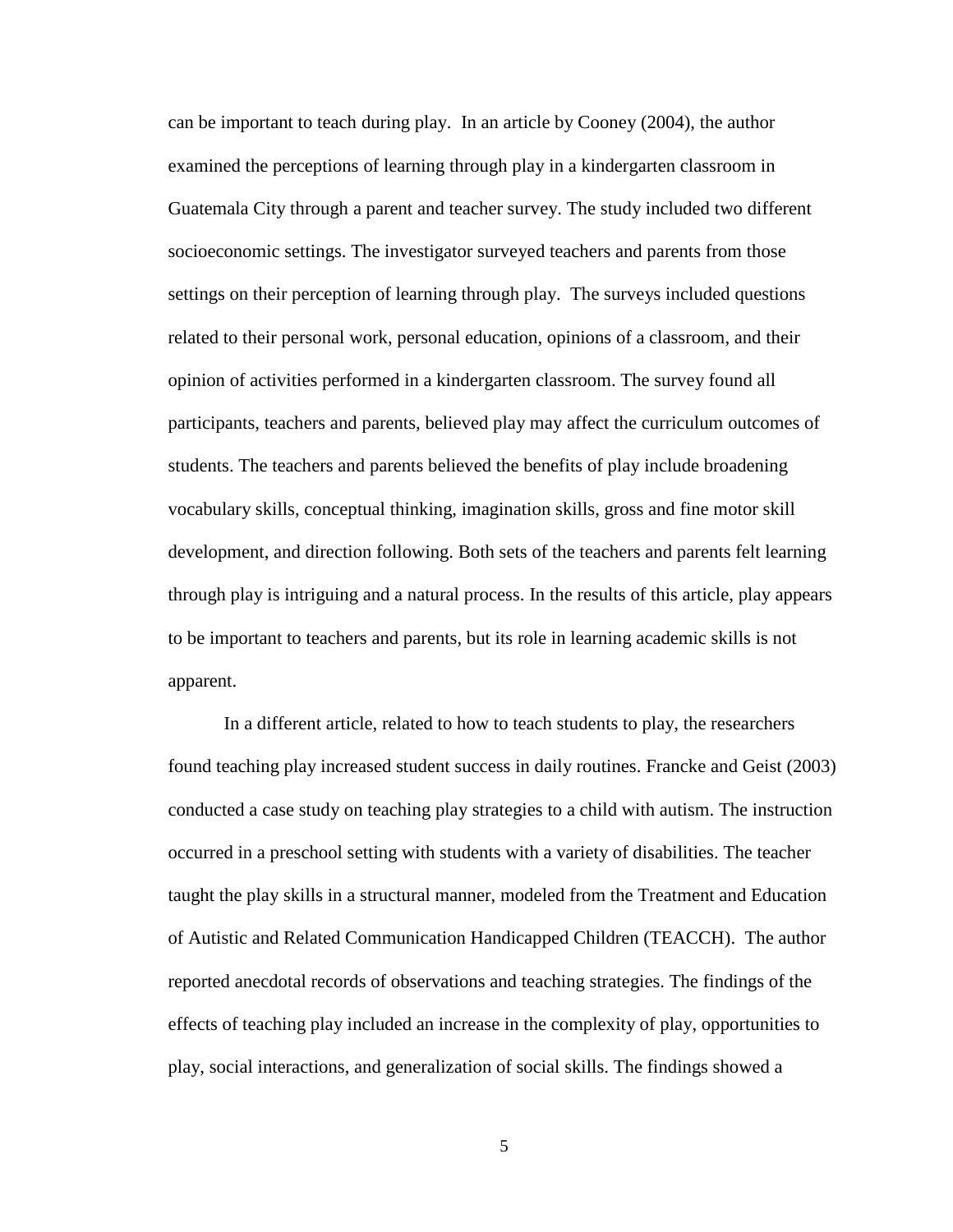positive effect on the student, his school environment, and his home environment. Play is important to teach, according to Cooney, and teaching play skills is effective in other areas in the classroom, according to Francke and Geist.

In the end of this, we know teaching academic skills to young students with disabilities is important. We found out using systematic instruction, such as SP, is most efficient when teaching skills to young children with disabilities. Next, we found support that teaching through routines and embedding skills is effective, including leisure skills and academics. Then, we determined through professional opinions, such as Bredekamp and parents from Guatemala City, that play is important. But, we have yet to determine, can we put it all together and still be effective? The purpose of this study was to evaluate the use of SP to teach young children with MSD math skills in the context of play.

#### <span id="page-14-0"></span>SECTION 2: METHOD

#### <span id="page-14-1"></span>SUBJECTS AND PARTICIPANTS

<span id="page-14-2"></span>*STUDENTS.* The study included one girl and four boys who attended a rural public elementary school that housed three resource classrooms for students with MSD. Each participant participated in both the general education kindergarten classroom and the resource room for students with MSD. The students attended art, music, physical education, computer lab, lunch, recess, and centers with their same-aged peers without disabilities.

All students had history learning with the CTD and system of least prompts (SLP) procedures. The students had not been introduced to the simultaneous prompting procedure by the researcher, a special education teacher in the school.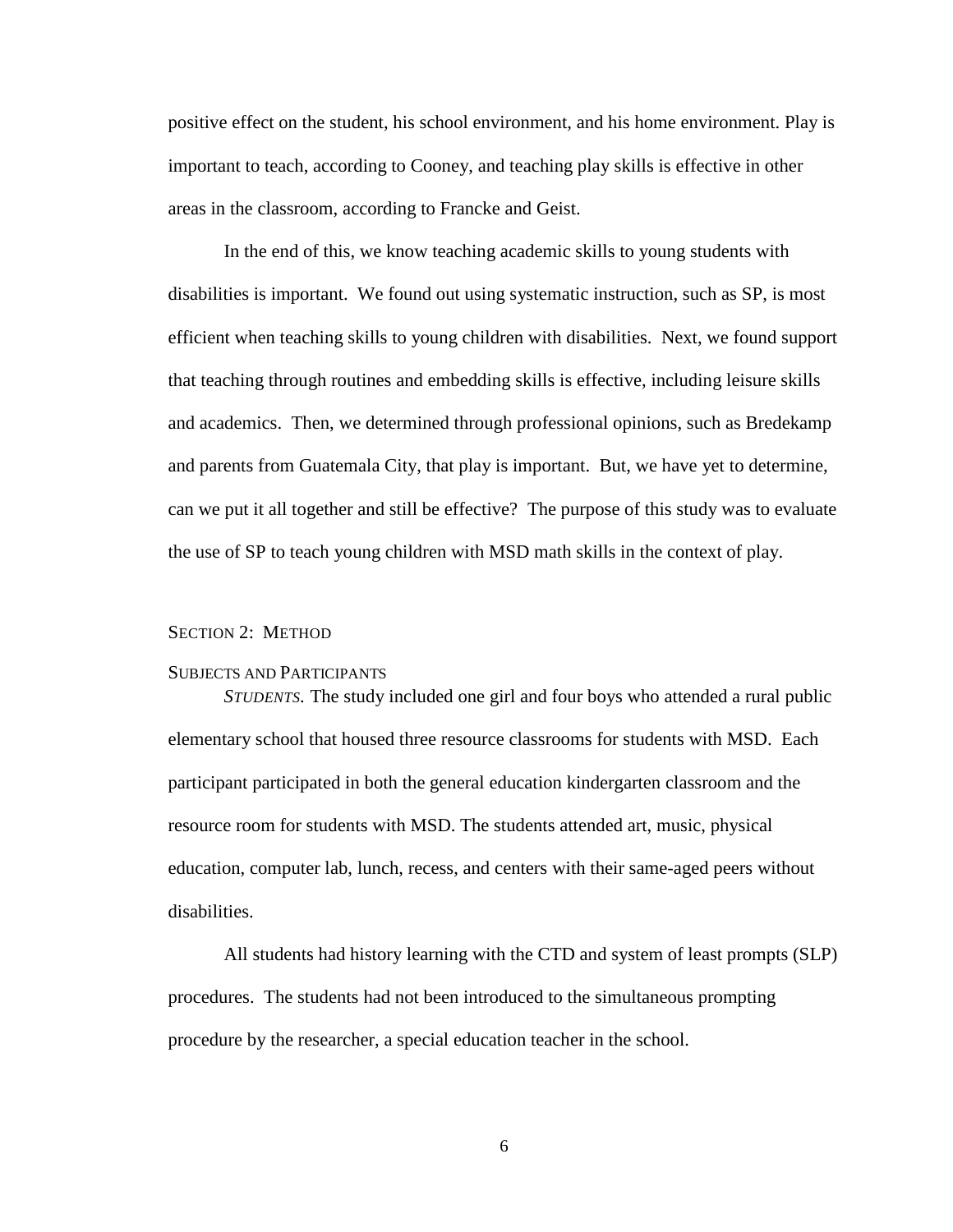The female student, Rosie, was a 6-year old kindergarten student with developmental disabilities. She attended the classroom for students with MSD for 180 min per day. Her current individual education program (IEP) listed objectives related to answering wh- questions (i.e., Who, What, When, Where, Why), identifying letters, reading sight words, identifying numbers and shapes, performing steps for one-digit addition problems, completing task-analyzed daily skills, and completing two to three step verbal directions. Rosie's recent evaluation listed her overall IQ as a 54 according to the *Wechsler Intelligence Test*. Rose was able to perform age-appropriate skills, such as toileting, washing her hands, getting dressed, and feeding herself. Rosie showed deficits in putting shoes on the correct feet, organizing materials at school, and completing multistep verbal directions. She was able to take notes or items to familiar places in school and travelled independently to and from her general education classroom. She received speech therapy and occupational therapy per her IEP. Rosie was able to have a conversation with peers and adults. She was able to use complete sentences with at least five words per sentence. She had difficulty understanding fact and fiction. Rosie would sometimes tell stories or get confused when an instance occurred. For example, Rosie had difficulty with elapsed time, such as yesterday and next week. Rosie enjoyed talking about her dogs, Barbie dolls, and television shows. She appeared to be happy and wanted to please others.

Josh was a 6-year old boy with Down Syndrome who had a label of Functional Mental Disability (FMD, the Kentucky label for students with MSD). His IEP listed identifying letters, identifying numbers, performing handwriting tasks, and performing gross motor tasks as educational objectives. Josh was able to complete simple four to six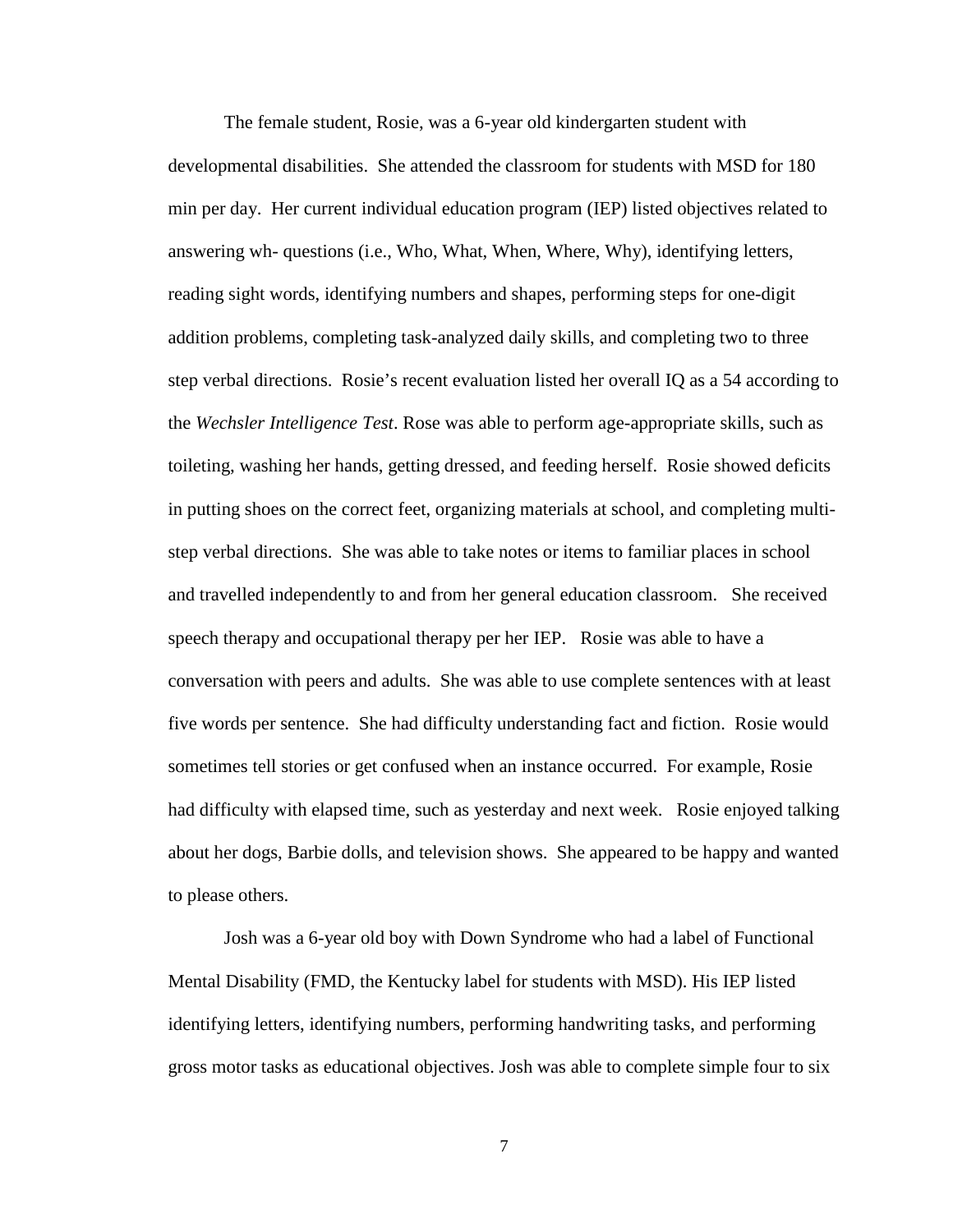piece puzzles. He was able to complete matching and sorting tasks with colors, familiar pictures, and objects. He was able to name familiar adults and would attempt to verbalize their names. He was able to attend to a preferred task, but he was easily distracted. Josh liked to watch others and informed others when they were doing something incorrect by yelling "No," pointing at them, or physically prompting them to complete the task. Josh had attended preschool for two years with peers with and without disabilities. He required someone to hold his hand when transitioning out of the classroom due to a history of running. Josh would run to others and give hugs, pull at items in the hallway, and run into other classrooms. Josh was social and seemed to enjoy having fun. He also appeared to enjoy dancing, singing and playing with friends. Josh displayed inappropriate behaviors, such as nose picking, spitting, and hitting. He needed instruction on how to play with others and how to share toys. Josh used manual signs, gestures, and one-word utterances to communicate with adults and peers at school. Josh was able to say "mom," "dad," his teacher's name, "no," "yes," "please," and a few students' names. He also was able to sign "toilet," "more," "eat," and "sorry." He waved goodbye when he left the classroom and would sometimes say "hi" and "bye," when appropriate. In order to get someone's attention, he would tap on the person's arm and say "hey." Josh was able to find needed materials while at school and identify objects and pictures related to his school day. At this time, there were no intelligence scores or adaptative scores because he had not been tested. Josh was currently under a reevaluation process to determine accurate scoring for both an IQ and adaptive behavior score. Josh received speech therapy, occupational therapy, and physical therapy according to his IEP. He was able to hold a crayon and scribble, but could not stay in the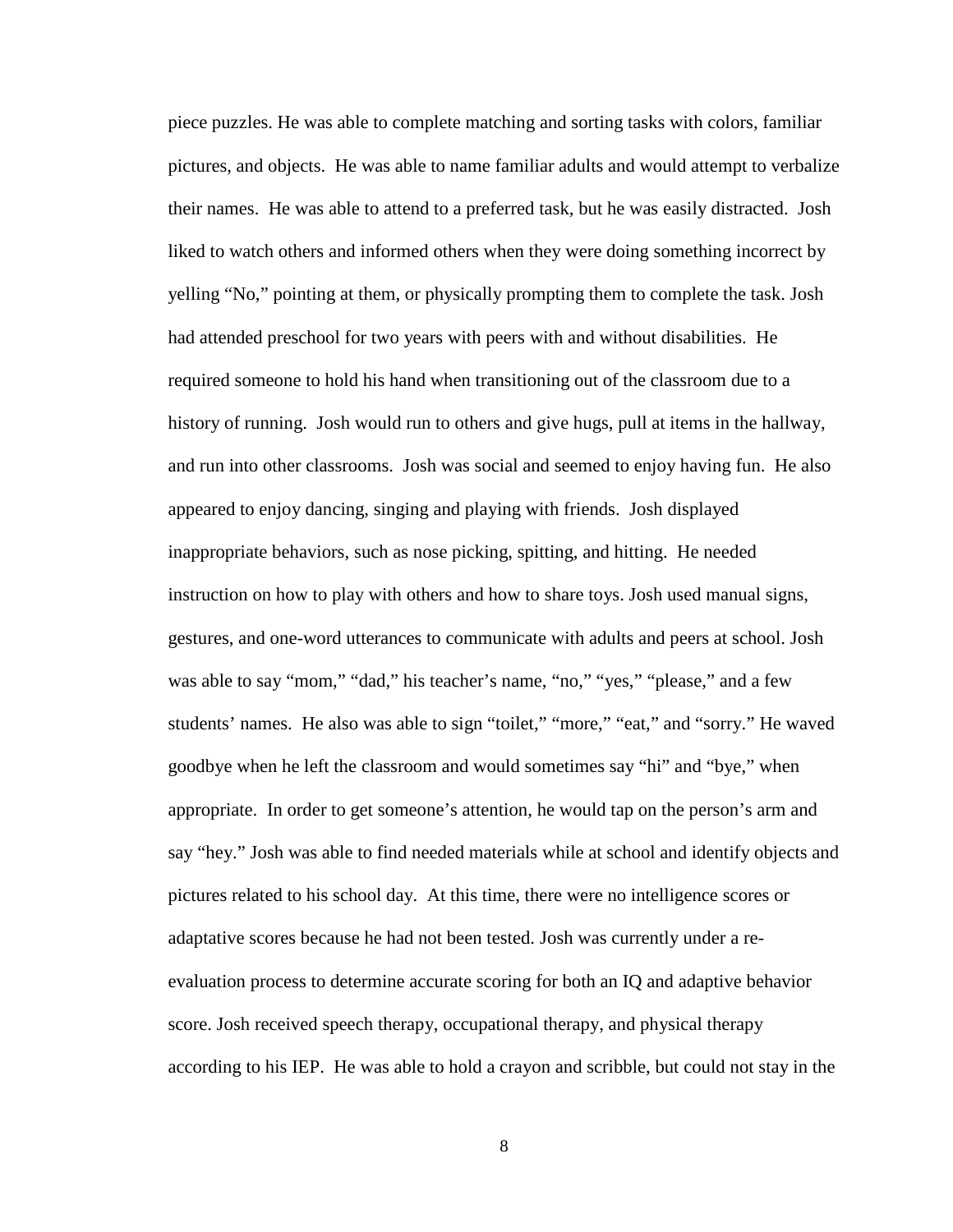lines. He was unable to write his full name, but was able to cut on a line. Josh was able to run, gallop, climb stairs and use playground equipment. He enjoyed playing basketball and tag. He had difficulty catching a ball, but would try. He liked to play with toys, swing, and play on the playground.

Austin was a 6-year old male with developmental delays who was in kindergarten. Austin began attending school in late fall. According to his attendance records, Austin had been in three different schools over a six month period. His prior attendance records for preschool showed that Austin attended school close to a quarter of the preschool calendar year. Austin wore glasses and was small in statue compared to other kindergarten students. For example, Austin's clothing while in kindergarten was a 3T and 4T. When Austin attended preschool, he attended in his home district. During his preschool year, a full evaluation was planned; then his family moved. When Austin returned, the evaluation process picked up and he was undergoing the different assessments at the time of this study. Austin's IEP included the skill of identifying letters, colors, numbers, and shapes. Austin was able to identify letters, match a picture to the letter the picture began with, and identify numbers, but he had difficulty with counting objects. Austin was able to hold a crayon and pencil and would attempt to write his name. He was able to answer simple questions about a text, such as "Chicka, Chicka, Boom, Boom," and, when asked, "Where are the letters?" he would say, "The tree, they all fall down." Austin liked to play with cars and trucks and would share toys, but would get upset and cry when another student took his toy. Austin was able to use two to four word utterances, but had difficultly answering yes and no questions. He would answer yes to most questions. He would identify teachers and friends by their names. Austin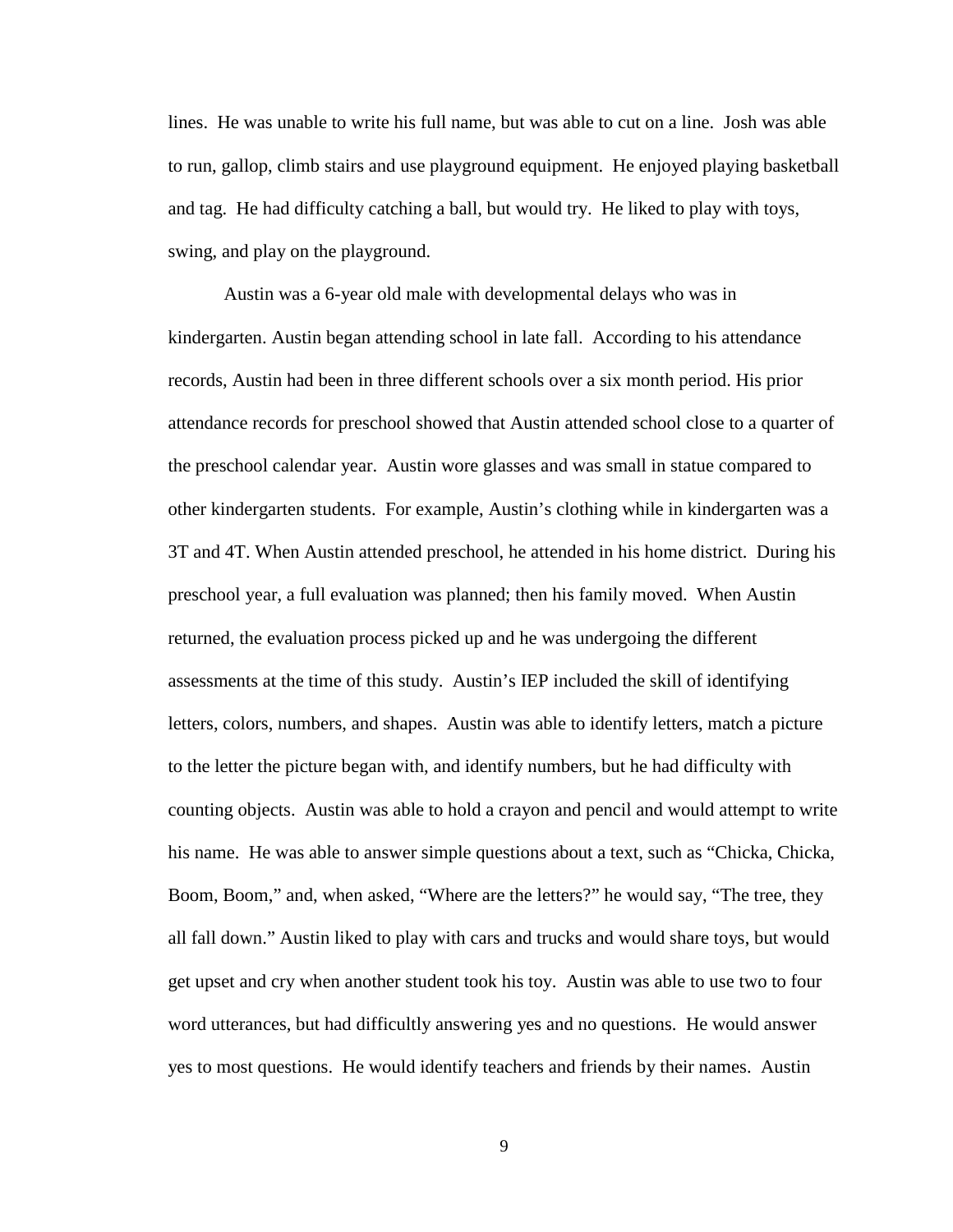had difficulty carrying his tray during the lunch line and reaching objects in the line. He also had difficulty with putting on his jacket and backpack. He received occupational, physical, and speech therapies per his IEP. Austin had difficulty tracking items and catching a ball. When he attempted to catch a ball and reach for something, he was off by about six inches. Austin liked to be carried and held, but would run and walk when others in the class were performing those skills. Austin would trip and fall at different times throughout the day. Austin liked to play outside, play with toys, and run.

Will was a 6-year old boy with a FMD. His recent evaluation listed 54 as an overall IQ score according to the *Wescheller Intelligence Test*. According to his IEP, Will was working with identifying letters and colors, sequencing cards, identifying numbers and shapes, counting rote to five, performing gross motor skills, completing task-analyzed skills and improving self help skills. Will attended a different elementary school for the first three months of his kindergarten school year. After the completion of his re-evaluation, Will's placement was changed and he was serviced in the FMD classroom. Will was able to differentiate numbers and letters, but was not able to identify all letters of the alphabet or numbers to 10. He was able to verbally spell his name and was able to write the letter "K." he was able to identify colors, match colors and sort colors, complete a four-piece puzzle and play simple games on the iPad. Will was able to color in the lines and cut on the lines. Will had difficultly climbing stairs, catching a ball, throwing a ball and bouncing a ball. Will received occupational and physical therapies per his IEP. Will was able to communicate through five to seven word sentences. However, Will referred to himself in first person. For example, he would say "Will gonna use the restroom" when he needed to use the restroom. Will's emotional and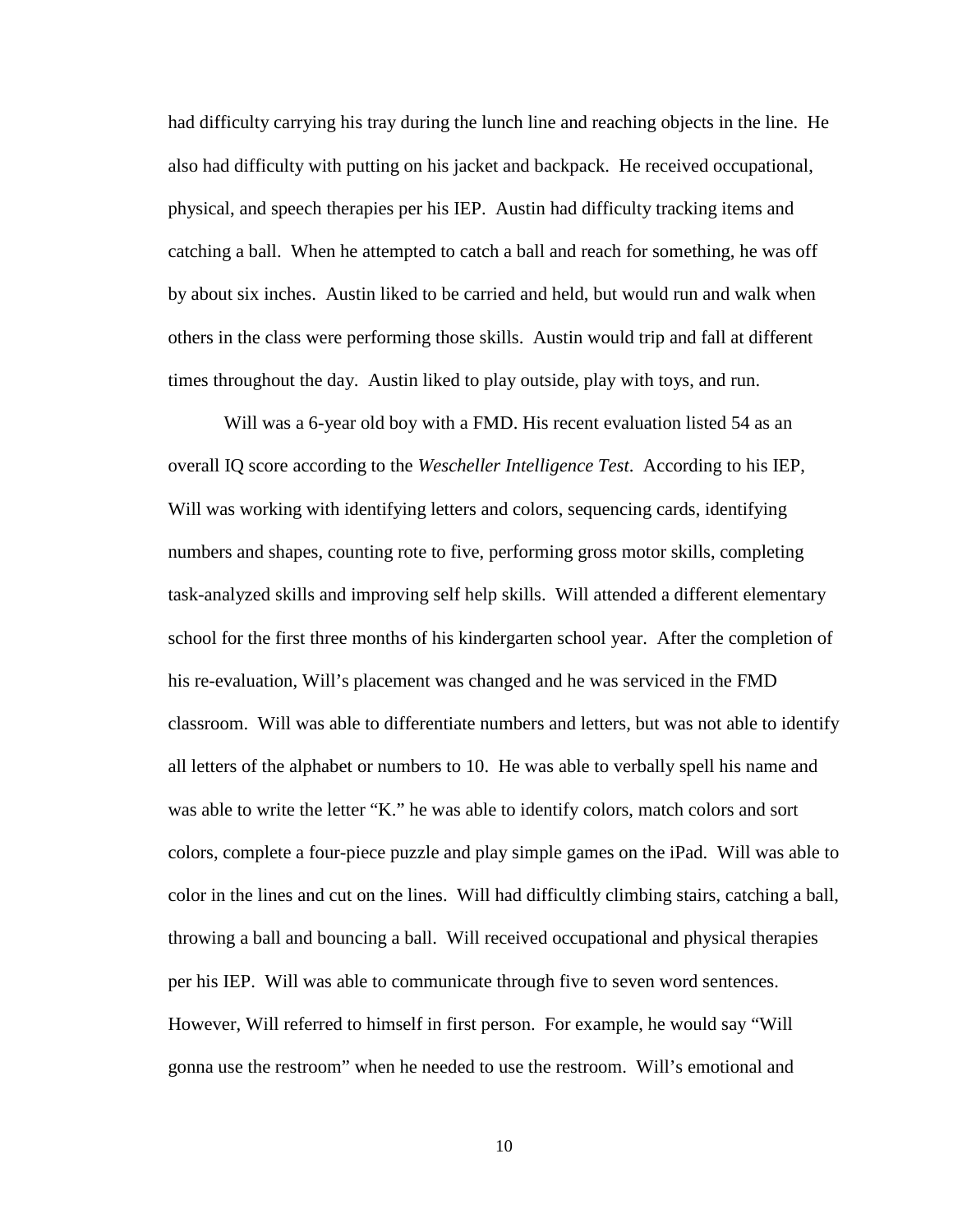social developments were severely delayed. At the age of 18 months, according to record reviews, Will was shaken and beaten by a family member in the head area. Since then, Will demonstrated a delay in his cognitive, social, and emotional skills. When Will did not get a desired item, he would cross his arms, stomp his feet, scream and cry until the item was given to him. He would cry and sob for up to 20 min. Will wore glasses and, when frustrated, would attempt to break the glasses. Will required intense instruction on appropriate social and behavioral skills, as well as how to play with others and share items. Will enjoyed movies and was able to name the characters, settings, sequence and the main idea. Will's face lit up when Monsters Inc. was mentioned and would work hard to watch movie trailers on the computer.

Jake was a 6-year old male in kindergarten with FMD. Jake began attending his first school setting during his kindergarten year. He previously stayed at home with father and his three younger sisters. When Jake was approximately 2 years old, he fell and hit his head on concrete flooring. According to his parents, they began to see a delay in his progress; however, there was never paperwork or documentation completed regarding a traumatic brain injury. Jake was able to communicate through manual signs, gestures, and pictures. He was able to sign "more," "eat," "toilet," "all done," and "play." He was able to use pictures to identify desired objects, such as food and activities. He would use gestures, such as pointing; would jump to show excitement; and would cross his arms and rub them to show he was cold. His IEP listed identifying sight words, identifying pictures, identifying letters, identifying shapes, identifying numbers, completing task-analyzed skills, and using the Picture Exchange Communication System, as objectives. Jake was able to complete eight piece puzzles, look through a book and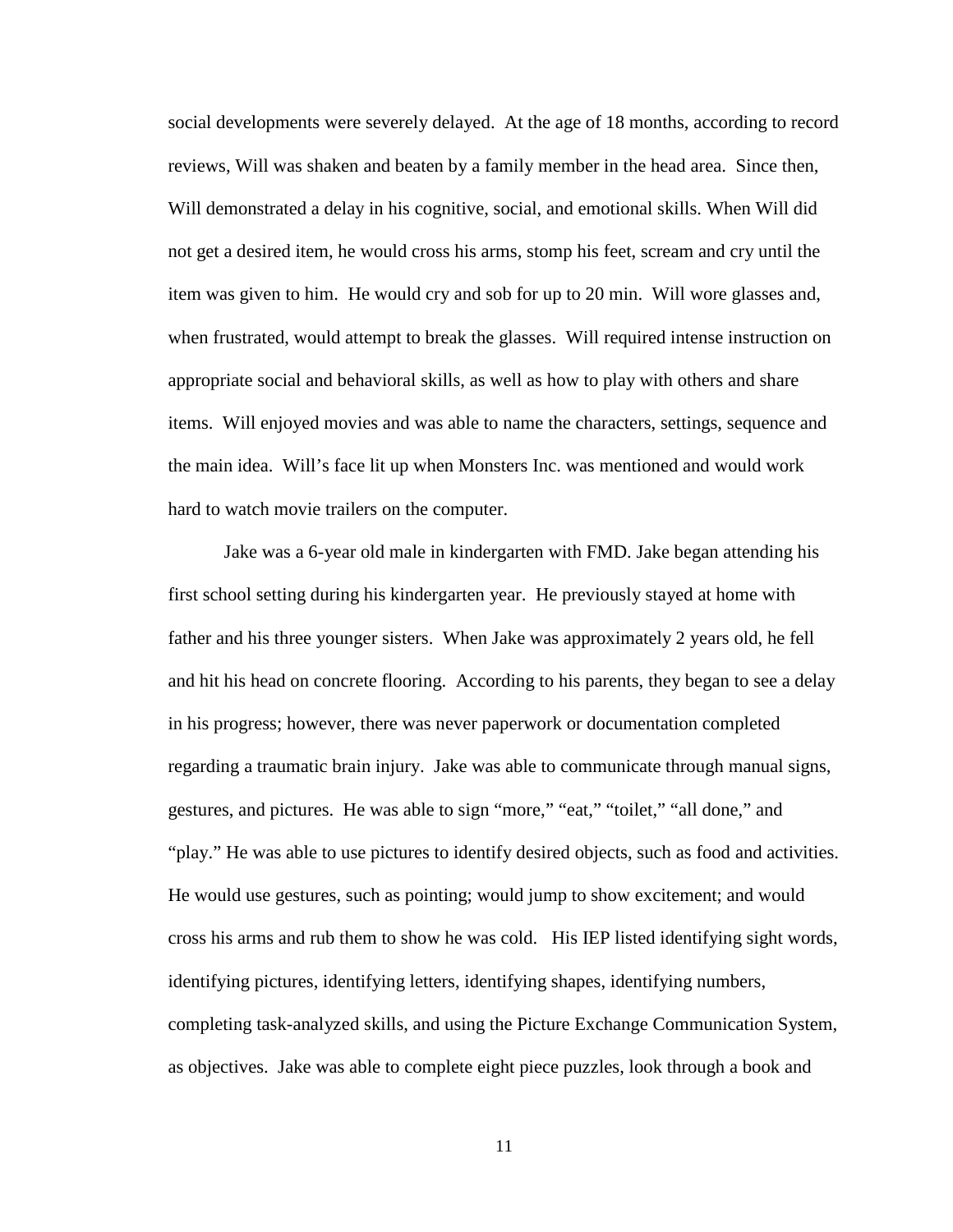turn pages, complete three-step work systems, and complete matching activities. Jake was able to match and sort colors, shapes, and different sized objects. He was able to navigate the computer to find a desired website and would sign "more" to an adult to get the person to sign in using passwords. When Jake was told to leave a desired activity or area of the classroom, he would stomp his feet, kick, and cry. When he cried, there were no tears but more of a whining sound. Jake was able to use the restroom and complete the steps of hand washing. He was able to walk into the classroom, put up his things, and get a morning activity box. Jake was successful with routine-based activities and schedules. When routine changed, Jake would cry and stomp his feet. Jake was able to hold a crayon and a pencil, however, he would refuse at times to complete handwriting and coloring activities. Jake fell at times and had difficulty ascending and descending stairs. He liked to play ball but had difficulty catching and throwing the ball.

<span id="page-20-0"></span>*OTHER PARTICIPANTS.* The researcher was the teacher for the FMD classroom. She was in her 8th year of teaching and was in her 5th year at the school where the study took place. The researcher attended the University of Kentucky where she obtained a Bachelor's Degree in Moderate/Severe Disabilities for Students K-12. She had completed over 40 hours of graduate work at the University of Kentucky. The reliability data collector was a graduate of the University of Kentucky where she too received her Bachelor's Degree in Moderate/Severe Disabilities for Students K-12. She was completing her 2nd year of teaching.

#### <span id="page-20-1"></span>**SETTING**

The setting was a resource classroom for students with MSD (i.e., FMD) in kindergarten through second grade. Students served in the classroom met eligibility per Kentucky law under FMD. This made students eligible for services in a classroom for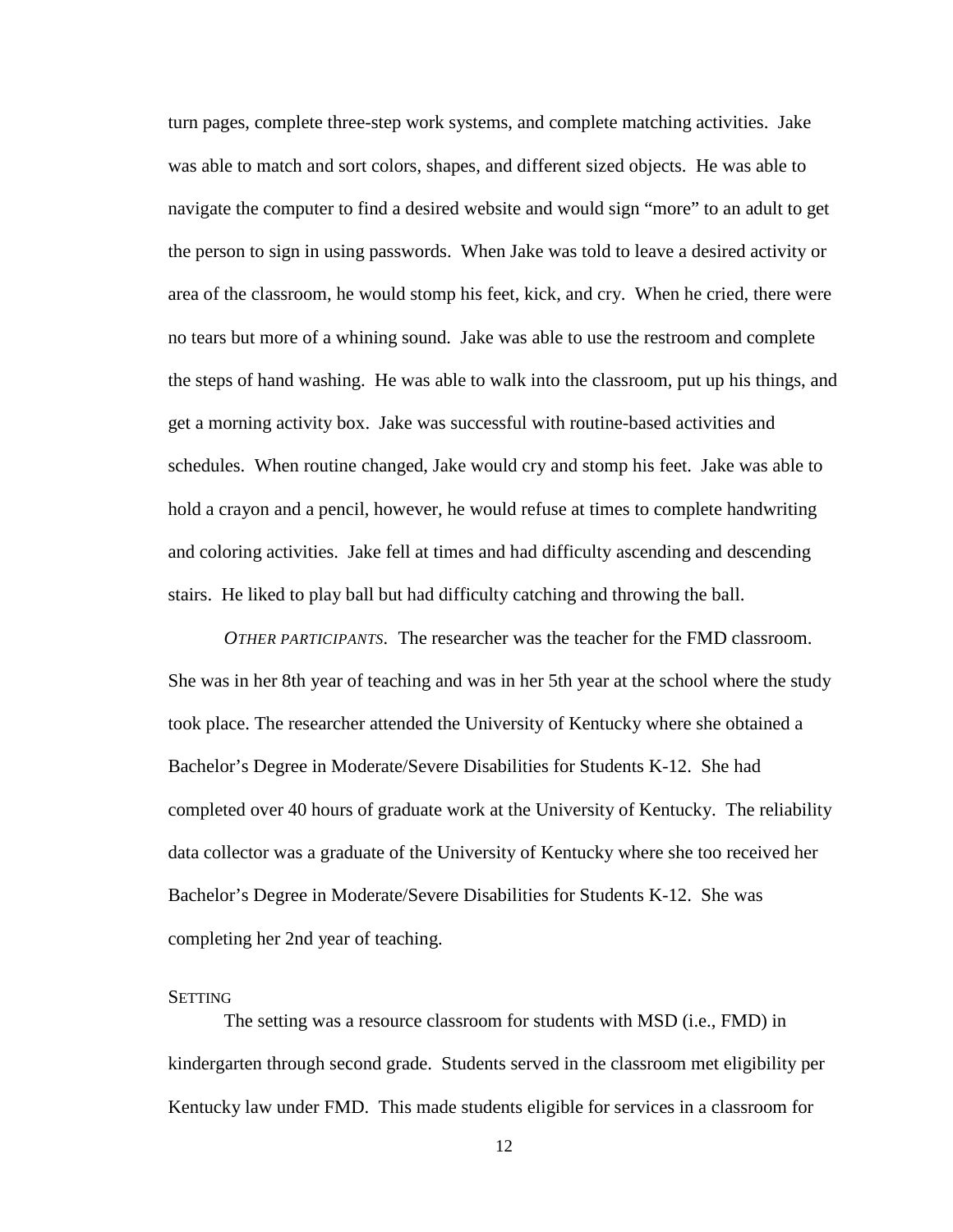MSD. There was one teacher, one instructional assistant who stayed in the classroom, and one instructional assistant who performed environmental support in the general education setting. The speech pathologist, occupational therapist, physical therapist, and teacher for students with visual impairments were in the classroom throughout the day. The students were in the general education setting 40-80% of the day. While in the resource classroom, students received instruction on IEP goals and objectives. The students also participated in modified and adapted grade level work that was tied to alternate assessment standards. The resource classroom offered small group instruction and 1:1 instruction for the students. While students attended the general education classroom they participated in small group instruction during centers. They also participated in recess, lunch, read aloud and morning arrival routines. Students attended music, art, computer lab, physical education and library classes with the general education class. They attended field trips and special programs with the general education class. Students completed modified and adapted work. For example, when general education students were completing a spelling sheet, the participants may find a specified letter. Other participants may have a shortened spelling sheet with fewer words.

#### <span id="page-21-0"></span>MATERIALS/EQUIPMENT

The researcher used the following materials during the study: (a) index cards with numbers one to ten, (b) data sheets, (c) reliability sheets (d) graphs, (e) play items (e.g., cars, play food, figurines), (f) pencils, (g) edible reinforcers deemed appropriate per student preference tests, (h) highlighters, (i) clipboard, (k) table, (j) kitchen play table, (k) post it notes, (l) building blocks, (m) Lego's, (n) Lincoln Logs, (o) pictures of the play items, (p) gymnastics equipment (e.g., balance beams, foam pieces, trophies), (q) bowling balls, (r) bowling pins, and (s) children museum items.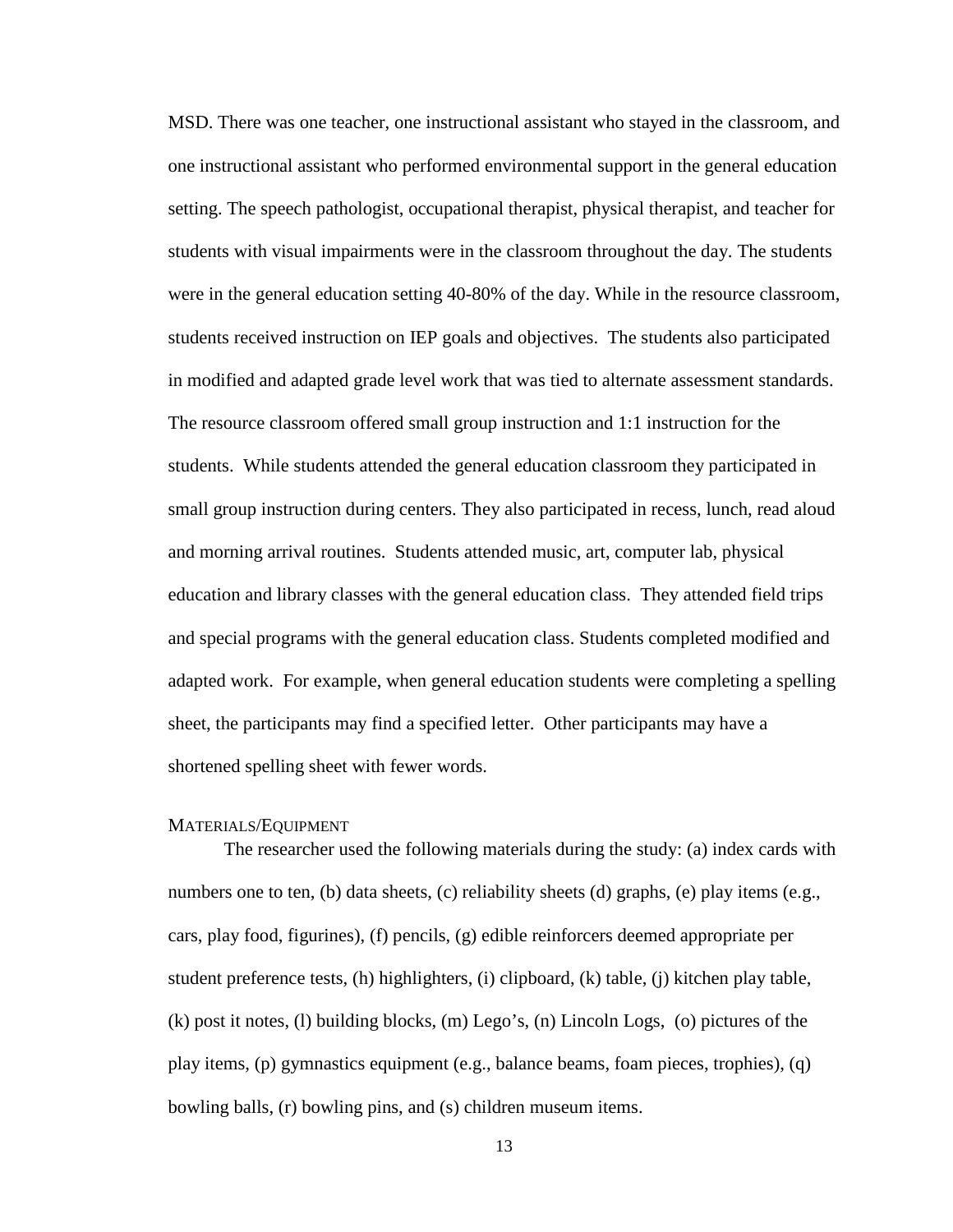#### <span id="page-22-0"></span>DATA COLLECTION AND PROCEDURES

<span id="page-22-1"></span>*SCREENING.* Screening occurred in the resource classroom. The researcher observed students during math instruction and playtime. The researcher reviewed data sheets and work samples. The researcher did not have specific screening sessions, the researcher observed during different times of the school day and made anecdotal notes. During the screening, Rosie rote-counted to 100 with visual prompts, performed 1:1 correspondence with items up to 20, verbally expressed written number words to ten, and verbally identified rectangle, square, triangle, and circle. Rosie inconsistently demonstrated knowledge of simple addition. For example, in one observation, Rosie was asked, "What is 4+6?" Rosie responded "10." In a different observation, she was asked, "What is 1+4?" Rosie responded with, "What are you talking about plus?"

During Will's screening, he did not recognize numbers one to five, he rote counted to two, he recognized a circle, and he counted two objects with 1:1 correspondence. Austin verbally identified numbers one to five, he counted to five, he verbally identified square and circle, and he counted objects to two. Jake touched numbers one to five when asked, "Where is the number 2?" He put numbers in sequence into a puzzle. He counted objects up to three. He did not recognize number words. Josh did not identify numbers. He did not count objects. Josh rote counted to three. Based on the researcher's observations, the researcher determined the target stimuli to instruct with each student. The researcher selected the following target stimuli for each student: (a) Rosie will perform single digit addition problems, including  $3+2$  and  $4+4$ , (b) Will will verbally identify numbers 3 and 4, (c) Jake will point to numbers 6 and 7, (d) Josh will point to numbers 4 and 5, and (e) Austin will count 3 and 4 objects. Please see the attached table in Appendix A.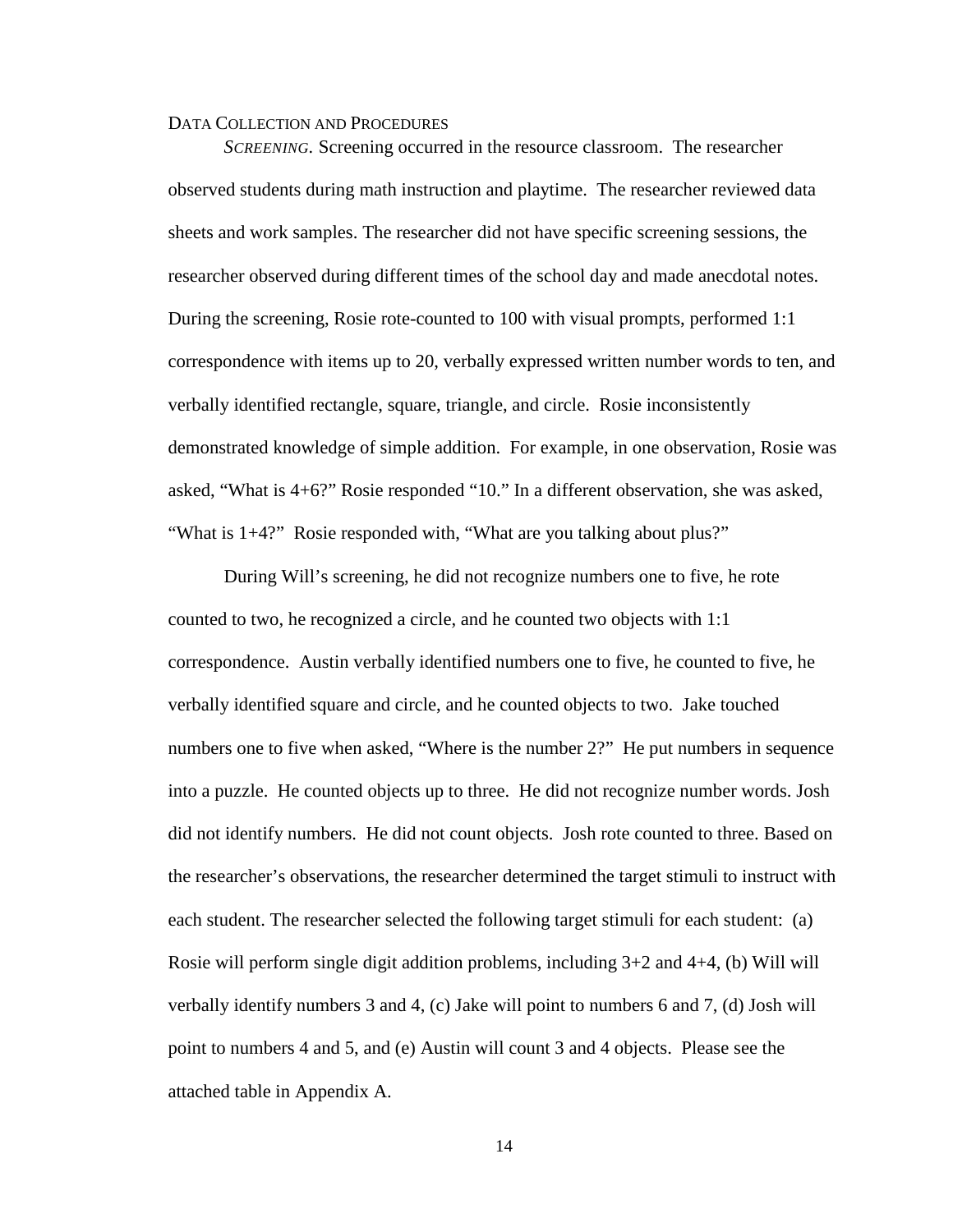<span id="page-23-0"></span>*GENERAL PROCEDURES.* The researcher used the errorless learning procedure SP. During SP students participate in both prompt and probe trials in each session. The researcher completed screening during classroom observations. The researcher reviewed student work samples and data sheets. Then, the researcher identified two math skills per student to be taught. The researcher completed a full baseline condition on each student's target stimuli. All students completed three baseline sessions. An example of the data sheet is located in Appendix A. After the initial baseline session, the researcher began instruction with the first student. Once a student met criterion, the researcher began instruction with the next student. This pattern continued until all students met criterion. Criterion was three sessions at 100% independent responding.

 The researcher at times conducted two sessions a day, the first session occurring at approximately 10:00 a.m. and the second session at approximately 2:00 p.m. In each session, the researcher completed probe and prompt trials, as required in the SP procedure. The researcher first completed probe trials. Then, after six probe trials were complete, the researcher completed six prompting trials. Sessions occurred each day during the school week. The researcher used the same behavior management system during the study as in the daily classroom setting. The researcher used both edible reinforcement and verbal descriptive praise. All students in the study followed the same procedures and received the same consequences, the only difference being that each student had different target stimuli and a different edible reinforcement. Rosie's skill was to verbally express the answer to the addition problems 3+2 and 4+4. Josh identified numbers 4 and 5. Austin was to count objects to the amounts of 3 and 4. Will identified the numbers 3 and 4, and Jake identified the numbers 6 and 7. The researcher completed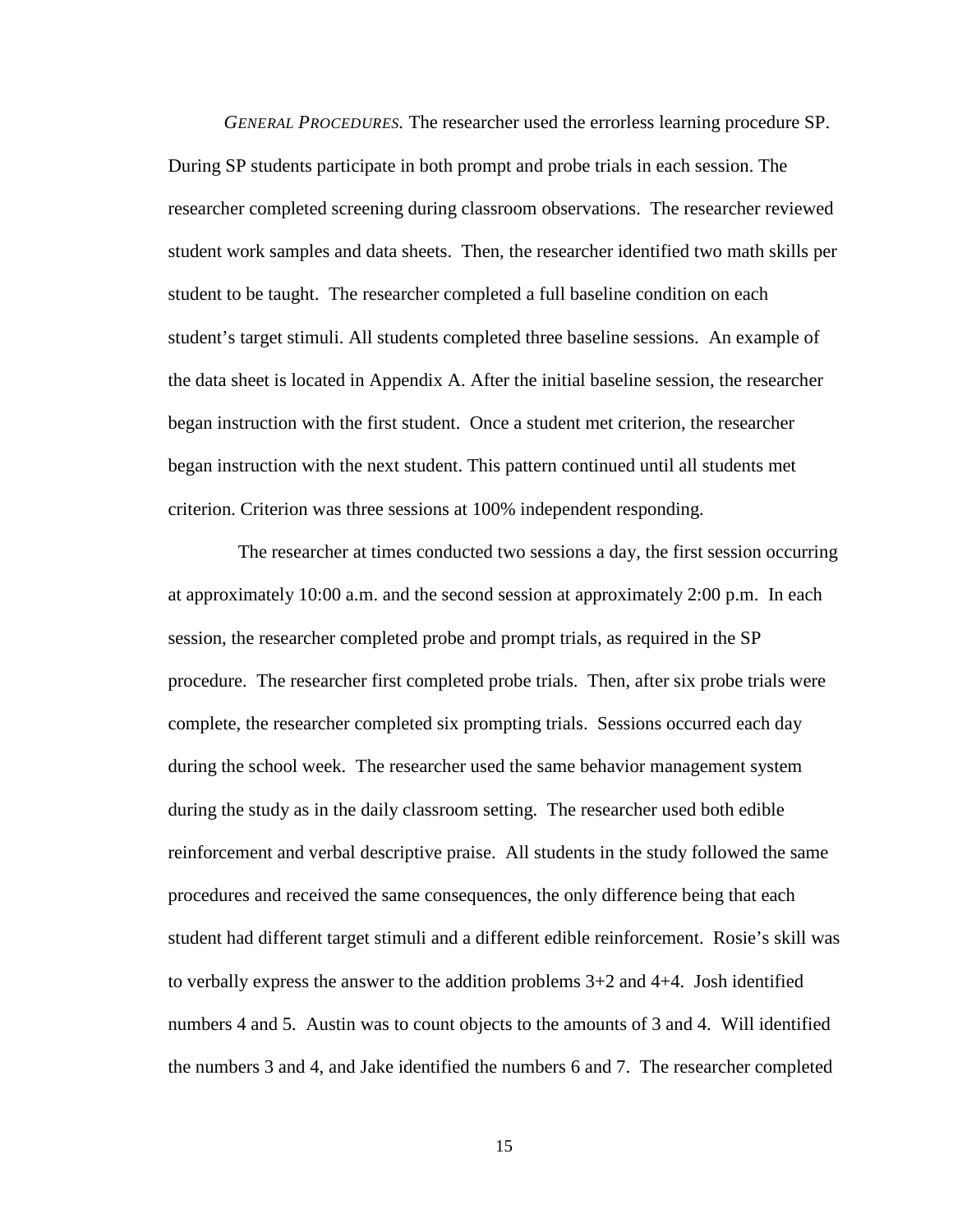all steps of the data sheet in the same manner for each student and completed the same task direction, attentional cue, and basic procedures for the study, with the exception of individualizing the target stimuli for each specific student.

<span id="page-24-0"></span>*BASELINE***.** The researcher collected baseline data on the target stimuli selected for each student. The baseline session occurred at the kidney shaped table in a 1:1 format. The researcher showed each student his or her predetermined stimuli. She gave each student an attentional cue "Are you ready to work?" and waited for their attention. If the student did not attend to the cue, the researcher provided an additional cue and, then, a specified task direction, which was different for each participant and was related to each of their target stimuli. Each student was given a 5 s-response time. If the student answered correctly per each student's correct response definition, the researcher recorded a plus (+) sign in the response column. If the student responded incorrectly, he or she received a minus (-) in the response column. If the student did not respond to the task direction within the given time, the researcher recorded a 0 for no response. The researcher provided verbal descriptive, such as "Good job working," praise for attending to the task every two trials for a total of five verbal praise statements during each baseline session. She only conducted three sessions of baseline with each student due to time constraints.

The researcher collected baseline data on single digit addition with Rosie. She presented a 3 ½ by 5 in index card with the problem written horizontally in black marker on the card to Rosie along with unifex cubes. She gave the attentional cue, "Are you ready to work?" The researcher waited to ensure Rosie was ready to begin the task. If Rosie was not attending to the researcher, then the researcher provided the attentional cue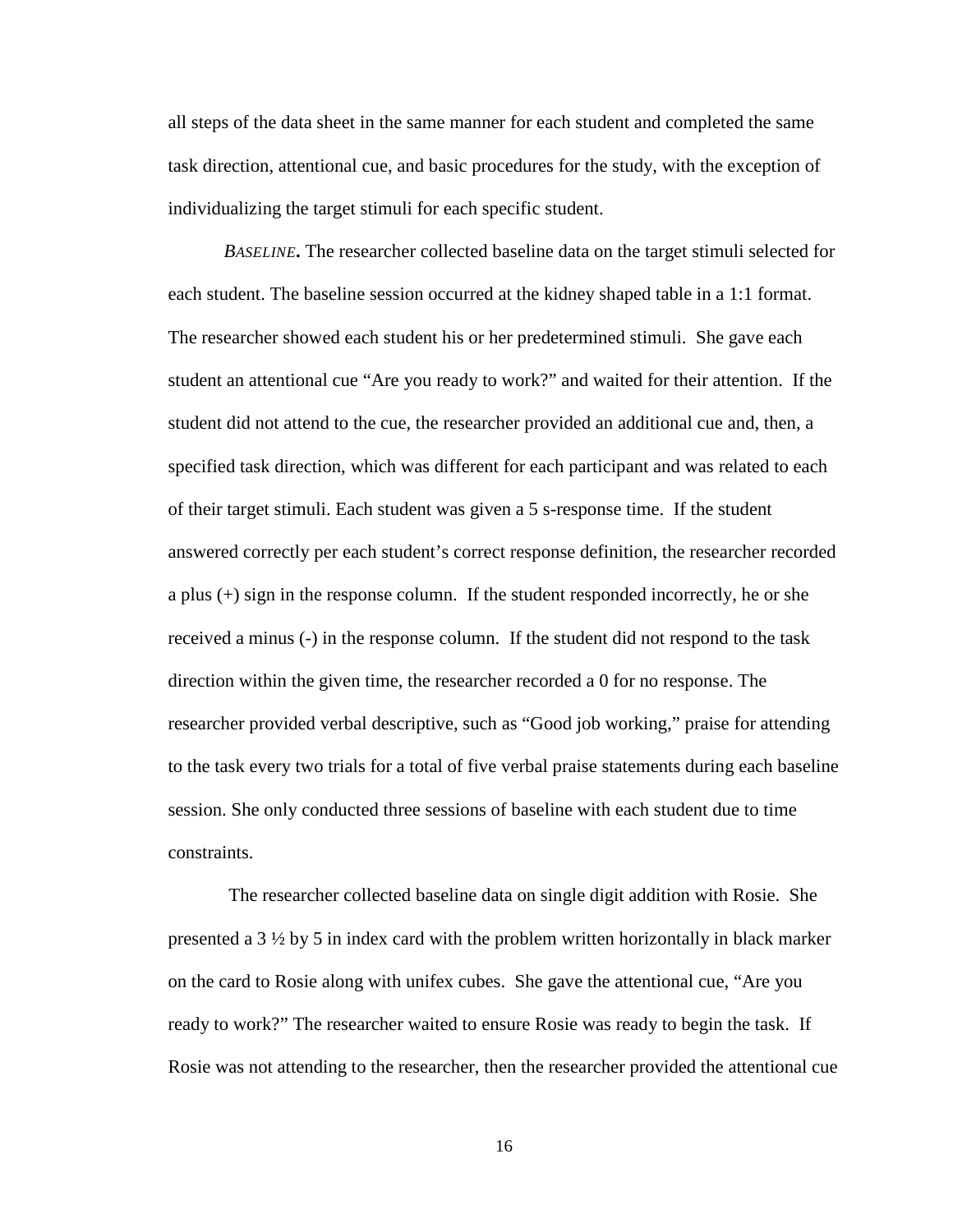again. Next, she gave the task direction, "Solve the problem:  $3 + 2 =$ ?" On the next trial, she provided the same task direction, replacing  $3 + 2$  with  $4 + 4$ . She waited 5 s for Rosie to respond. Rose was to respond verbally by stating the answer. The researcher then recorded a plus for a correct response of verbally stating the sum of the problem within 5 s of the presented stimulus, a minus for an incorrect response of stating an incorrect sum of the problem within five s of the presented stimulus, and a 0 for no response. The researcher presented each stimulus five times each for a total of 10 baseline trials. She gave verbal praise every two trials for a total of five praise statements during each baseline session. At the end of the baseline session, Rosie chose a small edible treat from the treat box.

The researcher collected baseline data on number identification with Will. She collected baseline data in a 1:1 format at the kidney shaped table. She gave the attentional cue, "Are you ready to work?" The researcher waited to ensure the student was attending to the researcher. If the student did not attend, then the researcher provided the attentional cue again. Then, she gave the task direction, "What number?" paired with a 3  $\frac{1}{2}$  by 5 in index card and the written number in black marker. She used the task direction for numbers 3 and 4. She waited 5 s for Will to respond. Then, she would record a plus for a correct response if he verbally stated the correct number within the 5-s interval, a minus for an incorrect response when he did not state the correct number within 5-s, and a 0 for no response when he did not verbally state a response. The researcher presented each stimulus five times for a total of 10 trials during baseline sessions. She provided verbal descriptive praise every two trials for a total of five statements (e.g. "Good job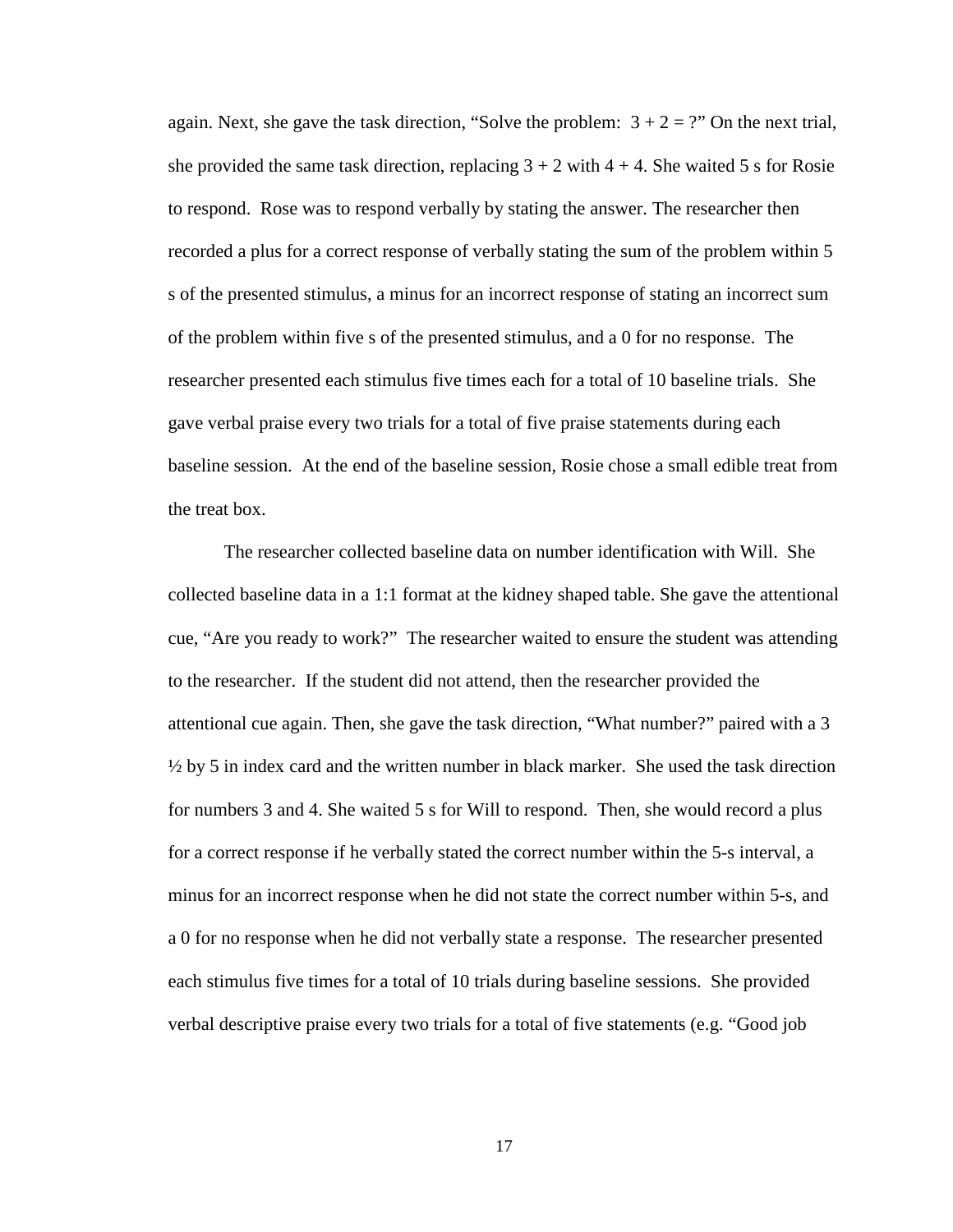working") during the session. At the end of the session, Will could choose an edible reinforcer from the choice box.

The researcher collected baseline data on number identification with Jake. She collected baseline data in a 1:1 format at the kidney shaped table. She gave the attentional cue, "Are you ready to work?" The researcher waited to ensure she had the student's attention. If the student did not attend to the researcher, she provided the attentional cue again. Then, she placed three index cards, one card with the correct response, then two cards with incorrect responses. The incorrect responses did not include the other target stimuli, but included numbers one to ten. She delivered the task direction, "Find the number 6," for numbers 6 and replaced the number 7. She provided three choices each time. She operationally defined "find" as touch, pick up, hand to teacher, move, or push to teacher. She waited 5 s for Jake to respond. Then, she recorded a plus for a correct response when he found the requested number within 5 s, a minus for an incorrect response when he did not find the requested number within 5 s, and a 0 for no response when he did not choose, point, pick up, or find any number within 5 s. The researcher presented each stimuli five times for a total of 10 trials during baseline.. The researcher provided descriptive verbal praise, similar to other students, for attention and working hard after every two trials. She provided Jake with the choice box at the end of baseline session so he could choose an edible reinforcer.

The researcher collected baseline data on number identification with Josh. She collected baseline data in a 1:1 format at the kidney shaped table. She gave the attentional cue, "Are you ready to work?" The researcher waited to ensure she had the student's attention. If the student did not attend to the researcher, she provided the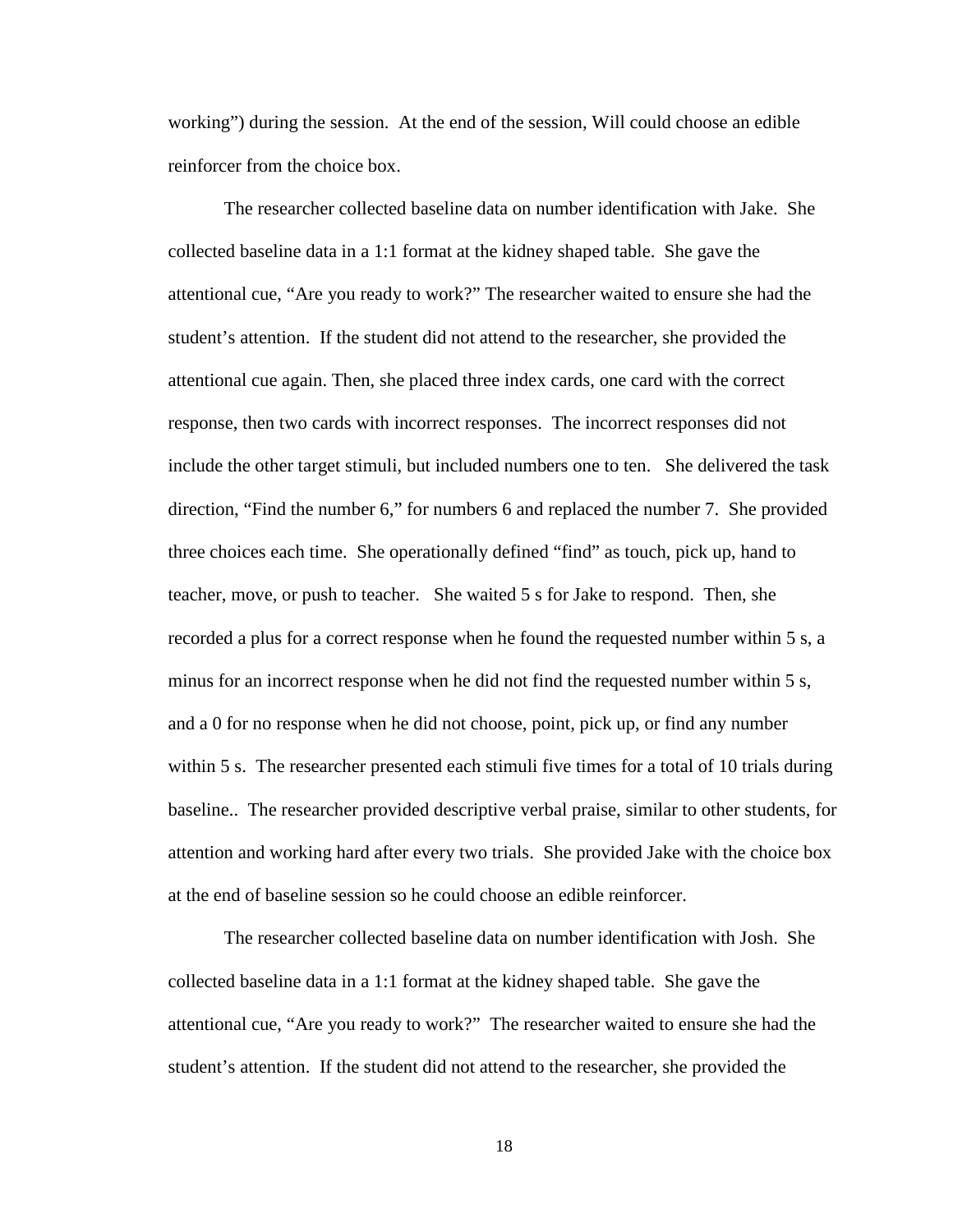attentional cue again. Then, she placed three index cards, one card with the correct response, then two cards with incorrect responses. The incorrect responses did not include the other target stimuli, but included numbers one to ten. Then, the researcher gave the task direction, "Find the number 4." She delivered the task direction for numbers 4 and 5. She provided three choices each time. She operationally defined "find" as touch, pick up, hand to teacher, move, or push to teacher. She waited 5 s for Josh to respond. Then, she would record a plus for a correct response of finding the correct requested number within 5 s, a minus for an incorrect response of finding the incorrect number within 5 s, and a 0 for no response of not finding any number within 5 s. The researcher presented each stimulus five times for a total of 10 trials during baseline sessions. The researcher provided descriptive verbal praise every two trials for a total of five verbal praise statements during each baseline session for attention to task and working hard. She then allowed Josh to make a choice from the edible choice box at the end of the baseline session.

The researcher collected baseline data on counting objects to 3 and counting objects to 4 with Austin. She collected baseline data in a 1:1 format at the kidney shaped table. She gave the attentional cue, "Are you ready to work?" The researcher ensured the student was attending to the researcher. If the student was not attending, the researcher provided the attentional cue. Next, she placed either three or four blocks on the table. Then, she gave the task direction, "Count the blocks." She delivered the task direction in the same format, rotating numbers of blocks for 3 and 4. This allowed for five trials per number, for a total of 10 baseline trials per session. She waited 5 s for Austin to respond. Then, she would record a plus for a correct response when Austin counted the blocks to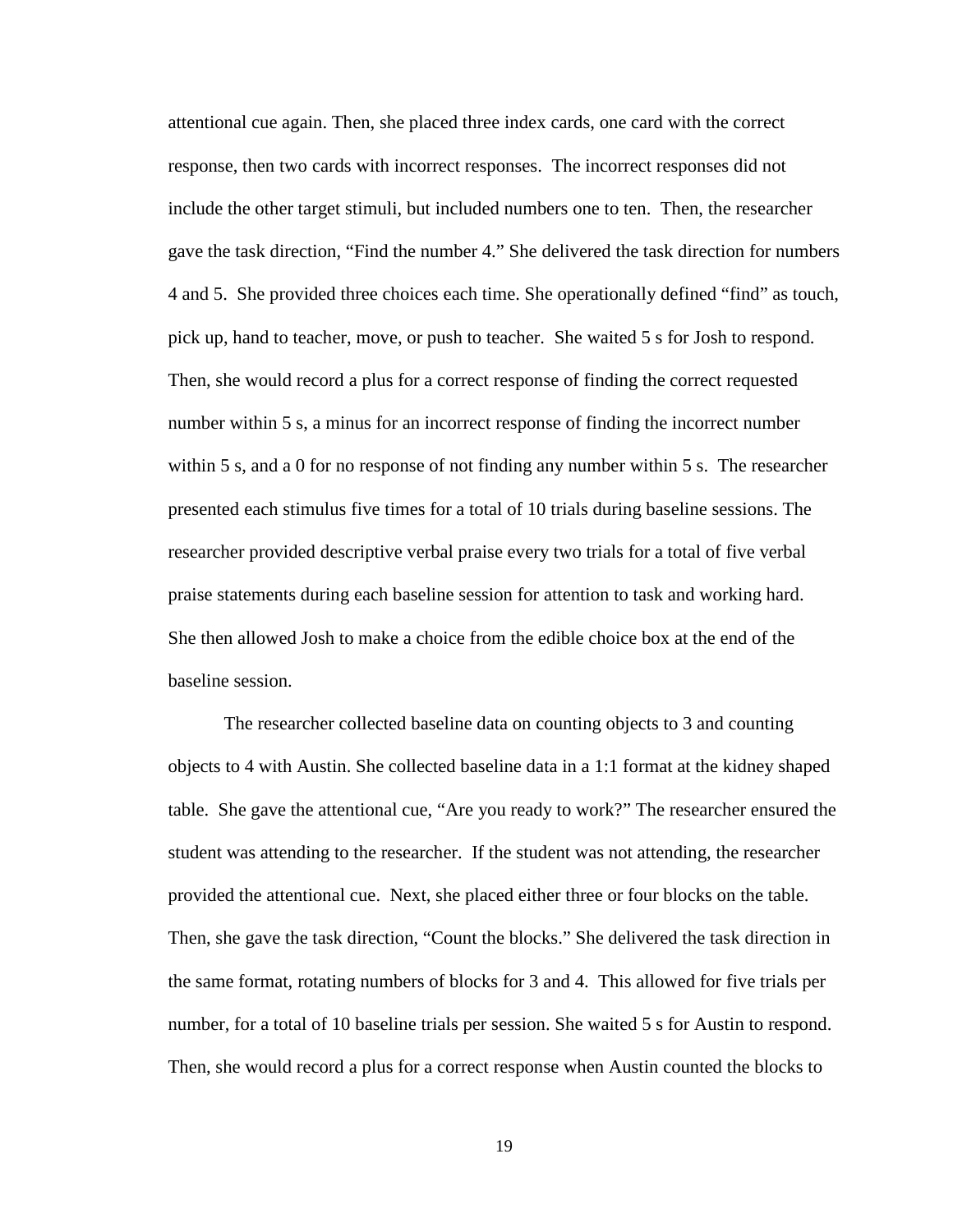the correct amount within 5 s, a minus for an incorrect response when he did not count any blocks to the correct amount, and a 0 for no response when he did not touch the blocks or count the blocks. The researcher presented each stimuli five times during each baseline session for a total of 10 trials. The researcher provided verbal descriptive praise for attention and working hard after every two trials. She then allowed Austin to choose from the edible choice box at the end of the baseline session.

After all baseline sessions were completed, the students chose an edible reinforce from the choice box. Within the classroom behavior plan, students made choices throughout the day. At the beginning of the school year or when a student arrived in the classroom for the first visit, the researcher performed preference tests. Each student had his or her end of the day choice, such as the iPad, puzzles, computer, games, or toys. They also had an end of session reward. Typically, a session was 30 to 45 min long and occurred in a small group setting. The students chose from the edible choice box which included Skittles, M & M's, Goldfish, Hot Tamales, and other items the students had preselected. The researcher chose to use this system throughout the study. An example of the baseline data sheet is located in Appendix A.

<span id="page-28-0"></span>*SIMULTANEOUS PROMPTING INSTRUCTION,* The SP procedure is a response prompting procedure where probe sessions and prompt sessions occur sequentially. The researcher first completed the six probe trials, then completed the six prompt trials each session. The researcher conducted instruction and collected data three to five times per week during playtime in the resource room. During playtime the students chose which play areas they preferred. The play areas included the kitchen, rug with beanbags, rectangle table area, free floor space, and the kidney table. Sessions took place at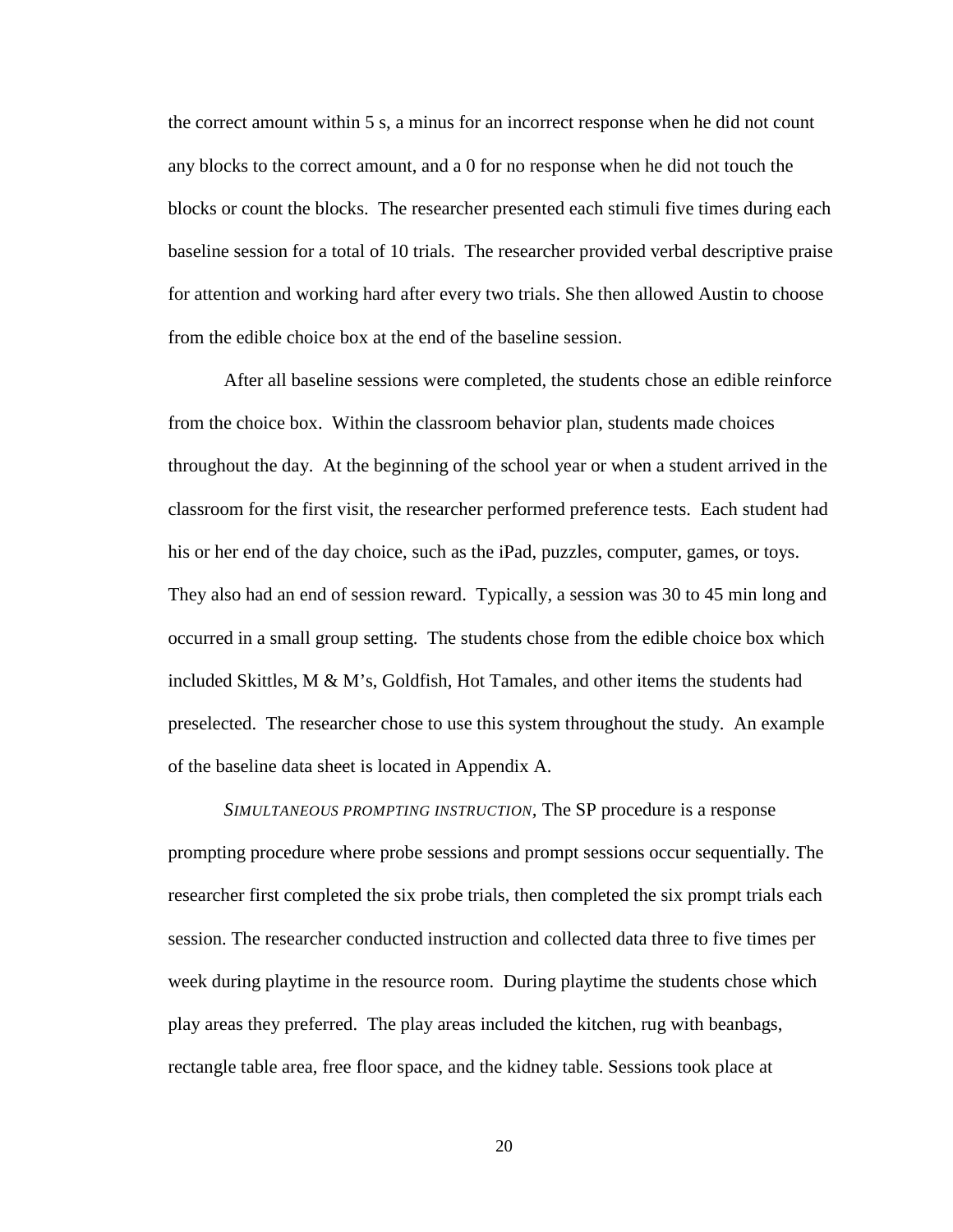approximately 10:00 a.m. and 2:00 p.m. each day. Playtime typically lasted 15 to 20 min. The researcher collected data on one student while other students played with the target student and the researcher. She collected daily probe data and daily training data as part of the SP procedure. She allowed a five-s response time in each trial. She collected daily probe data for three trials per target stimuli. She then trained each target stimuli for three trials. The example of the data sheet is located in Appendix A.

<span id="page-29-0"></span>*DAILY PROBES.* At approximately 10:00 a.m., the 5 students and the researcher made their way to the kidney shaped table in the classroom. The researcher began with the first student, Rosie. She provided Rosie with pictures of the various play items and areas in the room. She then asked Rosie, "Where do you want to play today?" She allowed 10 s for the student to make a decision. If the student had not decided within 10 s, she verbally described each of the pictures. Once the student decided, the other students and the researcher went to that area and began playing. If the student chose the kitchen area, they sat down at the table, stood by the stove, or took a similar position in the area. They then played with food, utensils, stove, or other kitchen materials. The researcher asked the students questions related to the items they were playing with in the kitchen area. She then began the daily probe session with the target student. The first student in the study, Rosie, began her daily probe typically in the kitchen. She allowed the student to choose what she was playing with in the kitchen area. She then provided the task direction. For example, the researcher said, "Rosie, I have two blue plates and three red plates. How many plates do I have?" She allowed for a 5-s response interval to initiate and 10 s to complete the task, If the student initiated and completed the task correctly and verbally stated the correct answer, the researcher circled "Probe" and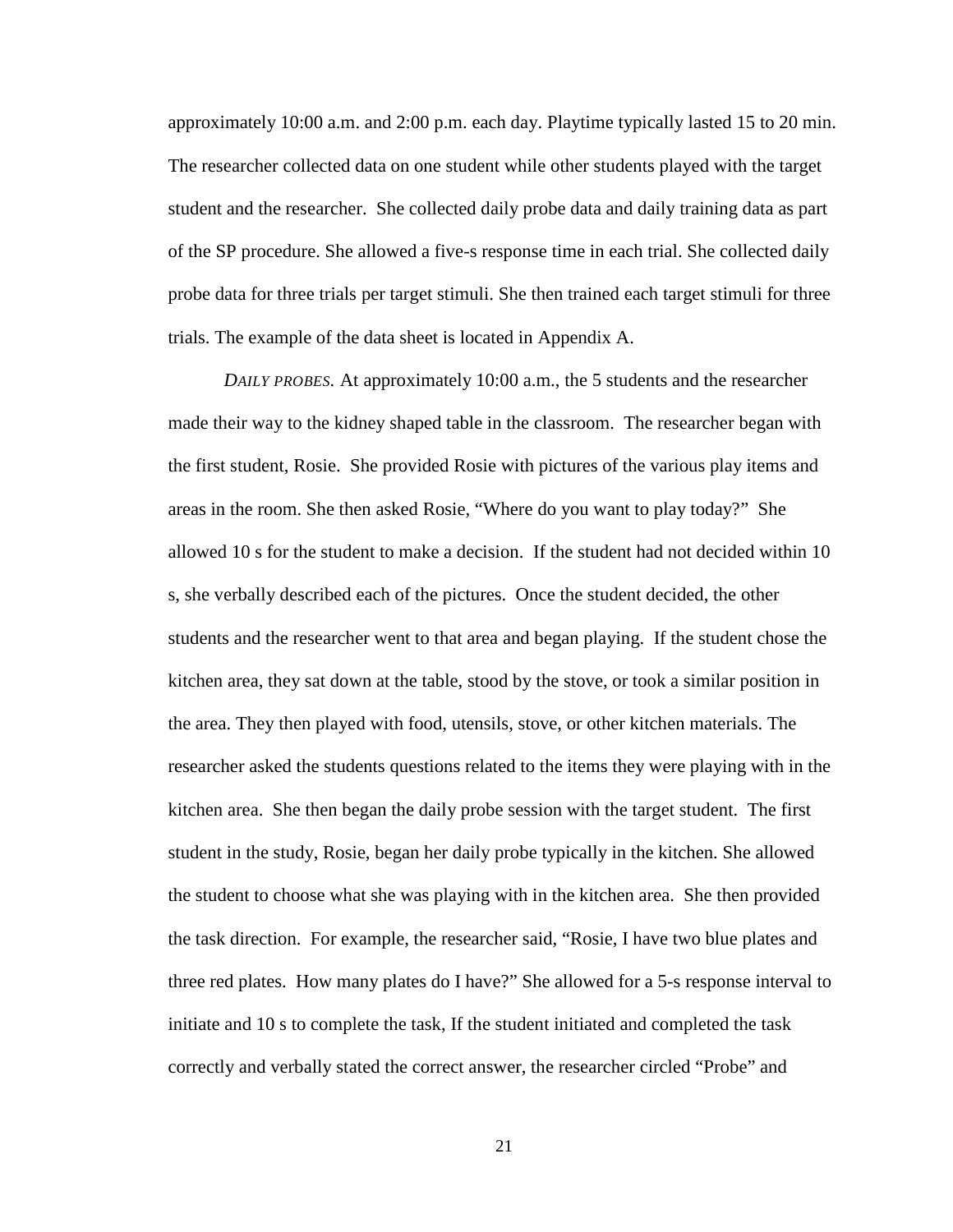marked a "+." If the student did not verbally state the correct answer, she circled "Probe" and marked a "-." If the student did not initiate and did not complete the task, she circled "Probe" and marked "NR." The researcher probed each target stimuli three times per session. This allowed for six trials per daily probe session. She completed the appropriate sections of the data sheet. Then, she provided verbal descriptive praise for attention to the task and appropriate behavior after every two trials. The same procedures occurred at the 2:00 p.m. session.

When Josh began instruction, the researcher allowed Josh to choose the desired play area for his instruction. The researcher and the other students went with Josh to the play area. If Josh chose the blocks on the rug area, the researcher and the students got on the rug and began to play. The blocks had number stickers with numbers one to ten on each block. The researcher would find three blocks, one the stimuli and two distracters. The researcher provided the same attentional cue, task direction, and completed the data sheet as explained in the baseline section.

During daily probes for Austin, the instructor allowed Austin to choose the desired play area. If Austin chose the cars, the researcher and the other students made their way to the cars. The researcher found three to four cars. The researcher would present three cars and ask "Austin, how many cars do I have?" The researcher provided the same attentional cue, task direction, and completed the data sheet as explained in the baseline section.

Will's daily probes began with his choice of the play areas. If Will chose the kitchen, then the researcher and other students went to the kitchen play area. The researcher played with the students and found plates, cups, bowls, and other items with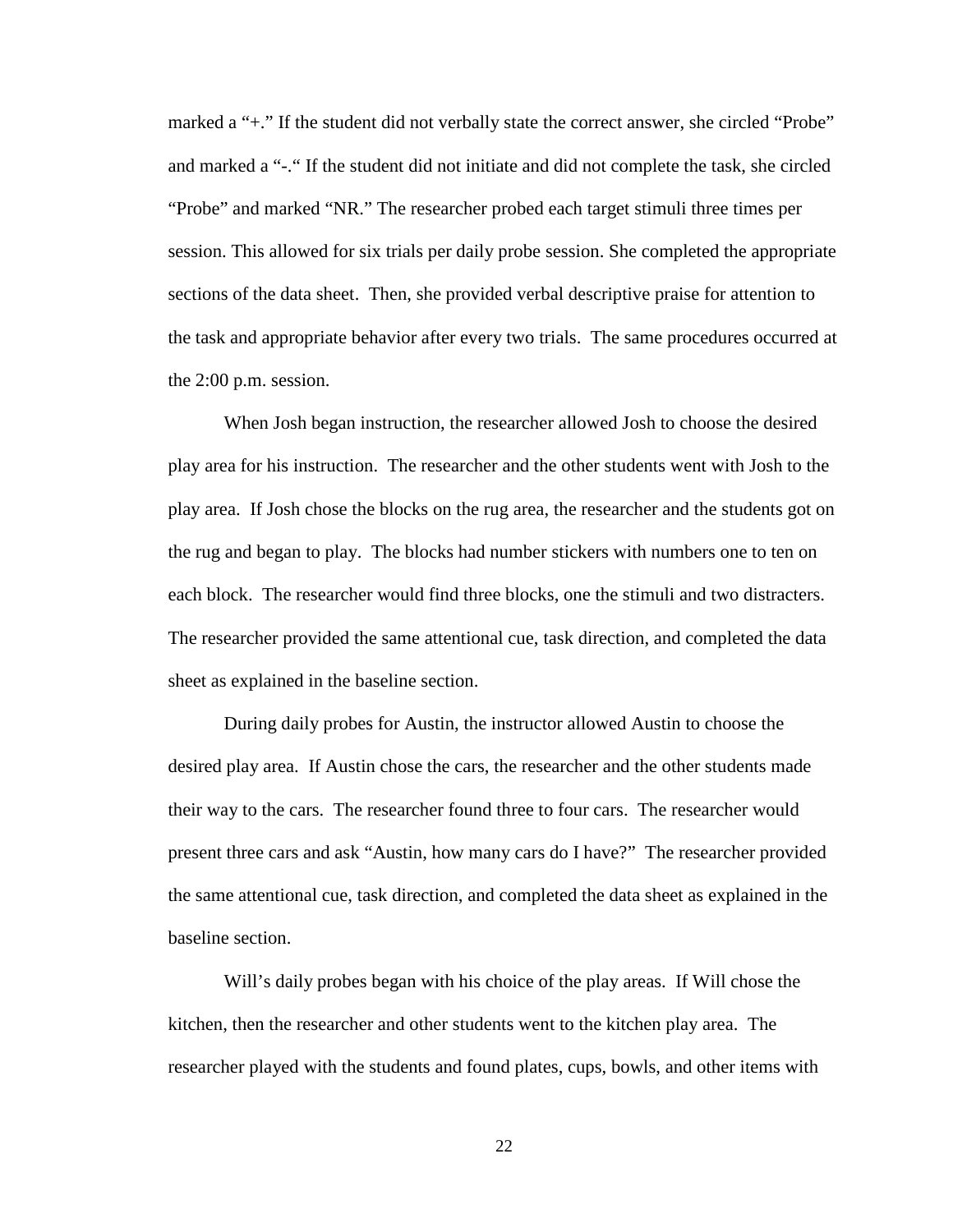number stickers on them. The researcher would provide an attentional cue, such as "Look at this plate," then wait for Will to look at the plate and provide the task direction, "What number?" The researcher then followed the same procedures for responses and verbal descriptive praise as stated in the baseline section.

When Jake began daily probe sessions, the researcher mirrored the procedures as used with Josh, replacing the numbers 4 and 5 with the numbers 6 and 7.

<span id="page-31-0"></span>*TRAINING TRIALS.* The researcher conducted daily training trials immediately following daily probe trials in the same area that the daily probe session occurred. The researcher used similar task directions and similar materials. The researcher completed three training trials per target stimuli. She allowed for a 0-s response time during training. For example, the researcher said "Rosie, I have two blue plates and three red plates. How many plates do I have?" Then, immediately, the researcher said, "I have 5 plates.  $2+3=5$ . Now you say it." The researcher allowed for a 5-s response time. She allowed 10 s to complete the task if the task was initiated within the first 5 s. If the student initiated and completed the problem correctly, the researcher circled "Prompt" and marked with a "+." If the student did not complete the task correctly, she circled "Prompt" and marked a "-." If the student did not initiate and did not complete the task, she circled "Prompt" and marked "NR." If the student received a "-" or a "NR" during the training session, the researcher repeated the task direction, modeled the correct response, and moved onto the next problem. The researcher did not request for the student to respond, but, if the student did respond, the researcher praised the correct response.

When Josh began training trials, the training took place in the same area as to where his probes occurred. The researcher would say, "I have a block, this block has the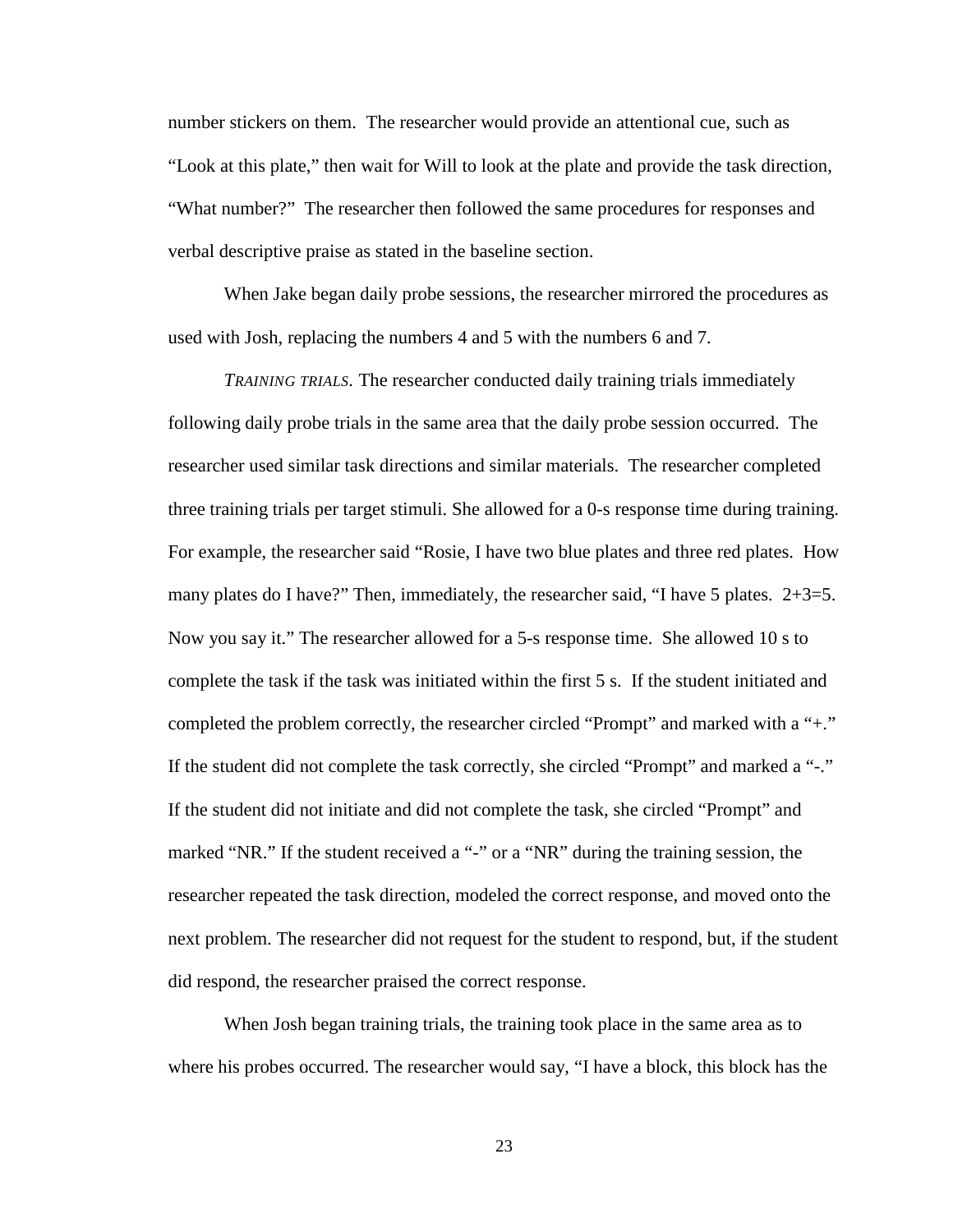number 5. Josh, what number? 5." The researcher would wait for Josh to immediately say, "5." If Josh verbally expressed five or touched five, the researcher circled prompt and wrote down a plus sign. If Josh did not touch the number five or said an incorrect number, the researcher circled prompt and recorded a minus sign. Then if Josh did not respond, she recorded a NR. The researcher repeated this dialogue and replaced the numbers. The researcher prompted each stimulus three times for a total of six prompt trials per session. The researcher provided verbal praise for each correct response and praise for attending to the task and working hard.

During Will's training trials, the training took place in the same area as to where his probes occurred. The researcher would say, "I have a block, this block has the number 4. Will, what number? 4." The researcher would wait for Will to immediately say, "4." If Will verbally expressed five, the researcher circled prompt and wrote down a plus sign. If Will did not touch the number four or said an incorrect number, the researcher circled prompt and recorded a minus sign. Then, if Josh did not respond, she recorded a NR. The researcher repeated this dialogue and replaced the numbers. The researcher prompted each stimulus three times for a total of six prompt trials per session. The researcher provided verbal praise for each correct response and praise for attending to the task and working hard.

When Austin began training trials, the training took place in the same area as to where his probes occurred. The researcher would say, "I have a car; this car has four wheels. Austin, how many wheels? 1, 2, 3, 4. Now you count." The researcher would wait for Austin to immediately count to four. If Austin verbally counted to four, the researcher circled prompt and wrote down a plus sign. If Austin did not count to four or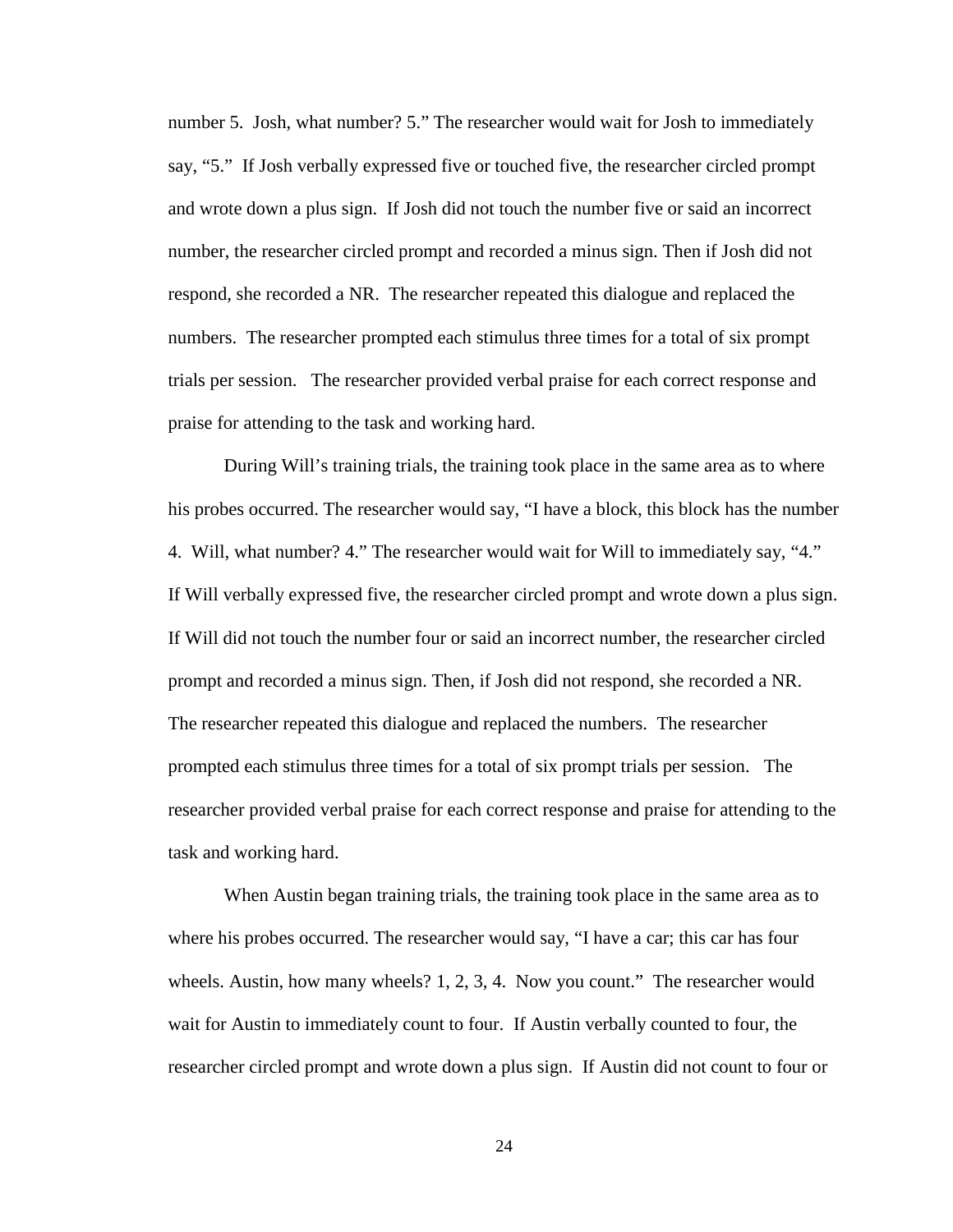counted incorrectly, the researcher circled prompt and recorded a minus sign. The researcher also stopped Austin if he was counting incorrectly and provided the model again. If Josh did not respond, she recorded a NR. The researcher repeated this dialogue and replaced the numbers and objects with three and four items to count. The researcher prompted each stimulus three times for a total of six prompt trials per session. The researcher provided verbal praise for each correct response and praise for attending to the task and working hard.

Due to time constraints, Jake did not make it to daily training or daily probe trails to due to time constraints and the end of school.

<span id="page-33-0"></span>*MAINTENANCE PROCEDURES.* Criterion for each student was 100% independent responses during the daily probe trials for three consecutive sessions. Once a student met criterion, the researcher collected maintenance data after 3, 6, and 9 days in a play area. The researcher used the maintenance data sheet in Appendix A to collect student response. If the student did not maintain the behaviors, the researcher conducted a full baseline session on the  $10<sup>th</sup>$  day. Then, if the student did not reach criterion during the baseline session, the researcher stopped intervention with the other student and went back to reteach to the student who did not maintain the target skill. Maintenance was defined as performing the desired tasks at criterion after 3, 6, and 9 days after criterion was met. The researcher reviewed data daily to determine if the students maintained the desired behaviors at the criterion set by the researcher.

<span id="page-33-1"></span>*GENERALIZATION PROCEDURES.* The researcher conducted generalization sessions 5 and 10 days after the student met criterion. The researcher provided the student with a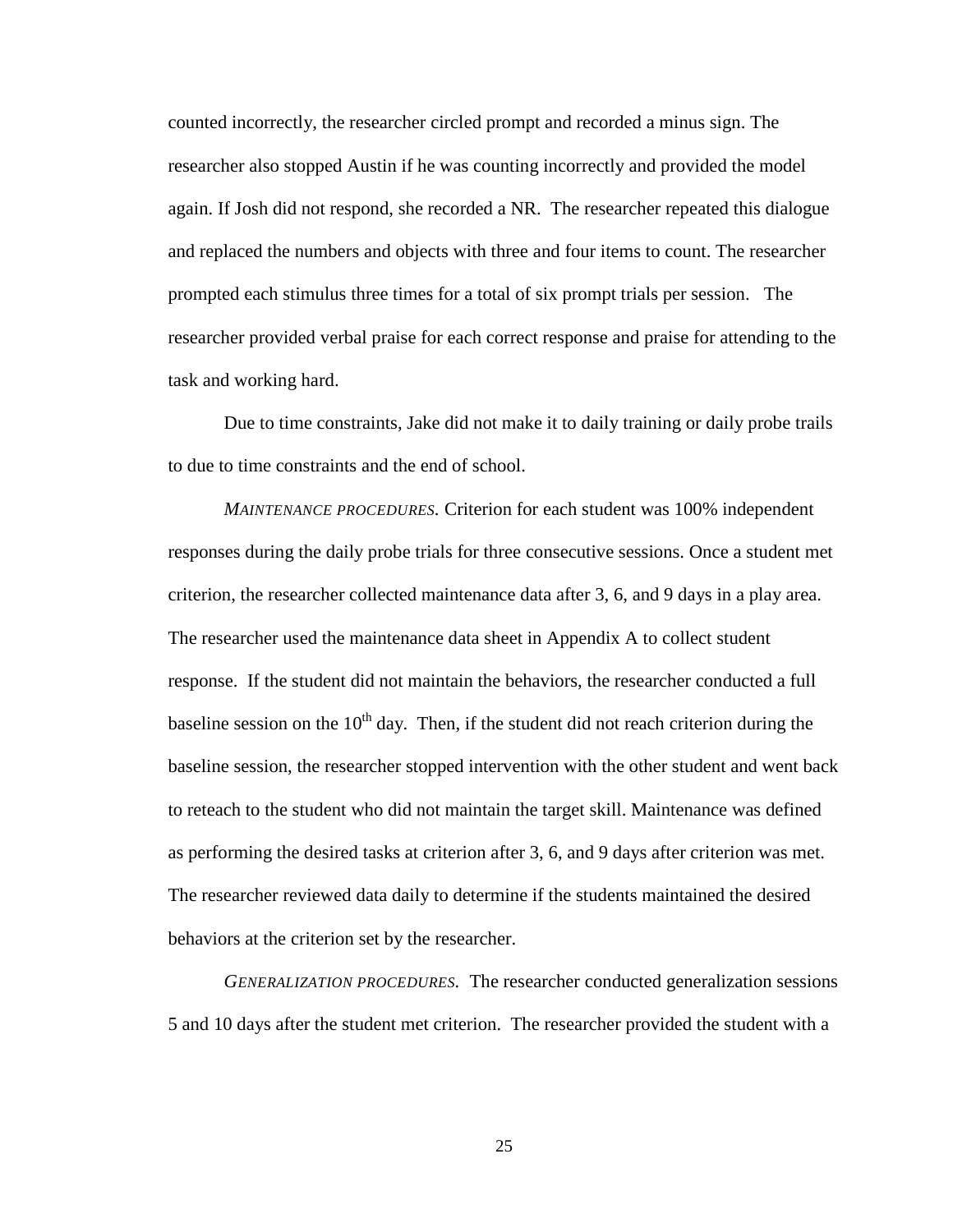teacher made worksheet. The worksheet presented the stimuli in a different manner than the playtime.

#### <span id="page-34-0"></span>**RELIABILITY**

The researcher collected reliability data during baseline, instruction, and maintenance sessions for interobserver and procedural reliability. The researcher predated the data sheets and set up data collection for every Monday during the session at approximately 9:45-10:00 a.m. The researcher did not schedule times during generalization sessions due to the unavailability of the observer. She collected reliability data 7% of baseline sessions and 16% of instructional sessions. The researcher did not collect reliability data during generalization. A teacher of students with MSD collected reliability data. The researcher required agreement of 90% or higher as acceptable. The observer and the researcher had 100% agreement on all areas during each session. Rosie participated in reliability data collection one of 12 sessions, for 7% of her participation in the study. Josh participated in three reliability sessions out of his 16 sessions. The observer collected reliability 19% of Josh's time in the study. The observer conducted reliability data during three of Austin's 13 sessions, which was 23%. The researcher conducted reliability on all skills across students. The reliability data sheet is located in Appendix A.

<span id="page-34-1"></span>*DEPENDENT VARIABLE RELIABILITY.* The researcher used the point-by-point method when calculating reliability on the dependent variable. She calculated the number of agreements divided by the number of agreements and disagreements and multiplied by 100. The researcher collected data on dependent variable reliability a total of seven sessions. During baseline, the observer collected data one of 15 sessions for 7% of baseline sessions. The observer collected data during instruction six of 36 sessions, for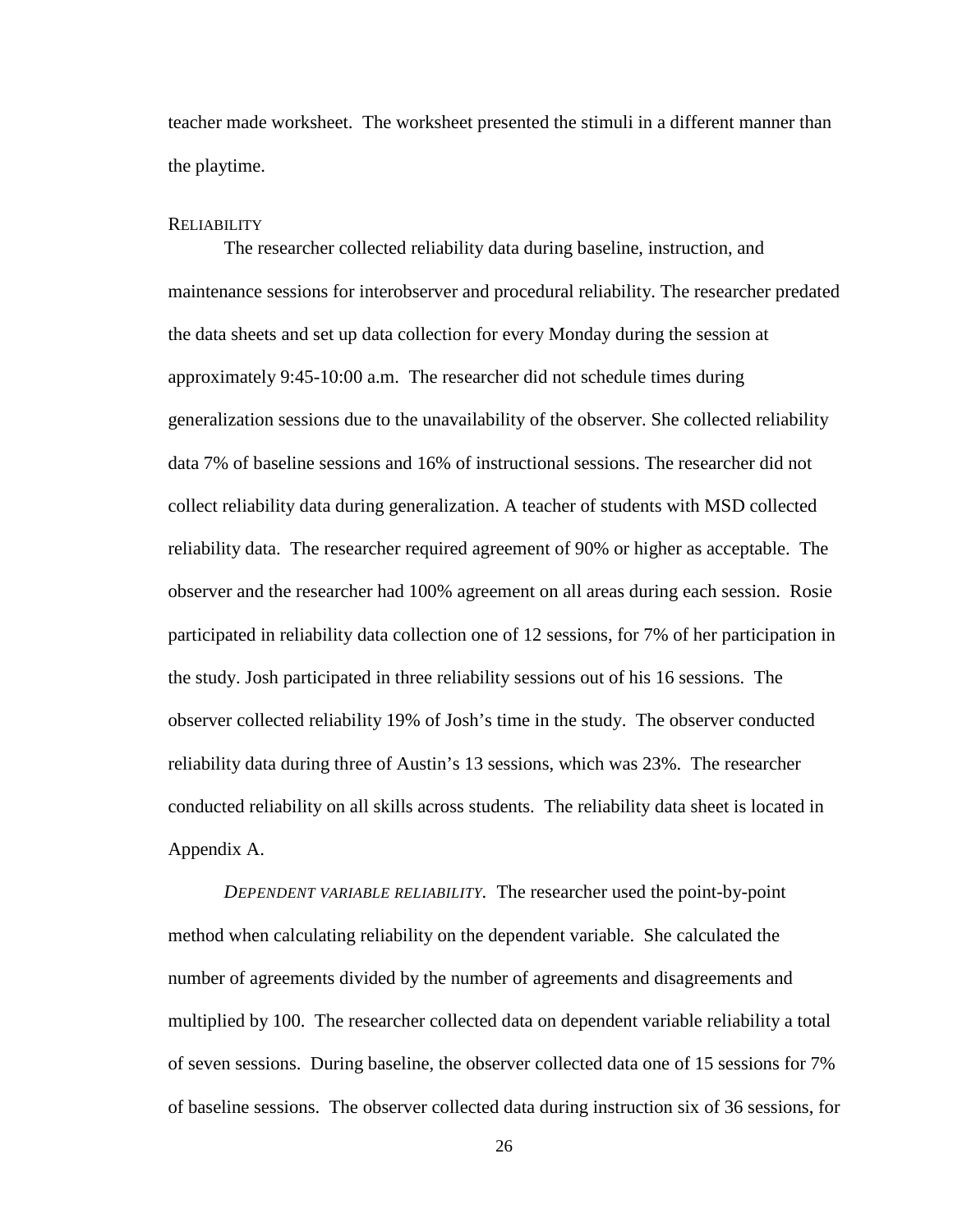17% of instructional and maintenance sessions. The observer did not collect reliability during generalization. The observer agreed with the researcher 100% of the sessions observed.

<span id="page-35-0"></span>*INDEPENDENT VARIABLE RELIABILITY.* The researcher used the following formula for calculating independent variable reliability: the number of instructor behaviors observed divided by the number of behaviors planned multiplied by 100 (Billingsley, White, & Munson, 1980). The researcher assessed the following teacher behaviors: (a) providing the attentional cue, (b) providing the task direction, (c) waiting for student response, (d) providing verbal descriptive praise, and (e) providing edible reinforcement. The researcher collected data on independent variable reliability a total of seven sessions. The observer collected data one of 15 sessions for 7% of baseline sessions. The observer collected data during instruction six of 36 sessions, for 17% of instructional and maintenance sessions. The observer did not collect reliability during generalization. The observer agreed with the researcher 100% of the sessions observed.

#### <span id="page-35-1"></span>EXPERIMENTAL DESIGN

The researcher planned to use a multiple probe design (Gast, D.L., & Ledford, J., 2010)) across 5 students. She collected full baseline probe data on all target skills across all 5 students. The researcher then began instruction with the target set of skills with the first student. However, the researcher did not complete a full probe session after the first student met criterion. The researcher began instruction with the second student once the first student met criterion. The researcher continued this process through all students. The researched did not conduct multiple probes during the study. Experimental control is demonstrated in a multiple probe design when the dependent variable changes when and only when the independent variable is applied. Therefore, although all students made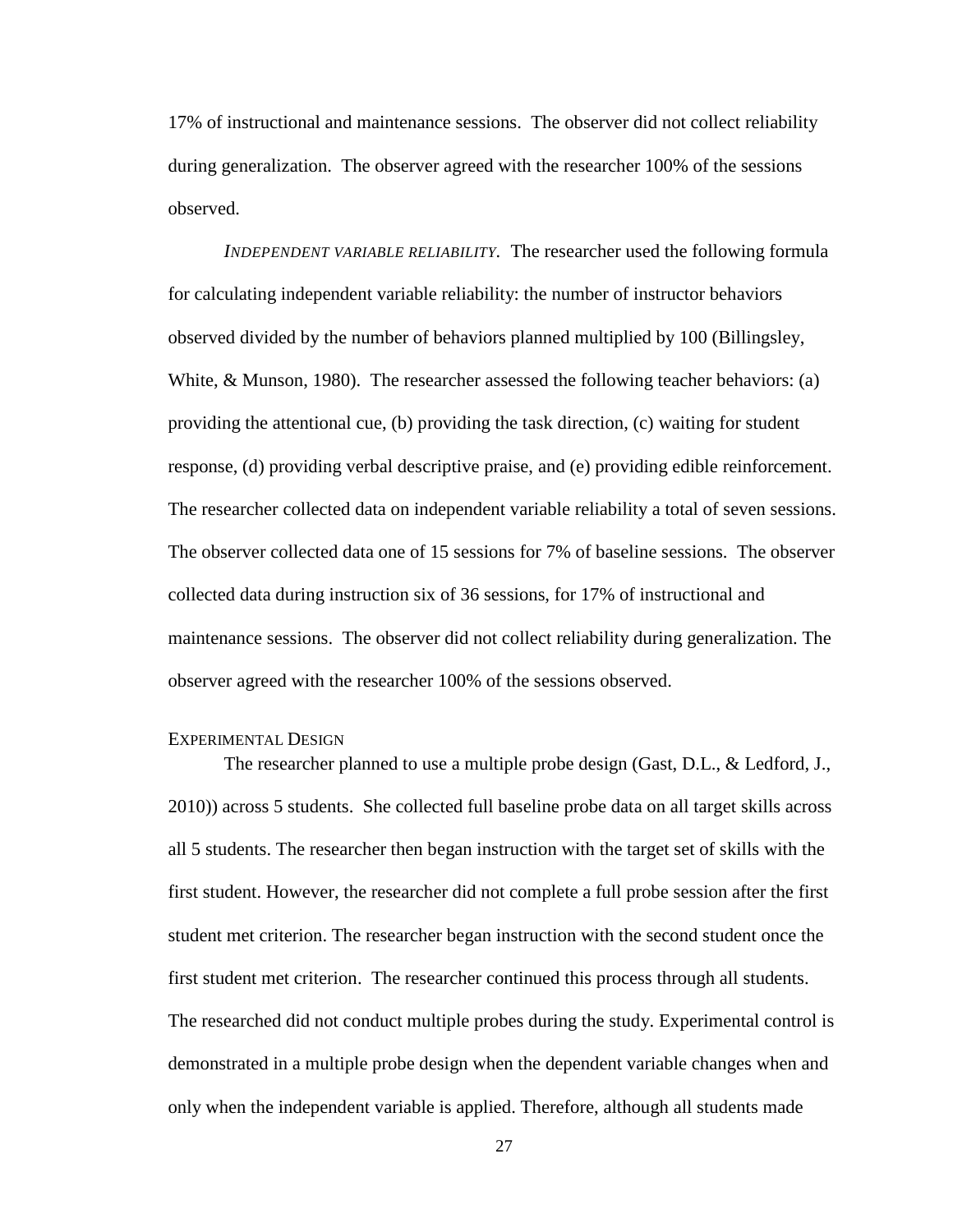progress in this study, there were insufficient baseline sessions conducted to ensure that the intervention was completely responsible for the increase in data.

#### <span id="page-36-0"></span>DATA ANALYSIS

The researcher collected data every school day during a school week at least once daily. She reviewed data sheets and graphs daily. She analyzed data by reviewing student data sheets and reliability data sheets. Then, she determined if proper procedures were being followed. She reviewed student progress according to the data sheets and graphs. The researcher reviewed the preference test for students who were taking longer to reach criterion. She reviewed attendance data and took notes on student behaviors while not involved in the study. For example, the researcher reviewed other work samples and data to see if the acquisition of other skills was similar in the study.

#### <span id="page-36-1"></span>SECTION 3: RESULTS

The researcher's question when this study began was: Is simultaneous prompting effective when teaching math skills during play to young students with developmental disabilities? As shown in Figure 1, the data indicate that the answer is yes. The data show two of the students maintained and generalized the skills when given opportunities. Four of the five students who participated in the study met criterion. The fifth student did not meet criterion due to the end of the school year and time constraints. Maintenance and generalization sessions occurred for Rosie and Josh, who both maintained and generalized their skills at 100%. The three other students did not participate in maintenance and generalization due to the end of the school year. Further instructional data are shown in Table 1.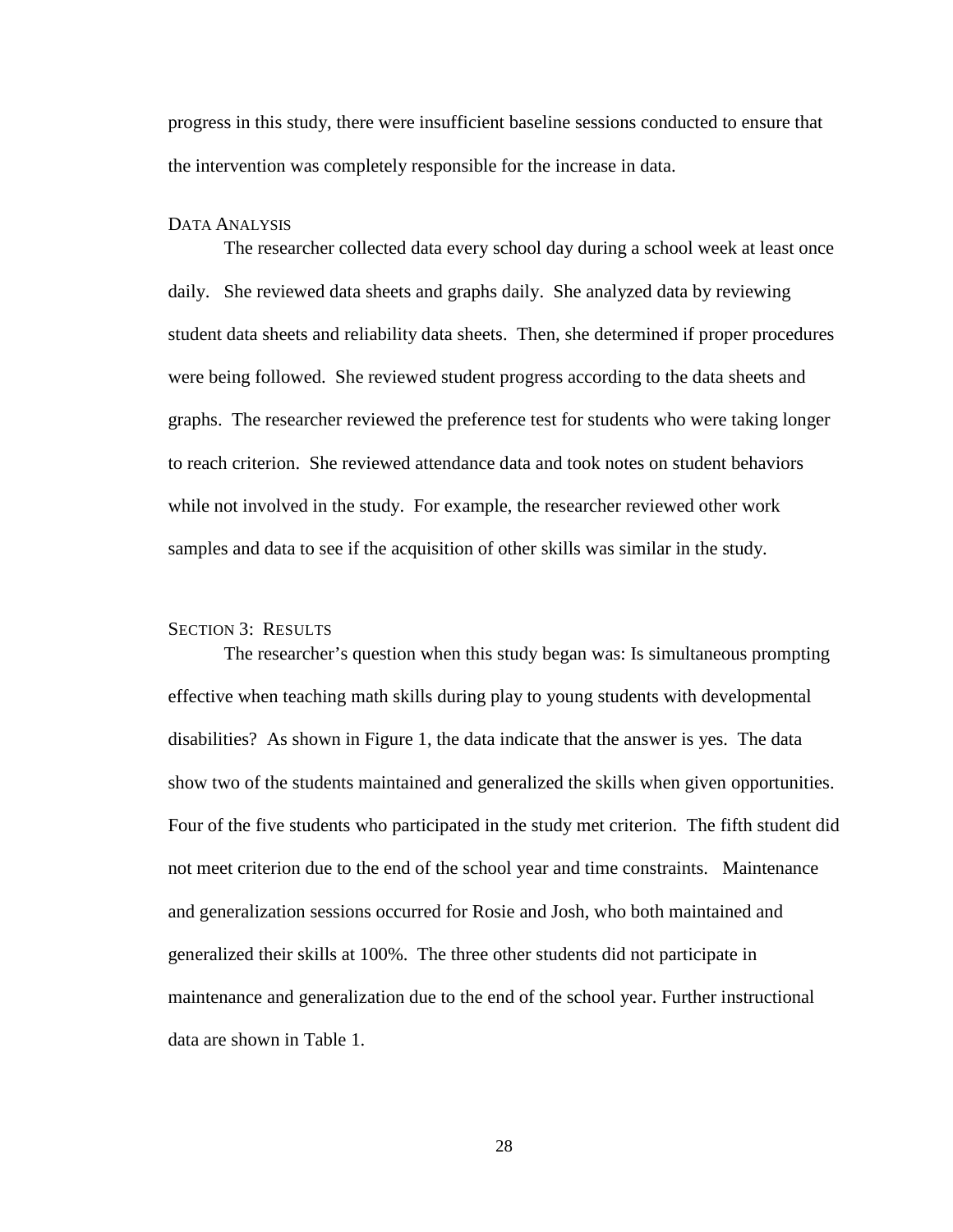<span id="page-37-0"></span>*ROSIE*, the first student to begin instruction in the research study, met criterion in four instructional sessions. During her three baseline probes, Rosie answered 1 problem out of 30 attempts correct. The three sessions of baseline took 56 min. When instruction began, Rosie answered 18 out of 24 addition problems correctly over a total time of 37 min. On her first instructional session, she answered 0 out of 6 addition problems correctly. After criterion of 3 sessions at 100% was met, Rosie participated in three maintenance sessions. During each of these sessions, Rosie maintained at 100% accuracy for answering addition problems. Her maintenance time over the three sessions was 35 min. For generalization (a total of 46 min over three sessions), she generalized the skill at 100% while completing addition problems. Rosie completed addition problems on teacher made worksheets. She used manipulatives and her fingers to complete the addition problems.

<span id="page-37-1"></span>*JOSH.* The second student to reach criterion was Josh. During baseline sessions, Josh answered 6 of 30 attempts correctly on number identification. Over the three sessions, Josh spent 32 min in baseline. When instruction began, Josh met criterion within 11 sessions. He answered 50 of 66 attempts correctly during probe sessions. The total time for the instructional sessions was 85 min. After instruction, Josh completed two sessions of maintenance, both at 100% criterion. The total time for maintenance was 18 min. Josh generalized the skill of number identification with 100% accuracy over two sessions in a total time of 19 min. Josh completed teacher made worksheets to generalize number identification.

<span id="page-37-2"></span>*AUSTIN* was the third student to begin instruction. He completed three baseline sessions in 42 min. Austin did not answer any baseline probes correctly. When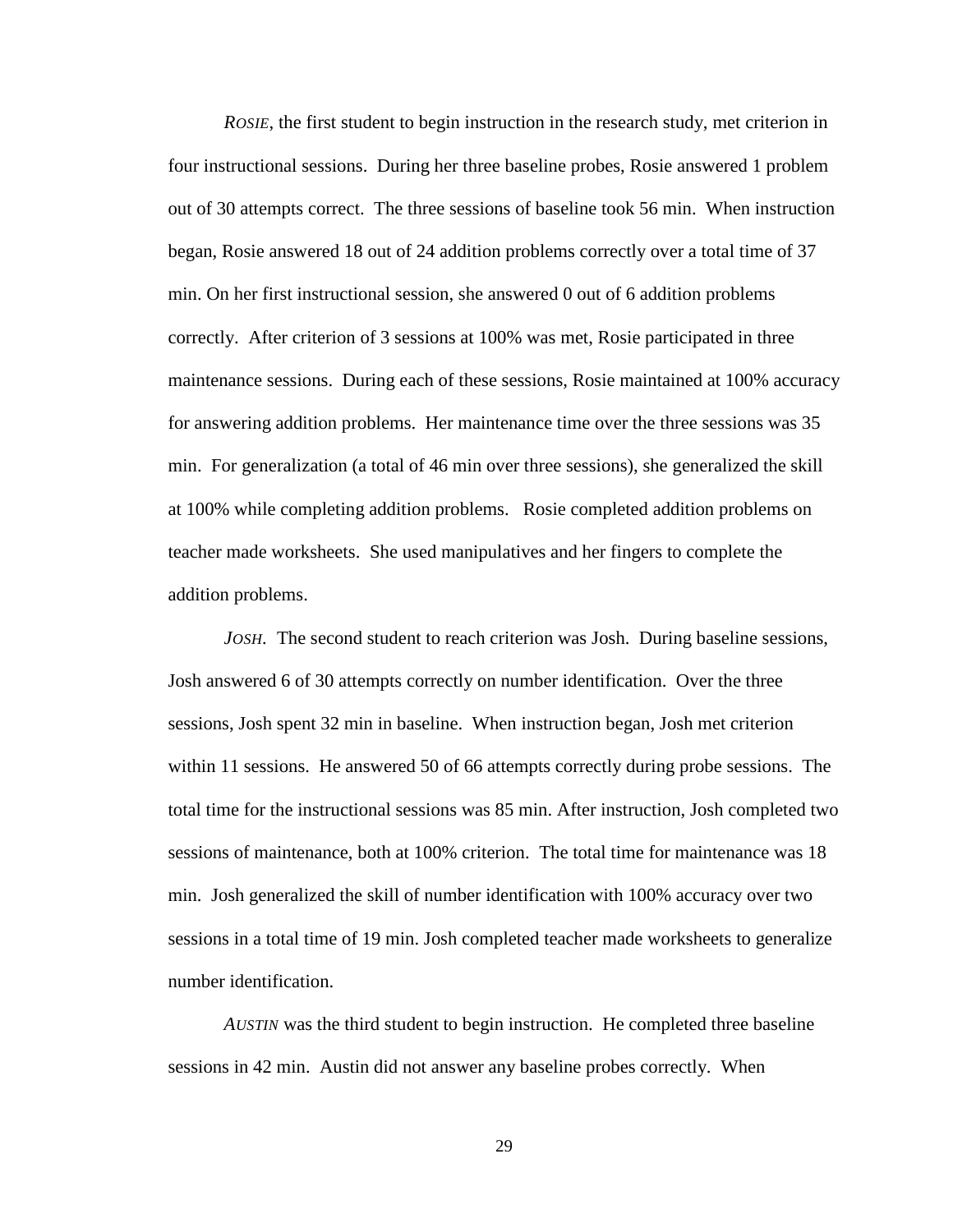instruction began, Austin met criterion in 10 sessions. During the 10 sessions, Austin counted objects correctly on 47 of the 60 attempts. His total instructional time was 135 min. Due to time constraints and the end of the school year, Austin did not participate in generalization and maintenance sessions.

<span id="page-38-0"></span>*WILL* completed three session of baseline over a total time of 29 min. During baseline, Will did not respond on 18 of the 30 attempts. He answered incorrectly on 12 of the 30 attempts. Will begin instruction and met criterion within eight instructional sessions. He answered 38 of the 48 attempts over a total time of 63 min. Will did not participate in maintenance and generalization sessions due to time constraints and the end of the school year.

<span id="page-38-1"></span>*JAKE* only participated in three baseline sessions due to time constraints and the end of the school year. Jake answered 8 of 30 attempts correctly during baseline and the total time for baseline was 39 min.

Please see the graph located in Figure 1.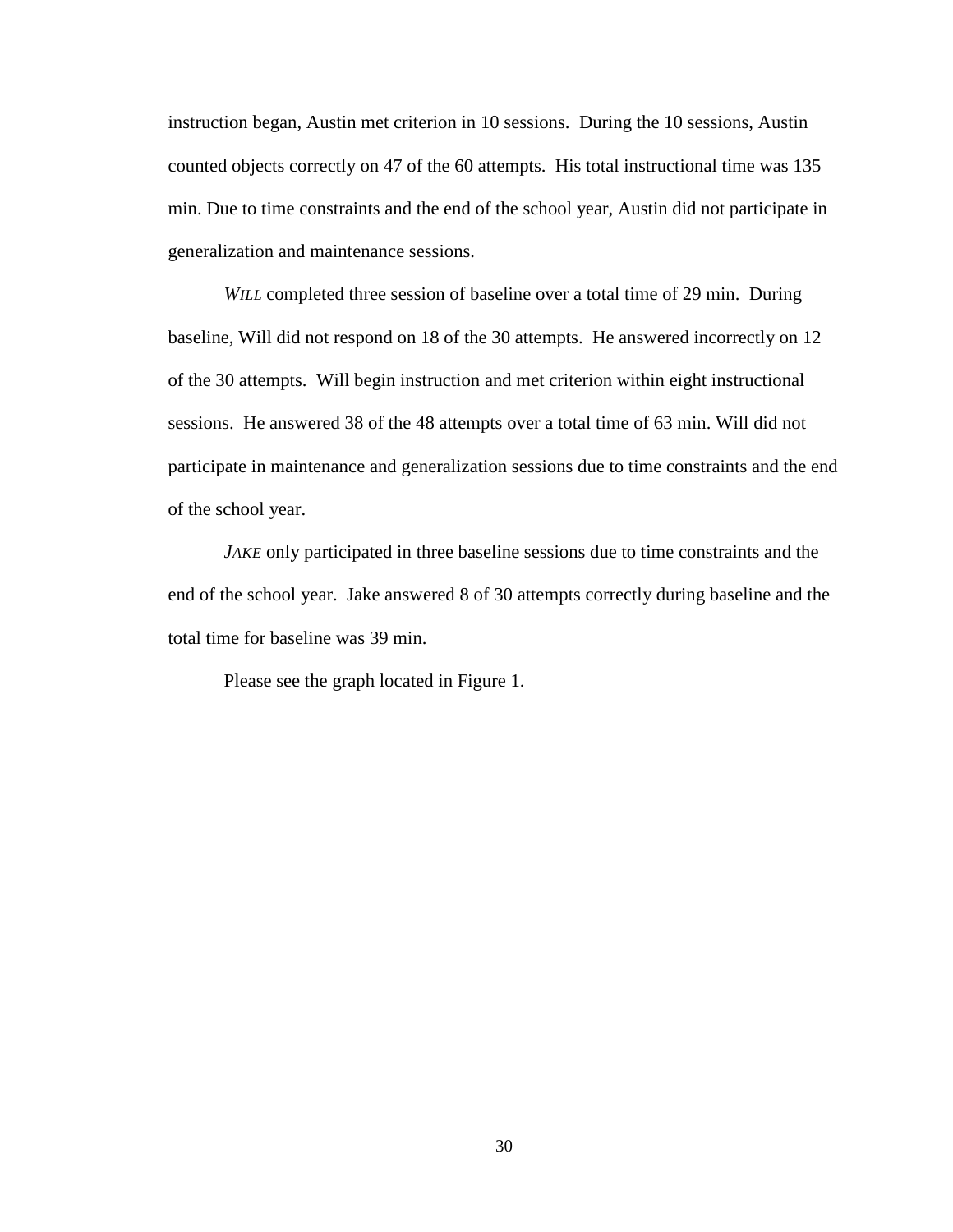

<span id="page-39-0"></span>*FIGURE 1*: Student Success: This is a graph to show the effects of simultaneous prompting, the intervention and student success.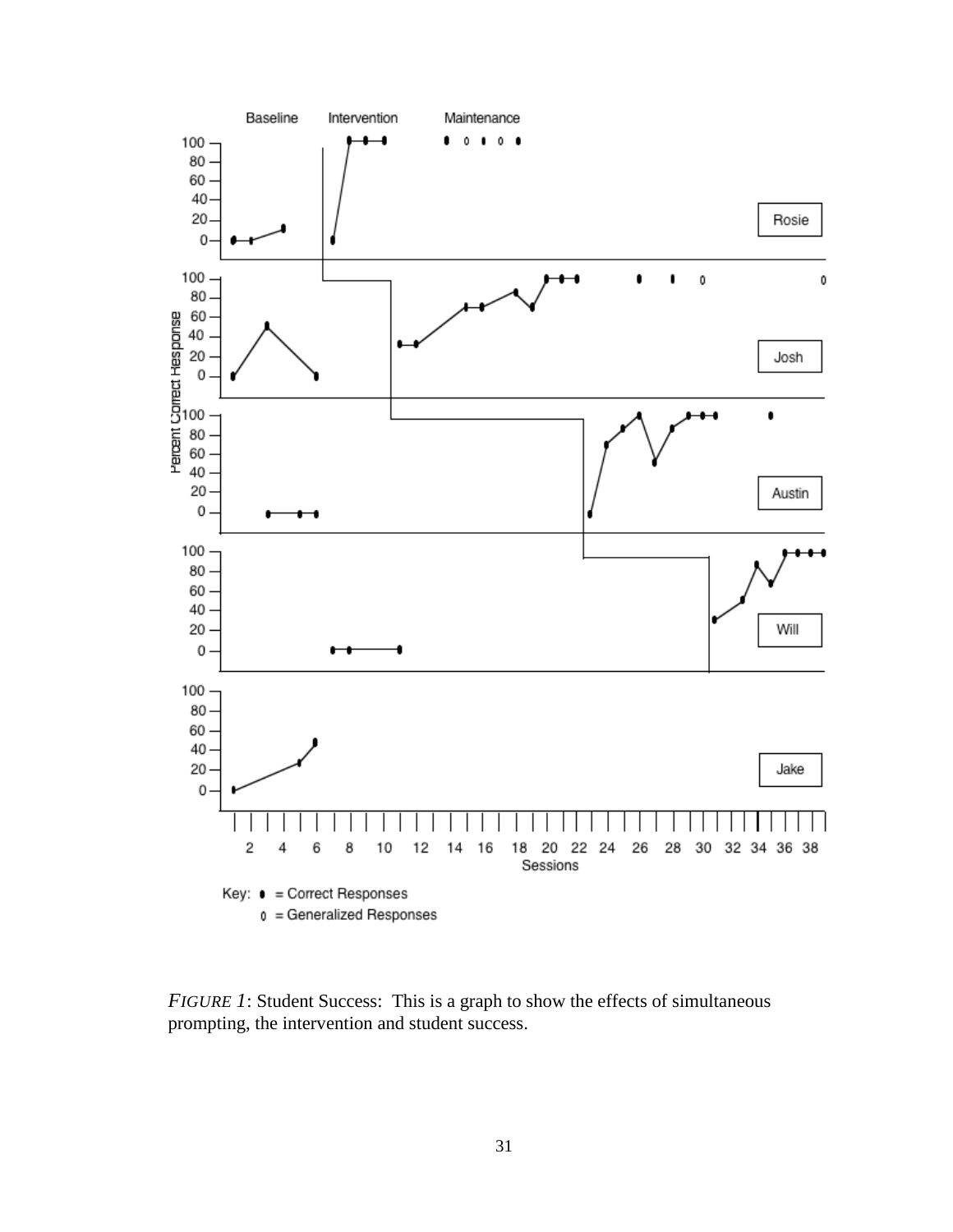## <span id="page-40-0"></span>*TABLE 1: INTERVENTION SESSIONS. Sessions and minutes during each intervention*

| Name   | Sessions<br>to<br>Criterion | Min to<br>Criterion | Session of<br>Maintenance | Min of<br>Maintenance | Sessions of<br>Generalization | Min of<br>Generalization |
|--------|-----------------------------|---------------------|---------------------------|-----------------------|-------------------------------|--------------------------|
| Rosie  | $\overline{4}$              | 37                  | $\mathfrak{Z}$            | 35                    | $\overline{2}$                | 46                       |
| Josh   | 11                          | 85                  | $\overline{2}$            | 18                    | $\overline{2}$                | 19                       |
| Austin | 10                          | 135                 |                           |                       |                               |                          |
| Will   | 8                           | 63                  |                           |                       |                               |                          |
| Jake   |                             |                     |                           |                       |                               |                          |

#### <span id="page-40-1"></span>SECTION 4: DISCUSSION

The researcher's overall question is SP effective when teaching math skills during play to young children, was answered. The researcher found SP was effective, students did meet criterion. Two students maintained and generalized their target skills. Rosie, the first student in the study met criterion in four sessions, then maintained and generalized her target skills. Throughout the school year, Rosie made progress in all academic areas when systematic instruction such as CTD, SP and SLP were used. Josh, the second student in the study, met criterion in 11 sessions. Josh maintained and generalized the target skills. Austin, the third student, met criterion in 10 sessions. Due to the end of the school year, he was unable to participate in maintenance and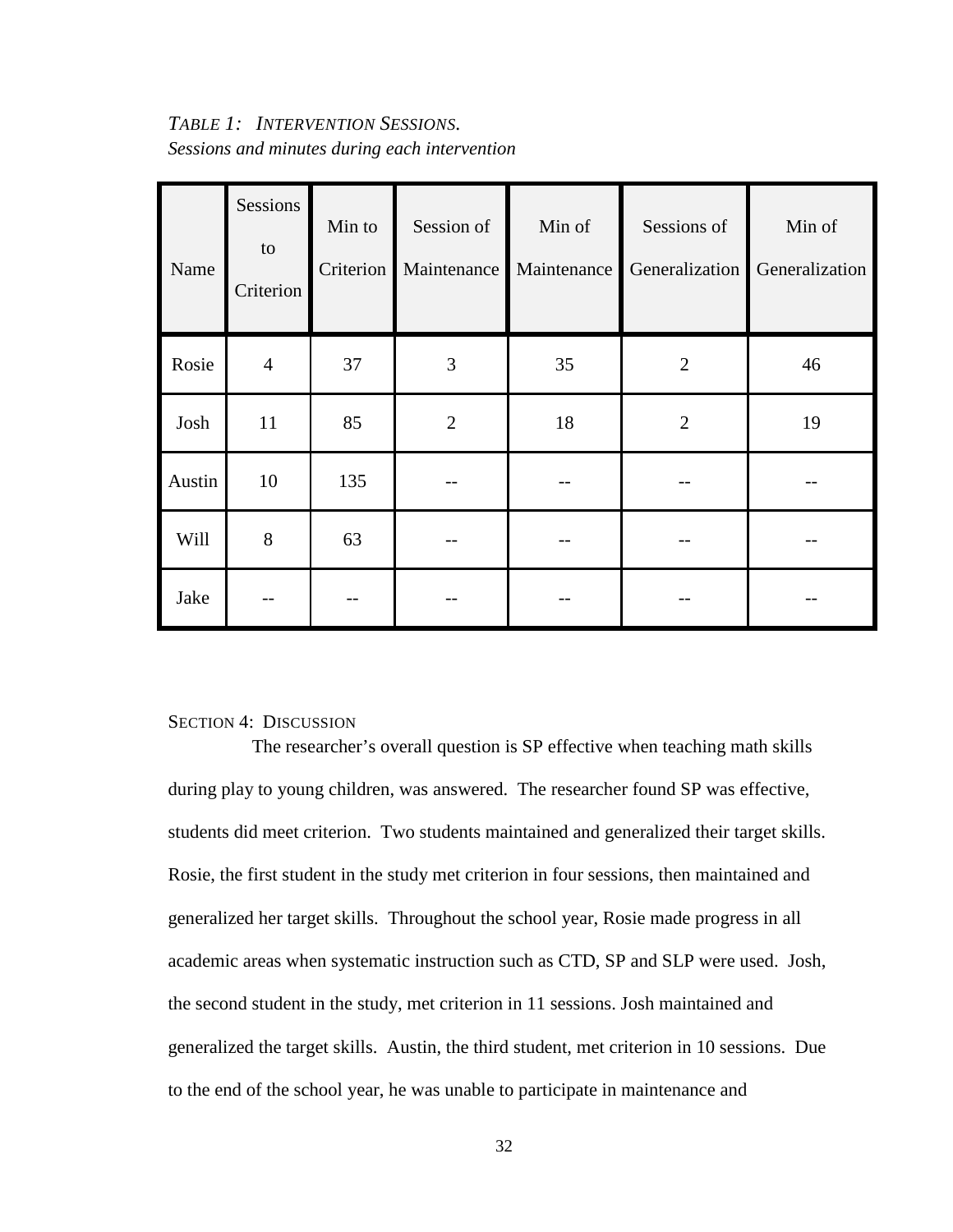generalization sessions. Will met criterion in eight sessions. He did not participate in maintenance and generalization due to the end of the school year. The progress the students made proves the effectiveness of SP, the importance of play, and the acquisition of math skills.

Rosie, who attended half of her school day in a general education classroom, made progress throughout the school year in other academic, social, and behavior areas. She learned well from systematic routine based instruction, as evidenced by the data on her graph. Her success appears to be due to the intervention in this study, but it also could be due to the fact she attended math centers in her kindergarten classroom. Although the researcher asked the instructional assistant to not provide instruction on addition problems, it is possible that the kindergarten teacher may have taught addition while Rosie attended her class. During generalization, Rosie completed worksheets. She looked puzzled and confused the first time the worksheet was presented, but, after a model of the how to complete the problem with use of unfix cubes, Rosie completed the remaining generalization paper with 100% independence and accuracy. Rosie also was familiar with the researcher and the classroom routines. She understood the expectations and behavior programs. She attended to task and was eager to complete her work. Rose was a joy to work with on a daily basis, and it is hoped that she is continuing to make progress.

Josh was by the far the most difficult to instruct during play time or any time during the day. According to the data, there were numerous occasions where Josh would pick the first play area but would change his mind while in the middle of play. He had no experience with systematic instruction and was getting used to the researcher's classroom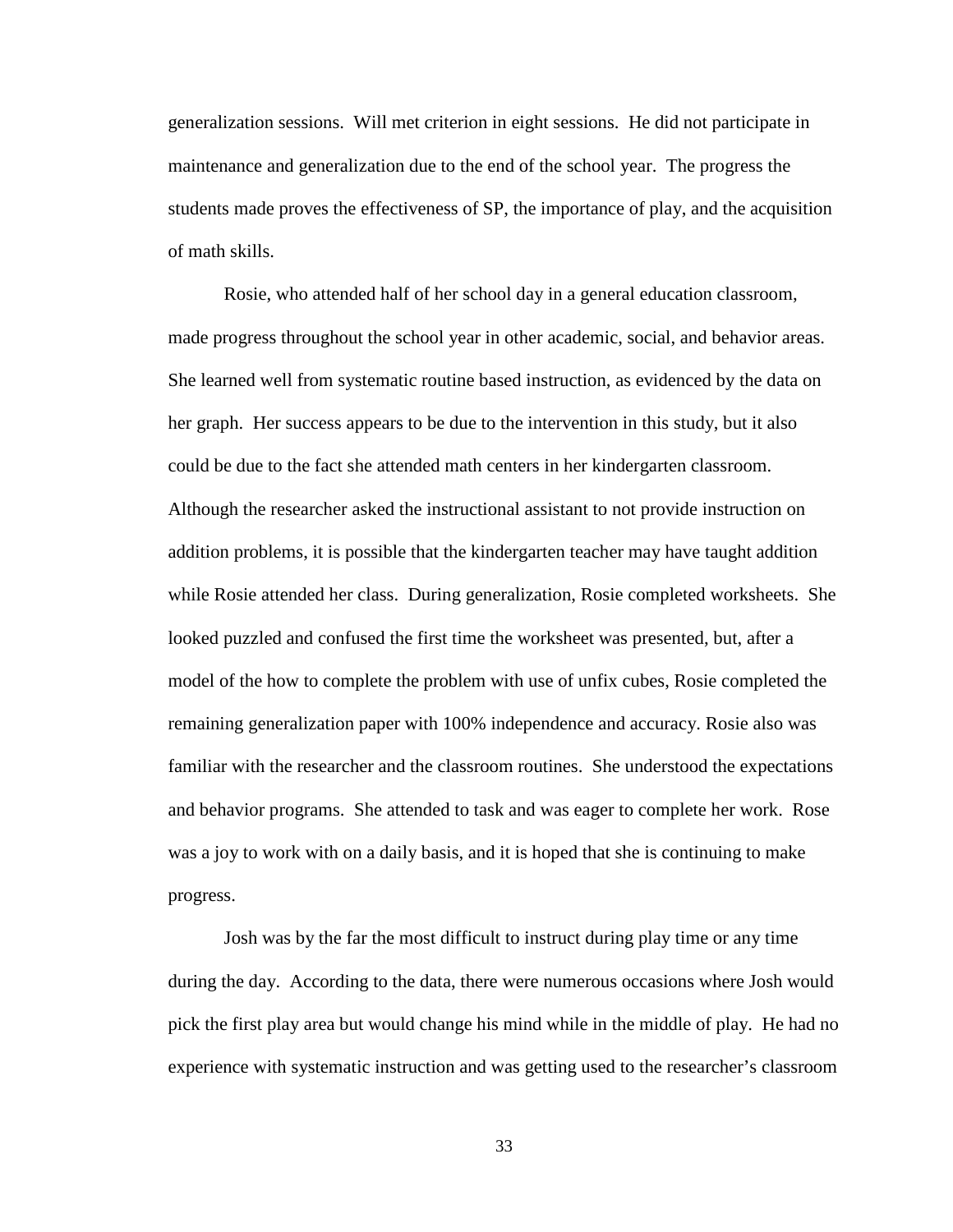expectations and behavior programs. During instruction, the researcher spoke to Josh's mother regarding his progress in the classroom. The mother informed the researcher that Josh was identifying numbers and counting objects to 10 while in preschool. After more investigation, Josh had identified and counted objects in a 1:1 format within a distraction free area. This may explain how he went from 6 of 30 correct responses in baseline to reaching criterion in 11 sessions.

Austin's instructional experience with counting objects was different than the other participants. In two of Austin's sessions, data were collected and instruction occurred during community-based instruction (CBI). The class attended CBI 5 days during the testing window for general education students. The researcher and the students left each morning at approximately 8:00 a.m. and returned around 2:00 p.m. Due to little time in the classroom within the play areas, the researcher collected data at two CBI sites instead. The first site was a gymnastics facility. There were trampolines, balance beams, foam pits, balls, swings, and other gymnastic equipment. The researcher collected data on counting foam blocks, jumping on the trampoline, rolling a ball, counting the number of balance beams, and counting how many trophies were in the trophy case. Austin scored 50% correct responses while at the gym. The next CBI occurred at the Lexington Children's Museum. The researcher collected data on the number of bubble machines, mirrors, toys, blocks, horses, and other objects. The student and the researcher walked around the museum, with the researcher occasionally saying, "Look, there are so many mirrors in this room. How many are there?" The student would then walk around and the count the mirrors. The student counted objects with 87% accuracy while at the Children's Museum. On the third day, the researcher and the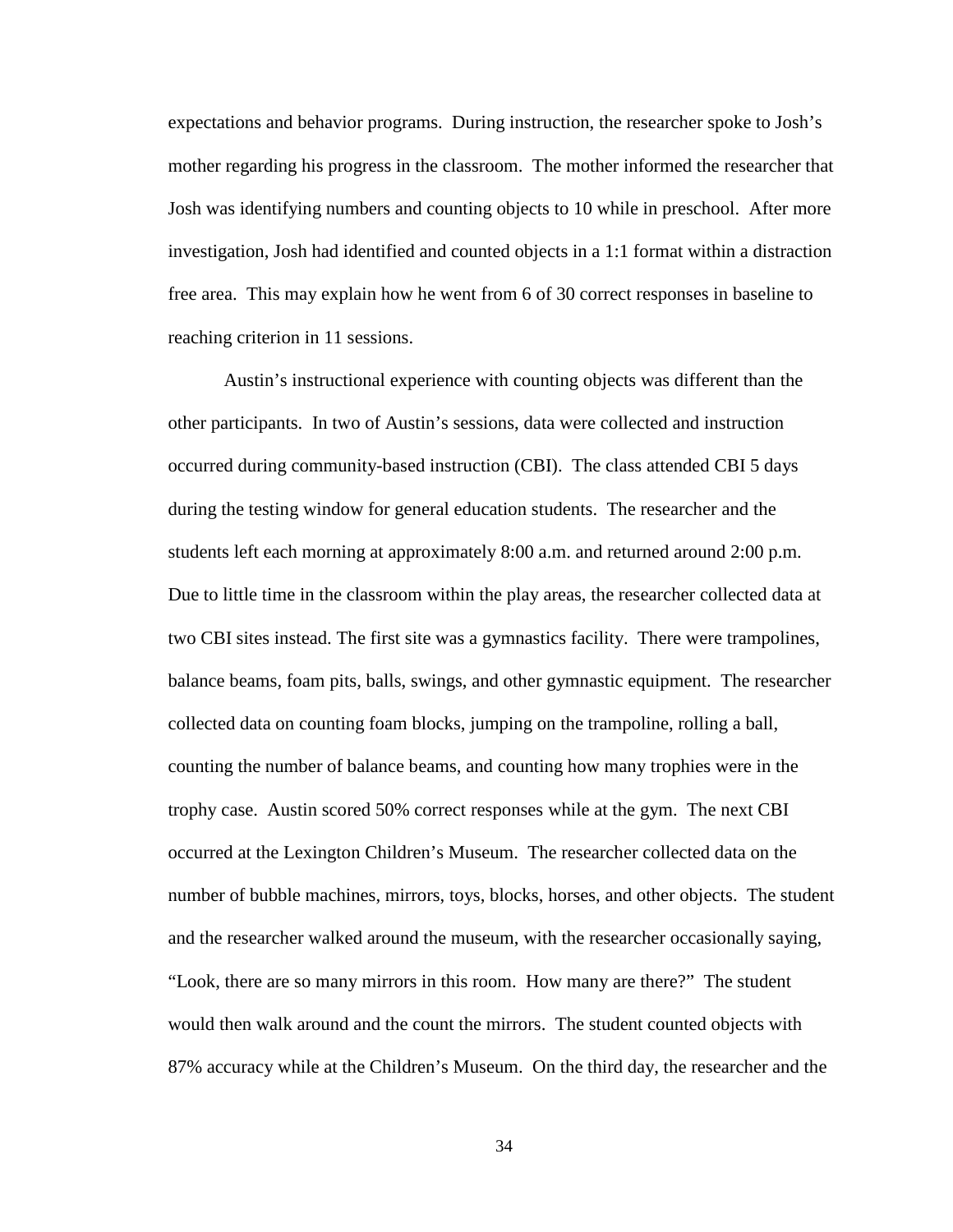students visited the bowling alley. The student counted the bowling balls, the number of holes in the ball, the number of pins, the students playing or bowling at the same time, and the video games. Austin reached 100% while at the bowling alley. If the researcher were to repeat this study, all the students who participated would have performed their math skills while on the CBI trips. The data would have been a way to facilitate generalization skills for all of the students.

The fourth student to participate in the study, Will, missed a total of 16 days during the study. However, due to illnesses, Will was the fourth student. Will came to the FMD classroom late November. He had been exposed to general education content and participated in a preschool environment for 2 years. It is possible that Will would have maintained and generalized his math skills if time had allowed. The same is true for Jake. Jake made progress during the school year with academics and communication. If time allowed, Jake may have met criterion and continued through maintenance and generalization.

There are a number of things in the study that could have been done differently. To start with, the researcher could have only included the students who attended her classroom full time. This would have allowed better understanding of behavioral expectations and systematic instruction. It also is possible that the study itself was not taken seriously by other staff working with the researcher and the students. The researcher sent a schedule of times she would be conducting her research and asked for the other teachers and assistants try to limit distractions. However, that did not work. Adults and staff would come in and out of the room, interrupt instruction, give a prompt to the student, and influence student performance at times. The researcher could have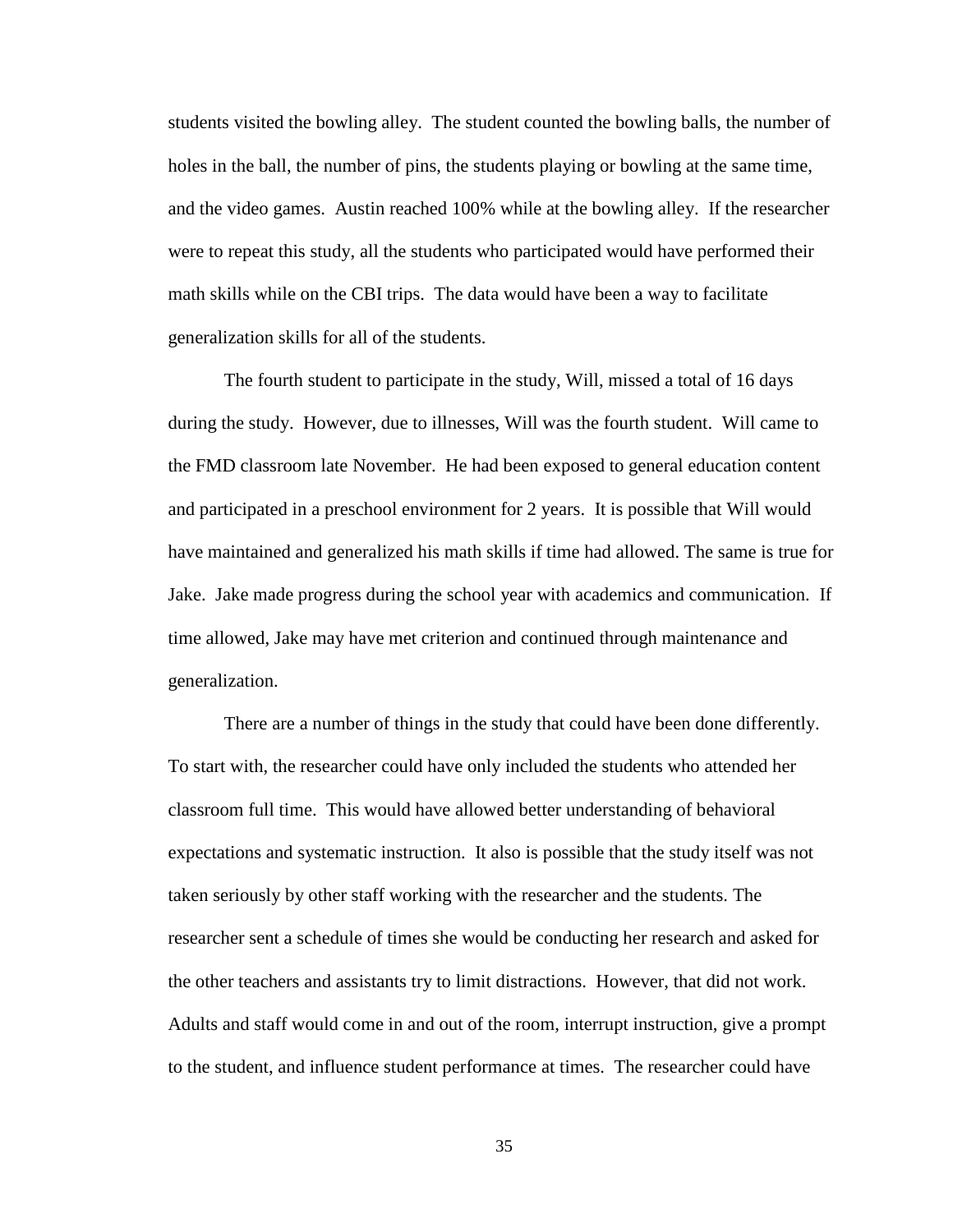been more direct with the adults and taken more control of her research and classroom. The researcher also notes that she did not inform all school staff (e.g. general education teachers) that worked with her students of the ongoing research. She did, however, inform the parents and special education teachers and assistants. Thus, it is possible that uninformed staff may have been teaching the same skills as the researcher. Also, the researcher should have been better organized with the toys and the play areas. The researcher should have explained and provided better examples of how students play with one another and share. There were times during instruction when toys were taken away and students would cry, causing an interruption to instruction. The researcher suggests that others teach during play skills but in a 1:1 setting. All in all, the researcher acknowledges that, although the results are promising, improvements could be made in a replication of this study.

The researcher acknowledged that there are several limitations to the study. The researcher divided the limitations in two categories. The first category is the limitations in the research. The researcher did not collect baseline multiple times during the study. The researcher collected baseline on all students three sessions before instruction. However, she did not collect baseline when each student met criterion. The researcher only collected baseline during the first three sessions and did not collect additional baseline as students met criterion. The researcher notes the remaining limitations are due to practical limitations. The researcher did not collect data twice daily as planned. The researcher encountered schedule complications, which permitted her from consistently collecting data twice. The researcher did not get to collect data on the playground or in the general education setting as planned, although instruction occurred on CBI. The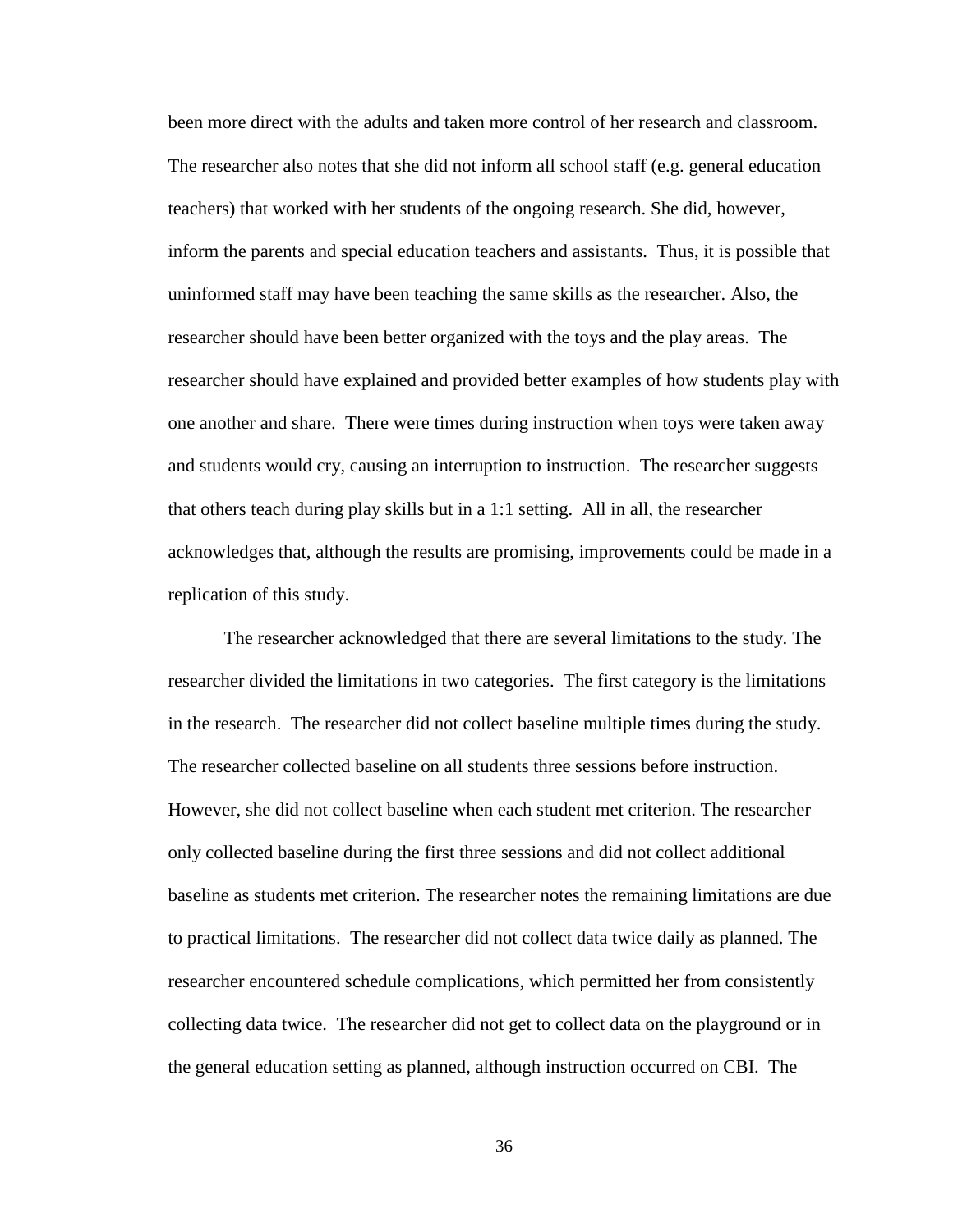researcher sees the jump in Rosie's zero percent independent correct responses in baseline and her first instructional session, then jumping to 100% on the second instructional session. The researcher sees these limitations as problematic that could affect the validity of the research.

#### <span id="page-45-0"></span>SECTION 5: FUTURE RESEARCH

The researcher would recommend future research be conducted during play. Students love to play and love the opportunity to play with their teacher. The students in this study were excited and giggled while their teacher played with them. The researcher, however, recommends the instruction occur with only one or two students in the play area. The researcher recommends play area rules and routines be instructed and maintained prior to instruction beginning. The researcher also recommends research be conducted with play with older children, such as when playing board games, outdoor activities, and sports. The researcher would recommend conducting research in teaching basic play skills, then embedding math or reading skills. A comparison should be conducted of teaching skills through play and teaching skills in a small group at a table. The researcher recommends reviewing schedules during the study, then determining if instructional times are working. The researcher selected 2:00 p.m. for the second instructional time; however, 2:00 was a hectic time in the classroom. Students were using the restroom and notes and backpacks were getting ready to be sent home. The researcher recommends using participants familiar with the classroom routines and structures. The researcher also recommends observing general education students during their play time. This data would provide social validity and provide examples of age appropriate play skills and manners. Also, research should validate the need for more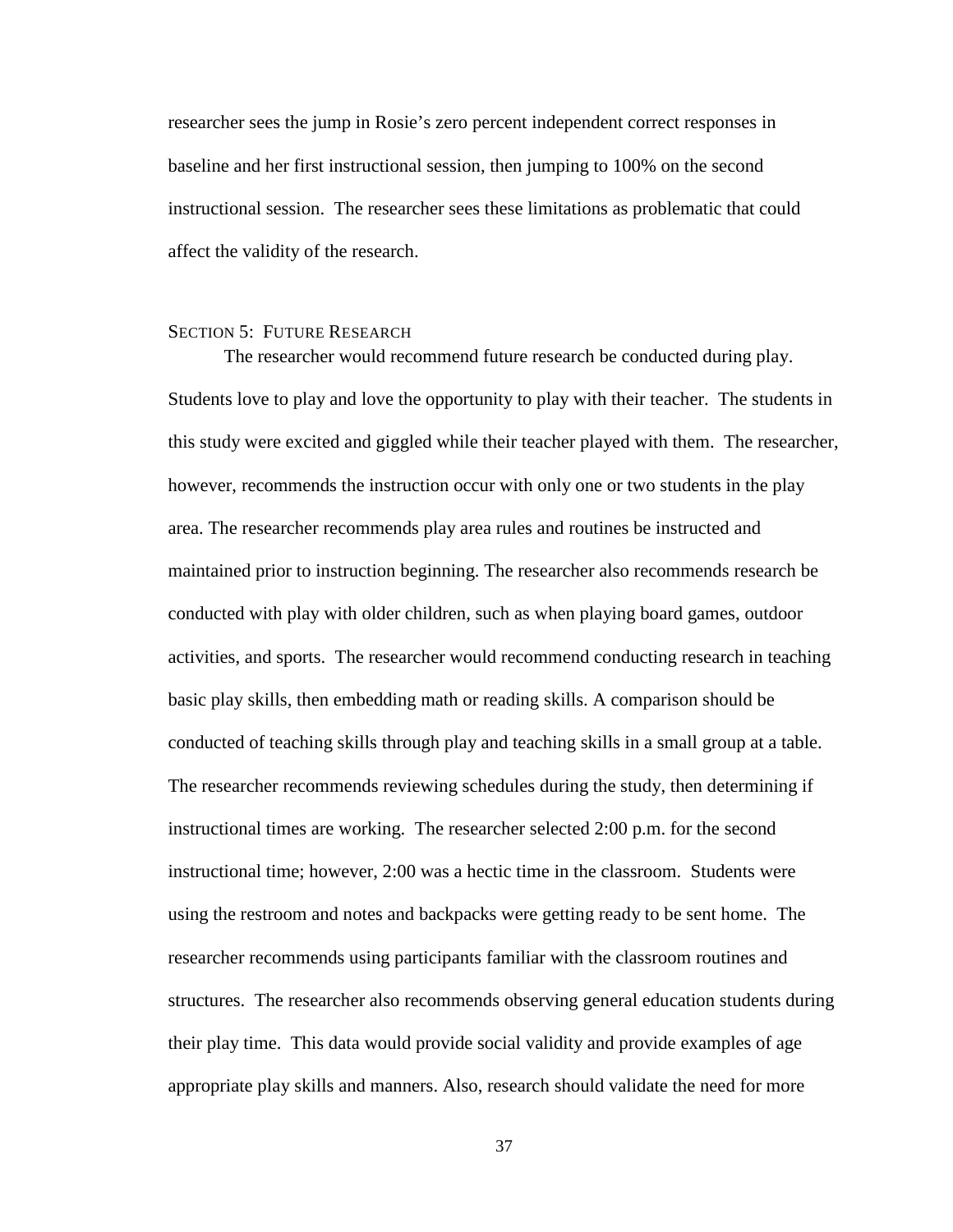play time at school. As a society, we are focusing on academics at such an early age and are assessing and pushing to get to the top that we forget how to play. Yet, teaching and learning could be combined with play and fun.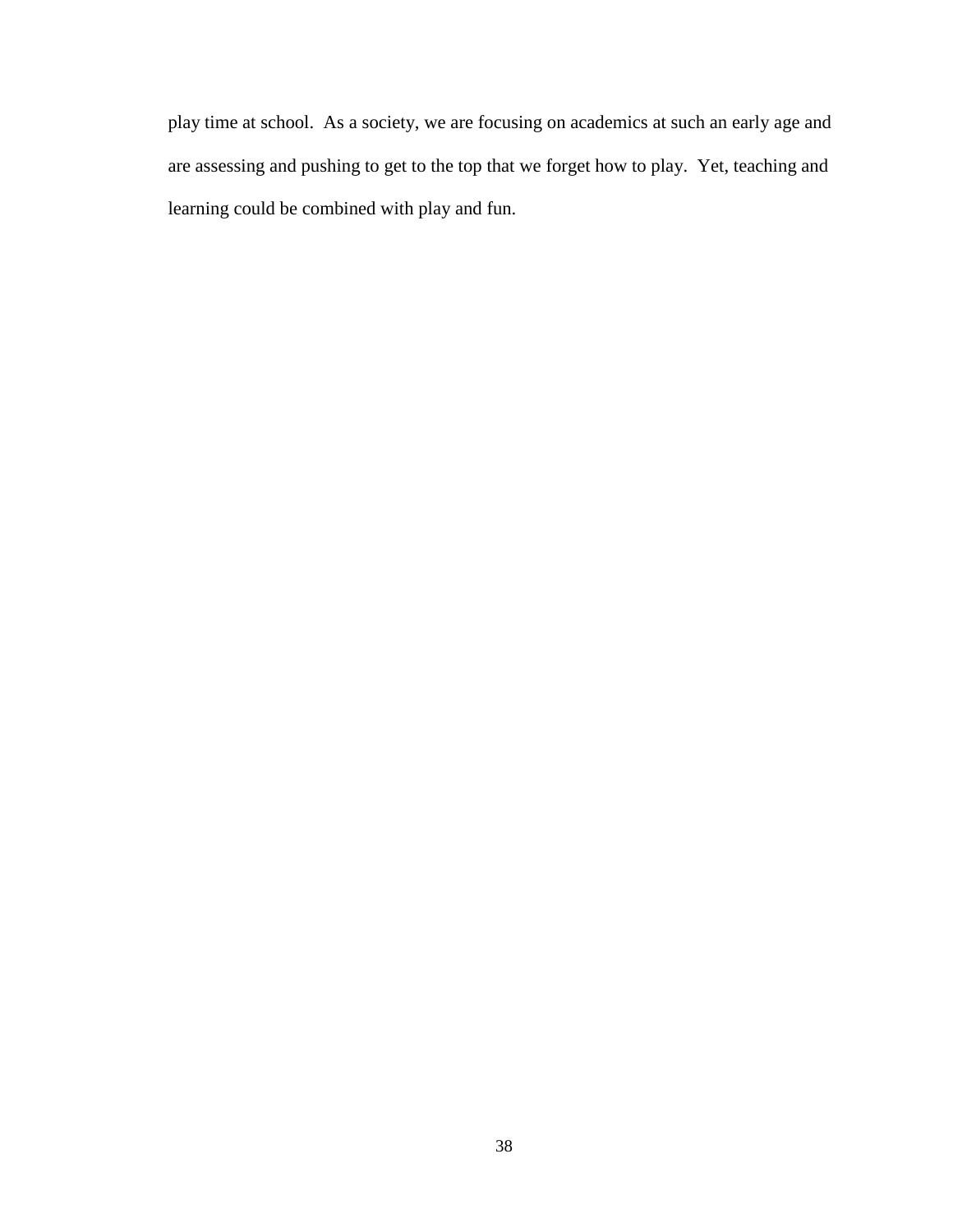APPENDIX A

Baseline Data Sheets

<span id="page-47-0"></span>Simultaneous Prompting Data Sheet

Maintenance Sheet

Simultaneous Prompting Generalization Data Sheet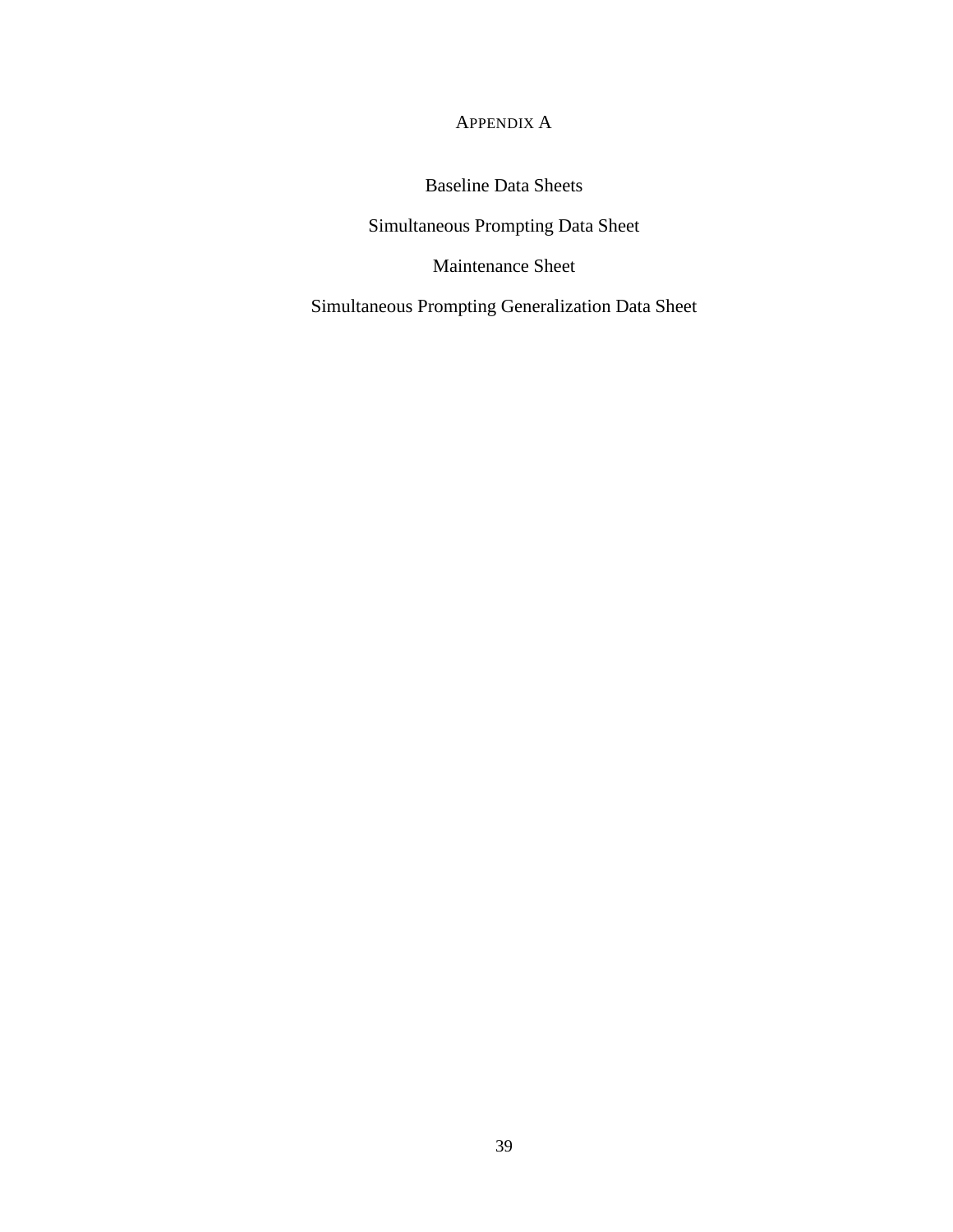Baseline Data Sheet

|                 | End time: |  |  |
|-----------------|-----------|--|--|
| Targeted Skill: |           |  |  |

KEY: + correct response, - incorrect response,

NR no response

| Stimulus                             | Response  |
|--------------------------------------|-----------|
|                                      |           |
|                                      |           |
|                                      |           |
|                                      |           |
|                                      |           |
|                                      |           |
|                                      |           |
|                                      |           |
|                                      |           |
|                                      |           |
|                                      |           |
|                                      |           |
|                                      |           |
|                                      |           |
|                                      |           |
|                                      | # of $NR$ |
| # of $\hspace{0.1mm}$ +<br>$\# of$ - |           |
| % of $+$<br>$\%$ of -                | % of NR   |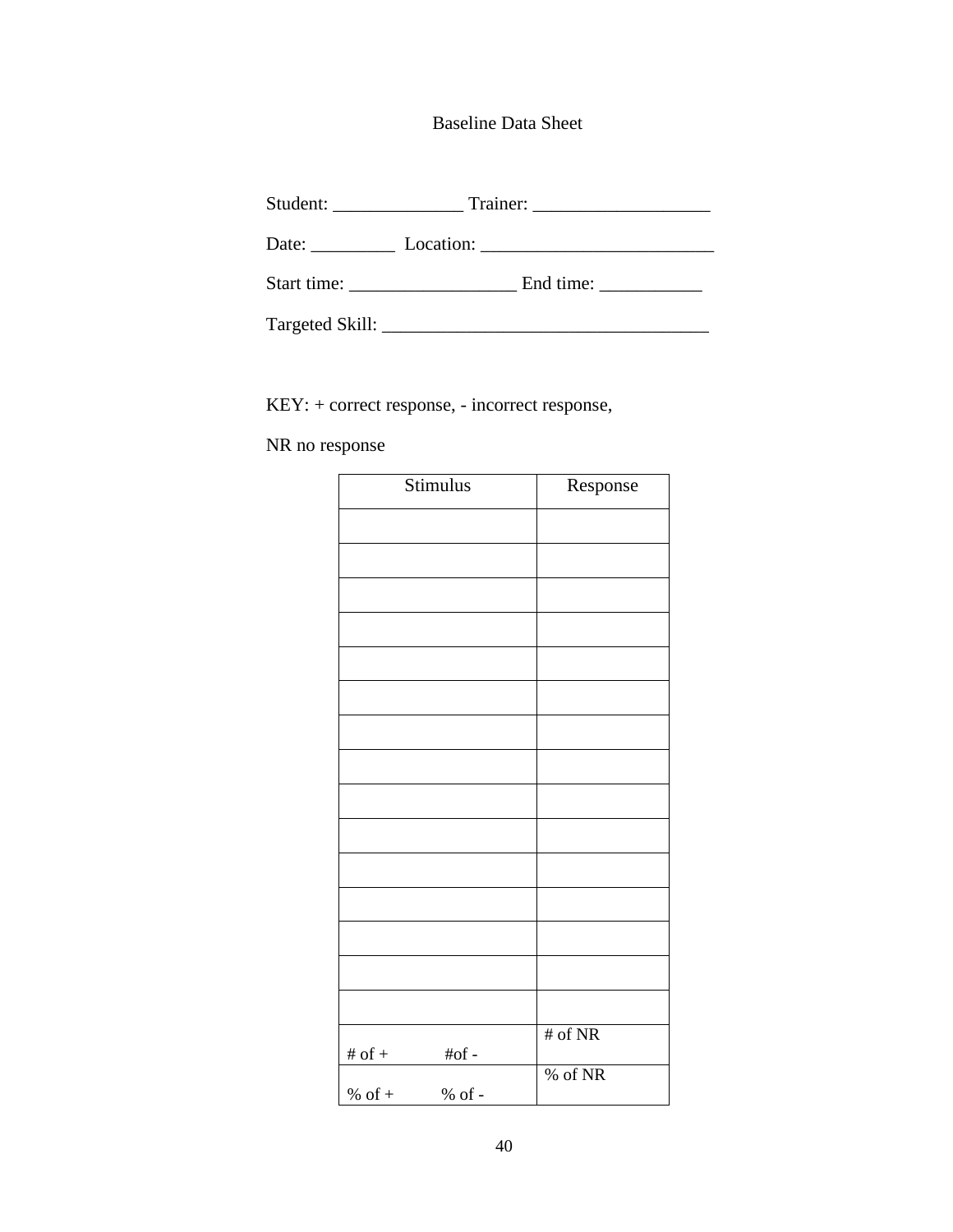### Simultaneous Prompting Data Sheet

Student: \_\_\_\_\_\_\_\_\_\_\_\_\_\_\_\_\_\_\_\_ Trainer: \_\_\_\_\_\_\_\_\_\_

Start time: \_\_\_\_\_\_\_\_\_\_\_\_\_\_\_\_\_\_ End time: \_\_\_\_\_\_\_\_\_

Location: \_\_\_\_\_\_\_\_\_\_\_\_\_\_\_\_\_\_ Date: \_\_\_\_\_\_\_\_\_

Targeted Skill: \_\_\_\_\_\_\_\_\_\_\_\_\_\_\_\_\_\_\_\_\_\_\_\_\_\_\_\_\_\_\_\_

KEY: + correct response, - incorrect response, NR no response

| <b>Stimulus</b>    | <b>Trial Type</b> | Response |
|--------------------|-------------------|----------|
|                    | Prompt/Probe      |          |
|                    |                   |          |
|                    | Prompt/Probe      |          |
|                    | Prompt/Probe      |          |
|                    | Prompt/Probe      |          |
|                    | Prompt/Probe      |          |
|                    | Prompt/Probe      |          |
| # of Probe Correct |                   |          |
| % of Probe Correct |                   |          |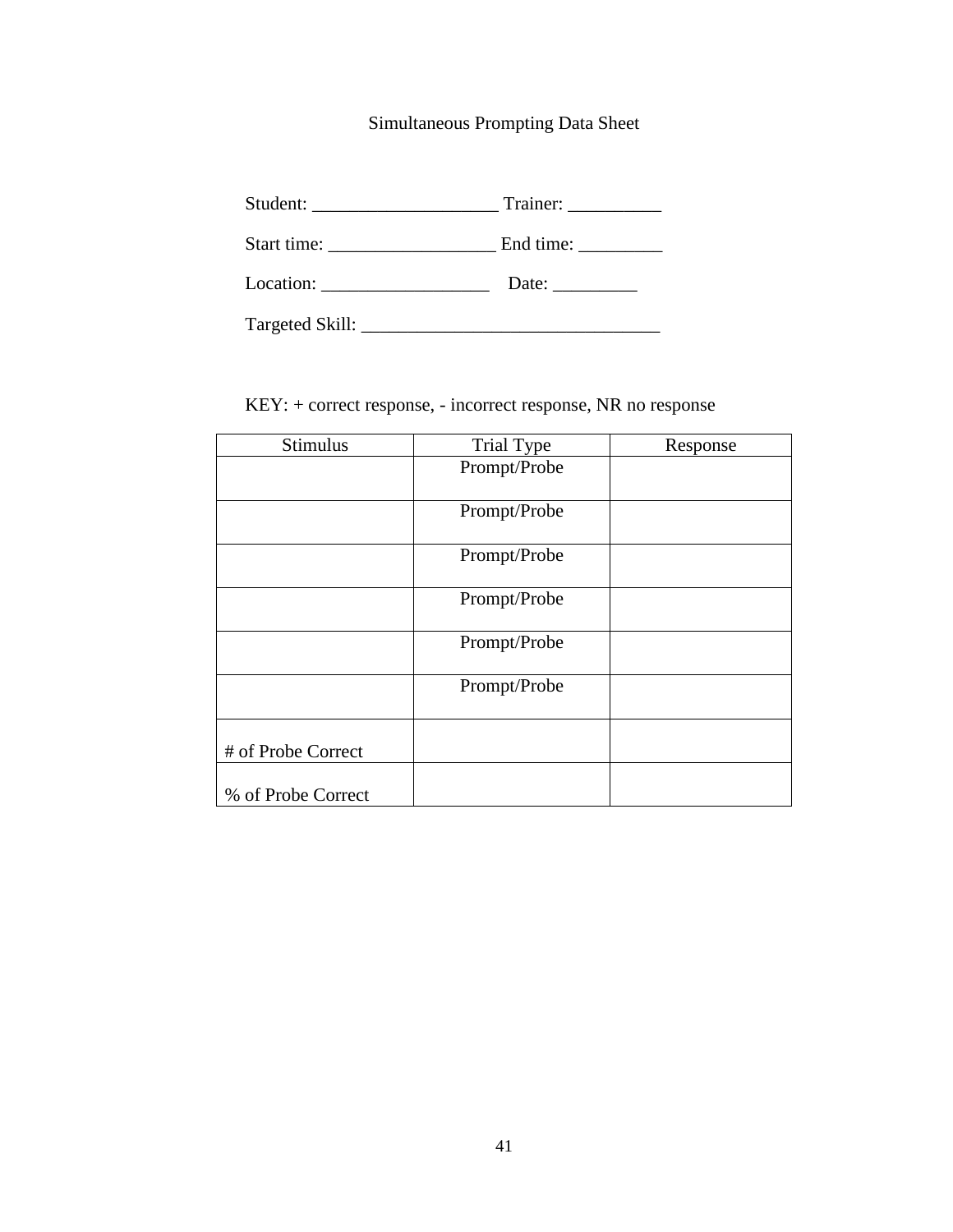# Simultaneous Prompting Maintenance Data Sheet

| End time: $\frac{1}{\sqrt{1-\frac{1}{2}} \cdot \frac{1}{\sqrt{1-\frac{1}{2}} \cdot \frac{1}{\sqrt{1-\frac{1}{2}} \cdot \frac{1}{\sqrt{1-\frac{1}{2}} \cdot \frac{1}{\sqrt{1-\frac{1}{2}} \cdot \frac{1}{\sqrt{1-\frac{1}{2}} \cdot \frac{1}{\sqrt{1-\frac{1}{2}} \cdot \frac{1}{\sqrt{1-\frac{1}{2}} \cdot \frac{1}{\sqrt{1-\frac{1}{2}} \cdot \frac{1}{\sqrt{1-\frac{1}{2}} \cdot \frac{1}{\sqrt{1-\frac{1}{2}} \cdot \frac{1}{\sqrt{1-\frac{$ |
|-------------------------------------------------------------------------------------------------------------------------------------------------------------------------------------------------------------------------------------------------------------------------------------------------------------------------------------------------------------------------------------------------------------------------------------------------|
| Location: Date: Date:                                                                                                                                                                                                                                                                                                                                                                                                                           |
|                                                                                                                                                                                                                                                                                                                                                                                                                                                 |

KEY: + correct response, - incorrect response, NR no response

| Stimulus           | <b>Trial Type</b> | Response |
|--------------------|-------------------|----------|
|                    | Prompt/Probe      |          |
|                    |                   |          |
|                    | Prompt/Probe      |          |
|                    | Prompt/Probe      |          |
|                    | Prompt/Probe      |          |
|                    | Prompt/Probe      |          |
|                    | Prompt/Probe      |          |
| # of Probe Correct |                   |          |
| % of Probe Correct |                   |          |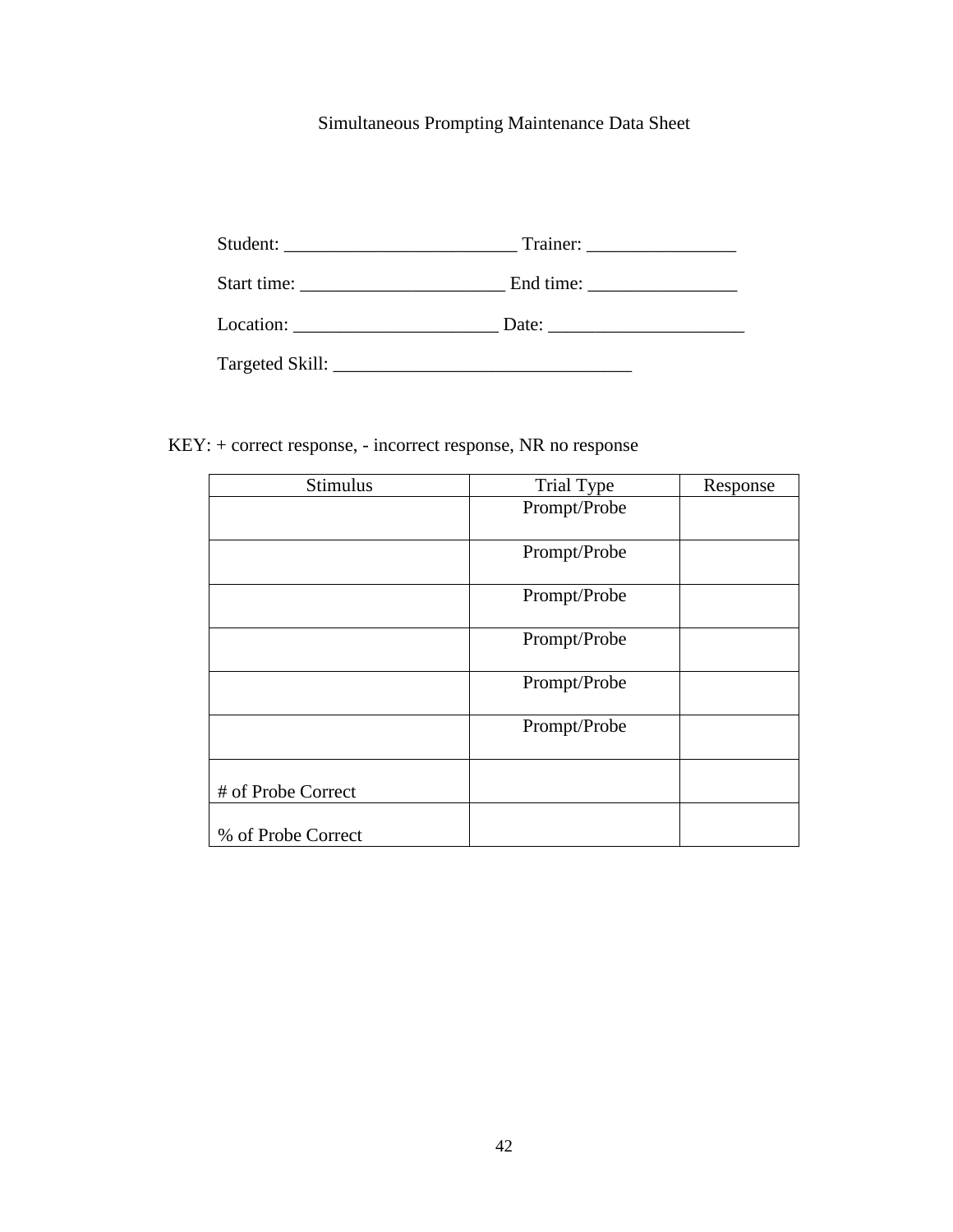# Simultaneous Prompting Generalization Data Sheet

| Student: Trainer: Trainer: |
|----------------------------|
|                            |
| Date:                      |
|                            |

KEY: + correct response, - incorrect response, NR no response

| Stimulus           | Trial Type   | Response |
|--------------------|--------------|----------|
|                    | Prompt/Probe |          |
|                    |              |          |
|                    | Prompt/Probe |          |
|                    |              |          |
|                    | Prompt/Probe |          |
|                    |              |          |
|                    | Prompt/Probe |          |
|                    |              |          |
|                    | Prompt/Probe |          |
|                    |              |          |
|                    | Prompt/Probe |          |
|                    |              |          |
|                    |              |          |
| # of Probe Correct |              |          |
|                    |              |          |
| % of Probe Correct |              |          |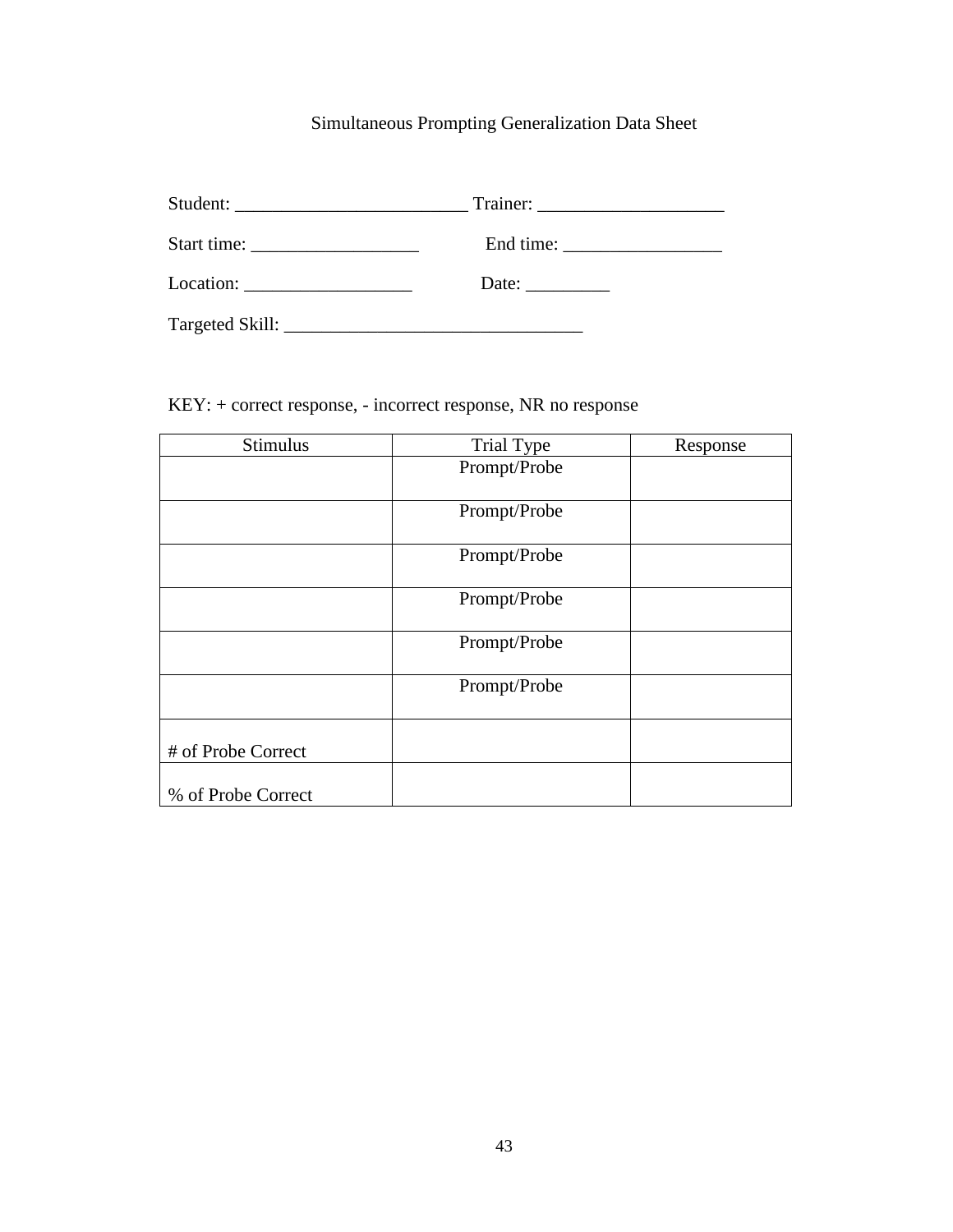#### **REFERENCES**

- <span id="page-52-0"></span>Akmanolu, N. & Batu, S.(2004). Teaching pointing to numerals to individuals with Autism using simultaneous prompting. *Education and Training in Developmental Disabilities*, 39, 326-336.
- Ashiabi, G.S.. (2007). Play in the Preschool Classroom. *Early Childhood Education Journal*, 35, 199-207.
- Billingsley, F.F., White, O. R., & Munson, R. (1980). Procedural reliability: Rationale and an example. *Behavioral Assessment, 2,* 229-241.
- Birkan, B. (2005). Using simultaneous prompting for teaching various discrete tasks to students with mental retardation. *Education and Training in Developmental Disabilities. 40*, 68-79.
- Bredekamp, S. & Copple, C. (1997). *Developmentally appropriate practice in early childhood programs*. Washington D.C: National Association for the Education of Young Children.
- Collins, B.C. (2007) *Moderate to severe disabilities: A foundational approach*. Upper Saddle River, NJ: Merrill/Prentice Hall.
- Cooney, M. H. (2004). Is play important? Guatemalan kindergartners' classroom experiences and their parents' and teachers'teacher's perceptions of learning through play. *Journal for Research in Childhood Education, 18*(4).
- Daugherty, S., Grisham-Brown, J., & Hemmeter, M. (2001). The effects of embedded skill instruction on the acquisition of target and nontarget skills in preschoolers with developmental delays. *Topics in Early Childhood Special Education, 21*(40), 213-221.
- Francke, J., & Geist, E. (2003). The effects of teaching play strategies on social interaction for a child with autism: A case study. *Journal of Research in Childhood Education, 18*(2).
- Gast, D.L, & Ledford,J. (2010). Multiple baseline and multiple probe design (pp. 276- 328). In D.L. Gast *Single Subject Research Methodology in Behavioral Sciences*. Columbus, OH: Merrill.
- Kurt, O & Tekin-Ifar, E. (2008). A comparison of constant time delay and simultaneous prompting within embedded instruction on teaching leisure skills to children with Autism. *Topics in Early Childhood Special Education*, *28,* 53-64.
- Riesenn, T., McDonnell, J., Johnson, J., Polychronis, S., & Jameson, M. (2003). A comparison of constant time delay and simultaneous prompting within embedded instruction in general education classes with students with moderate to severe disabilities. *Journal of Behavioral Education, 12* (4) 241-259.
- Schuster, J., & Griffen, A. (1993). Teaching a chained task with a simultaneous prompting procedure. *Journal of Behavioral Education, 3*(3), 299-315.
- Schuster, J., Griffen, A., & Wolery, M. (1992). Comparison of simultaneous prompting and constant time delay procedures in teaching sight words to elementary students with moderate mental retardation. *Journal of Behavioral Education, 2(*3), 305- 325.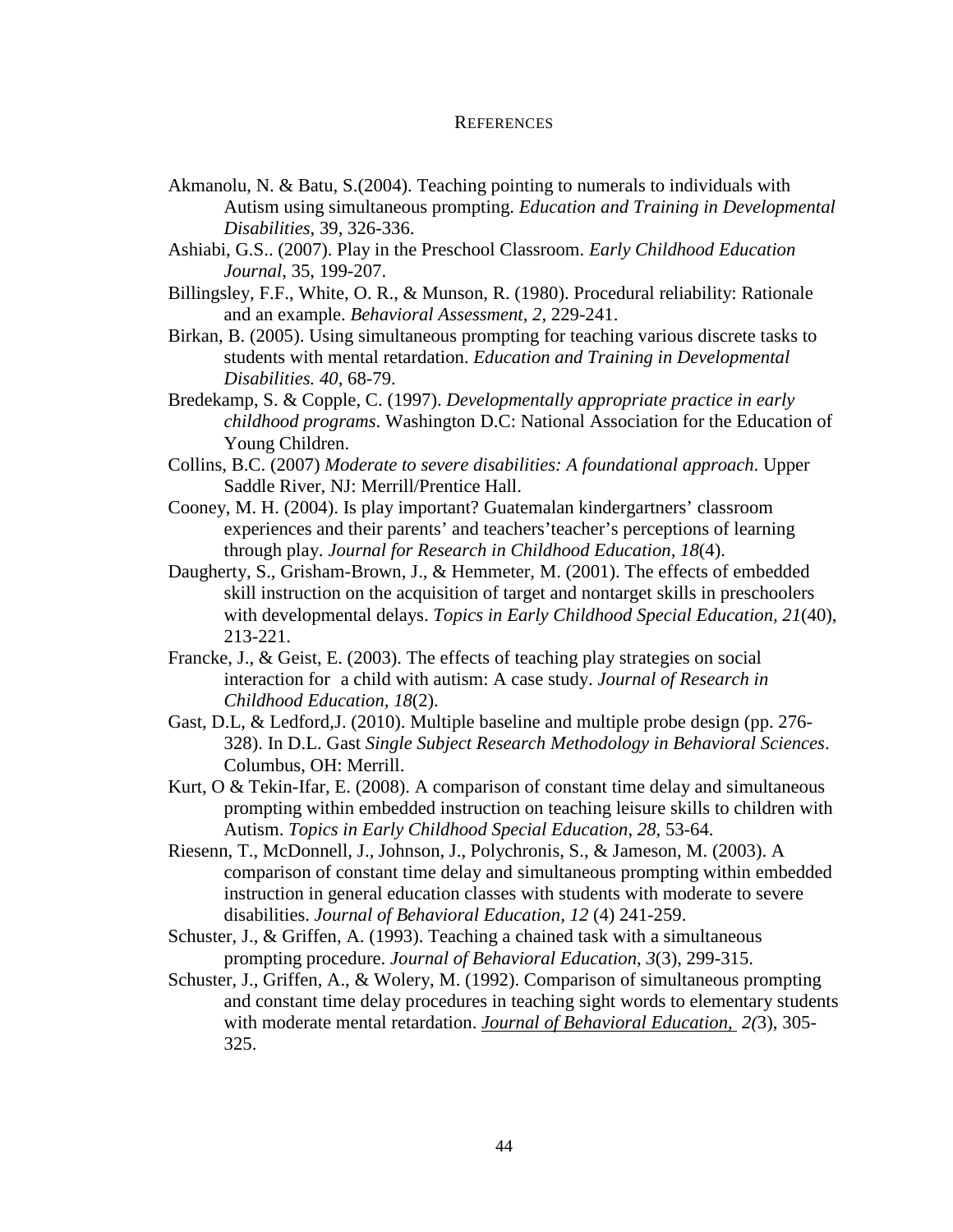- Sewell, T.A., Collins, B.C., Hemmeter, M. L. & Schuster, J.W. (1998). Using simultaneous prompting within an activity based format to teach dressing skills to preschoolers with developmental delays. *Journal of Early Intevention*, *21,* 132- 145.
- *Wechsler Intelligence Scale for Children-Revised* (Wechsler, 1981). Saddlebrook, NJ: Pearson.